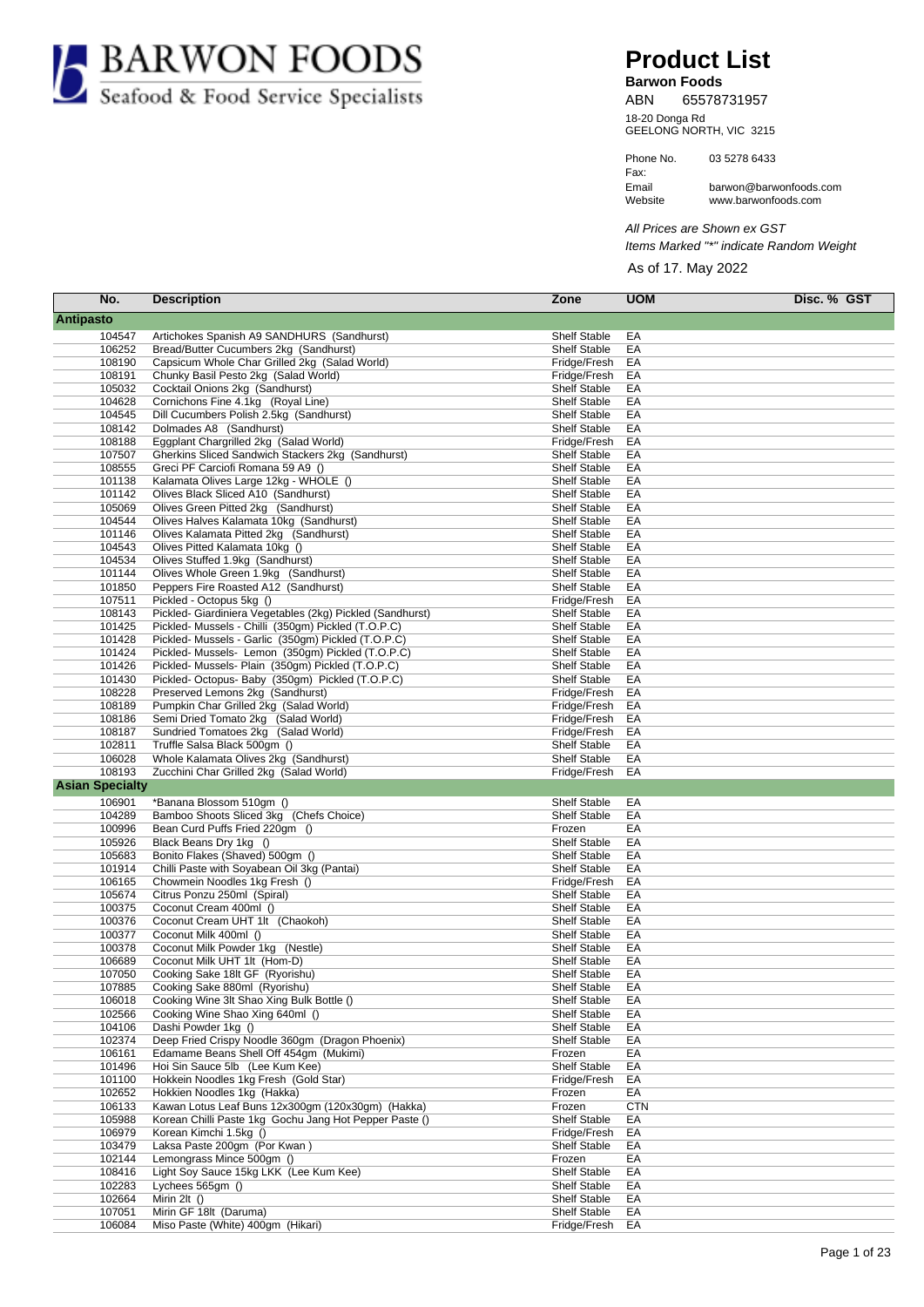| No.                     | <b>Description</b>                                                                     | Zone                                       | <b>UOM</b>       | Disc. % GST |
|-------------------------|----------------------------------------------------------------------------------------|--------------------------------------------|------------------|-------------|
| 104808                  | Noodle Sweet Potato Wide 400gm Korean ()                                               | <b>Shelf Stable</b>                        | EA               |             |
| 101101                  | Noodles 5mm wide Rice Stick ()                                                         | <b>Shelf Stable</b>                        | EA               |             |
| 102587                  | Noodles Extra Large 10mm Rice (Chefs Choice)                                           | <b>Shelf Stable</b>                        | EA               |             |
| 105899                  | Okonomiyaki Sauce 2.1kg (Oliver)                                                       | Shelf Stable                               | EA               |             |
| 101506                  | Oyster- Sauce 5lb (Lee Kum Kee)                                                        | Shelf Stable                               | EA               |             |
| 106633<br>108326        | Pick. Lotus Rootlet Jar 454gm ()<br>Pickled- Ginger Pink Amazu (1.5kg) Pickled ()      | Shelf Stable                               | EA               |             |
| 101028                  | Prawn Crackers 2kg (Oceanic)                                                           | Fridge/Fresh<br>Shelf Stable               | EA<br>EA         |             |
| 104602                  | Rice Flakes Green 200gm ()                                                             | <b>Shelf Stable</b>                        | EA               |             |
| 105046                  | Rice Flakes White 175gm ()                                                             | <b>Shelf Stable</b>                        | EA               |             |
| 102195                  | Rice Paper Large 22cm 340gm ()                                                         | <b>Shelf Stable</b>                        | EA               |             |
| 107999                  | Sambal Oelek 3kg (1 gallon) ()                                                         | Shelf Stable                               | EA               |             |
| 101033                  | Seaweed Sheets 10s (Obento)                                                            | Shelf Stable                               | EA               |             |
| 101035                  | Shrimp Paste Belachan 230gm ()                                                         | Shelf Stable                               | EA               |             |
| 106167<br>105764        | Soba Noodle 100% Buckwheat 6kg G/F (Spiral)<br>Soba Noodles 300gm Organic (Spiral)     | Shelf Stable<br><b>Shelf Stable</b>        | <b>CTN</b><br>EA |             |
| 107806                  | Soy Bean Paste (Doenjang) 500gm ()                                                     | Shelf Stable                               | EA               | <b>GST</b>  |
| 101501                  | Soy Sauce 1lt (Kikkoman)                                                               | Shelf Stable                               | EA               |             |
| 101523                  | Soy Sauce 3lt GF (Masterfoods)                                                         | <b>Shelf Stable</b>                        | EA               |             |
| 101526                  | Soy Sauce 8lt (Pearl Riv Bridge)                                                       | Shelf Stable                               | EA               |             |
| 101964                  | Soy Sauce Less Salt 600ml (Kikkoman)                                                   | <b>Shelf Stable</b>                        | EA               |             |
| 101531                  | Sweet Chilli Sauce 2lt (Maggi)                                                         | <b>Shelf Stable</b>                        | EA               |             |
| 101530<br>108140        | Sweet Chilli Sauce 5lt GF (Rainbow)<br>Tamarind Liquid Puree 454gm Penta ()            | Shelf Stable<br>Shelf Stable               | EA<br>EA         |             |
| 105444                  | Tempeh 225gm ()                                                                        | Frozen                                     | EA               |             |
| 101538                  | Teriyaki Marinade 250ml (Kikkoman)                                                     | <b>Shelf Stable</b>                        | EA               |             |
| 100994                  | Tofu 500gm (Tangola)                                                                   | Fridge/Fresh                               | EA               |             |
| 107877                  | Tom Yum Paste 500gm Penta ()                                                           | <b>Shelf Stable</b>                        | EA               |             |
| 106549                  | Vermicelli Noodles 454qm (Kong Moon Osha)                                              | <b>Shelf Stable</b>                        | EA               |             |
| 105501                  | Wakame (Frozen) 2kg Salad Uogashi ()                                                   | Frozen                                     | ЕA               |             |
| 101043                  | Wasabi 43gm ()                                                                         | <b>Shelf Stable</b>                        | EA               |             |
| 105641<br>102147        | Wasabi Powder 800gm (Umami)<br>Water Chestnuts Sliced 3kg ()                           | Shelf Stable<br>Shelf Stable               | EA<br>EA         |             |
| 106212                  | Yuzu Juice 150ml ()                                                                    | Shelf Stable                               | EA               |             |
| <b>Bakery Specialty</b> |                                                                                        |                                            |                  |             |
| 100405                  | Arrowroot 1kg (McKenzies)                                                              | <b>Shelf Stable</b>                        | EA               |             |
| 100407                  | Baking Powder 2.5kg (Edlyn)                                                            | Shelf Stable                               | EA               |             |
| 104625                  | Beetroot Powder 200gm ()                                                               | Shelf Stable                               | EA               |             |
| 100997                  | Bi-Carb Soda 2kg GF (Edlyn)                                                            | <b>Shelf Stable</b>                        | EA               |             |
| 103497                  | Bulbs Whipped Cream 10pack ()                                                          | <b>Shelf Stable</b>                        | EA               |             |
| 100610                  | Buttermilk Pancake Mix 10kg (Allied Mills)                                             | <b>Shelf Stable</b>                        | EA               |             |
| 104819<br>104865        | Calcium Lactate Powder 200gm ()<br>Carregeenan Powder Kappa 200g ()                    | Shelf Stable<br><b>Shelf Stable</b>        | EA<br>EA         |             |
| 100390                  | Chocettes 5kg (Nestle)                                                                 | Shelf Stable                               | <b>CTN</b>       |             |
| 102899                  | Chocolate Flake Garnish 5kg (Cadbury)                                                  | <b>Shelf Stable</b>                        | EA               | <b>GST</b>  |
| 105016                  | Cocoa Powder 1kg Dutch (Callebaut)                                                     | <b>Shelf Stable</b>                        | EA               |             |
| 106192                  | Coconut Chips (Shaved) 3kg (Trumps)                                                    | Shelf Stable                               | EA               |             |
| 105692                  | Coconut Desicated 1kg Trumps (Trumps)                                                  | Shelf Stable                               | EA               |             |
| 100371                  | Coconut Dessicated 11.34kg (McKenzies)                                                 | <b>Shelf Stable</b>                        | EA               |             |
| 105693<br>101956        | Coconut Longthread 1kg Trumps (Trumps)<br>Cooking Chocolate Dark 40% 200gm (Plaistowe) | <b>Shelf Stable</b><br><b>Shelf Stable</b> | EA<br>EА         |             |
| 104624                  | Cooking Chocolate WHITE 180gm (Plaistowe)                                              | Shelf Stable                               | EA               |             |
| 101003                  | Corn Syrup Light 470ml ()                                                              | Shelf Stable                               | EA               |             |
| 104893                  | Cream of Tartar MCK 1.5kg (McKenzies)                                                  | <b>Shelf Stable</b>                        | EA               |             |
| 100618                  | Creme Muffin Mix 10kg (Edlyn)                                                          | Shelf Stable                               | EA               |             |
| 100617                  | Creme Muffin Mix 10kg (Allied Mills)                                                   | <b>Shelf Stable</b>                        | EA               |             |
| 102308                  | Dariole Moulds 50's (Nestle)                                                           | Shelf Stable                               | EA               | <b>GST</b>  |
| 106606<br>102295        | Dark Callettes 54.5% 2.5kg (Callebaut)<br>Dark Couverture Callette 2.5kg (Lindt)       | Shelf Stable<br><b>Shelf Stable</b>        | EA<br>EA         |             |
| 100619                  | Donut Mix P.C. 20Kg (White Wings)                                                      | Shelf Stable                               | EA               |             |
| 103694                  | Egg Yellow (Yolkene) 1lt (Pinnacle)                                                    | Shelf Stable                               | EA               |             |
| 105261                  | Essence Vanilla (Imit) 500ml (Bingo)                                                   | <b>Shelf Stable</b>                        | EA               |             |
| 102495                  | Gelatine 1kg (McKenzies)                                                               | Shelf Stable                               | EA               |             |
| 106323                  | Gellan Powder (Low Acyl) 200gm ()                                                      | Shelf Stable                               | EA               |             |
| 101011                  | Glucose 5kg GF (Edlyn)                                                                 | Shelf Stable                               | EA               |             |
| 107235<br>105563        | Golden Syrup 5kg Bulk (CSR)<br>Jamsetta With Pectin 50gm (FowlersVacola)               | Shelf Stable<br>Shelf Stable               | EA<br>EA         |             |
| 104419                  | Lemon Flavour 1lt (Flammable) (Pinnacle)                                               | <b>Shelf Stable</b>                        | EA               |             |
| 104896                  | Liquer Rum 50% (Essence) 1lt (St James)                                                | Shelf Stable                               | EA               |             |
| 100396                  | Milk Choc Buttons Sienna 5kg (Cadbury)                                                 | Shelf Stable                               | <b>CTN</b>       |             |
| 104945                  | Molasses 550gm Blue Label ()                                                           | <b>Shelf Stable</b>                        | EA               |             |
| 107972<br>104124        | Nutritional Yeast Flakes 200gm (Macro)                                                 | Shelf Stable<br><b>Shelf Stable</b>        | EA<br>EA         |             |
| 108545                  | Peppermint Essence 50ml ()<br>Polenta Chips 45gm x 50's Bongusto ()                    | Shelf Stable                               | <b>CTN</b>       |             |
| 104964                  | Polenta Yellow Instant 1kg (ESSENTIAL)                                                 | Shelf Stable                               | EA               |             |
| 106207                  | Pomegranate Molasses 250ml (Al-Rabih)                                                  | Shelf Stable                               | EA               |             |
| 107936                  | Rose Water 500ml (Al-Rabih)                                                            | <b>Shelf Stable</b>                        | EA               |             |
| 103770                  | Tart Shells Chocolate Large Round 45's LRN C4RD (LRN)                                  | Frozen                                     | <b>CTN</b>       |             |
| 103794                  | Tart Shells Vanilla mini round 210 s #00053001 (LRN)                                   | Frozen                                     | <b>CTN</b>       |             |
| 106240<br>102291        | Titanium Gelatine Sheets 1kg ()                                                        | <b>Shelf Stable</b>                        | EA<br>EA         |             |
| 100402                  | Treacle 850gm (CSR)<br>Tuscany Buttons Dark 5kg (Cadbury)                              | Shelf Stable<br>Shelf Stable               | <b>CTN</b>       |             |
| 100404                  | White Buttons Snowcap 5kg (Nestle)                                                     | Shelf Stable                               | <b>CTN</b>       |             |
| 102561                  | White Couverture Buttons 2.5kg (Lindt)                                                 | Shelf Stable                               | EA               |             |
| 101904                  | Yeast Instant Dry 500gm (Allied Mills)                                                 | Shelf Stable                               | EA               |             |
| <b>Beverages</b>        |                                                                                        |                                            |                  |             |
| 100382                  | *Coffee Foodservice Blend 1Kg (Nescafe)                                                | <b>Shelf Stable</b>                        | EA               |             |
| 100486                  | Alpen Blend Chocolate 1.4kg (Nestle)                                                   | Shelf Stable                               | EA               |             |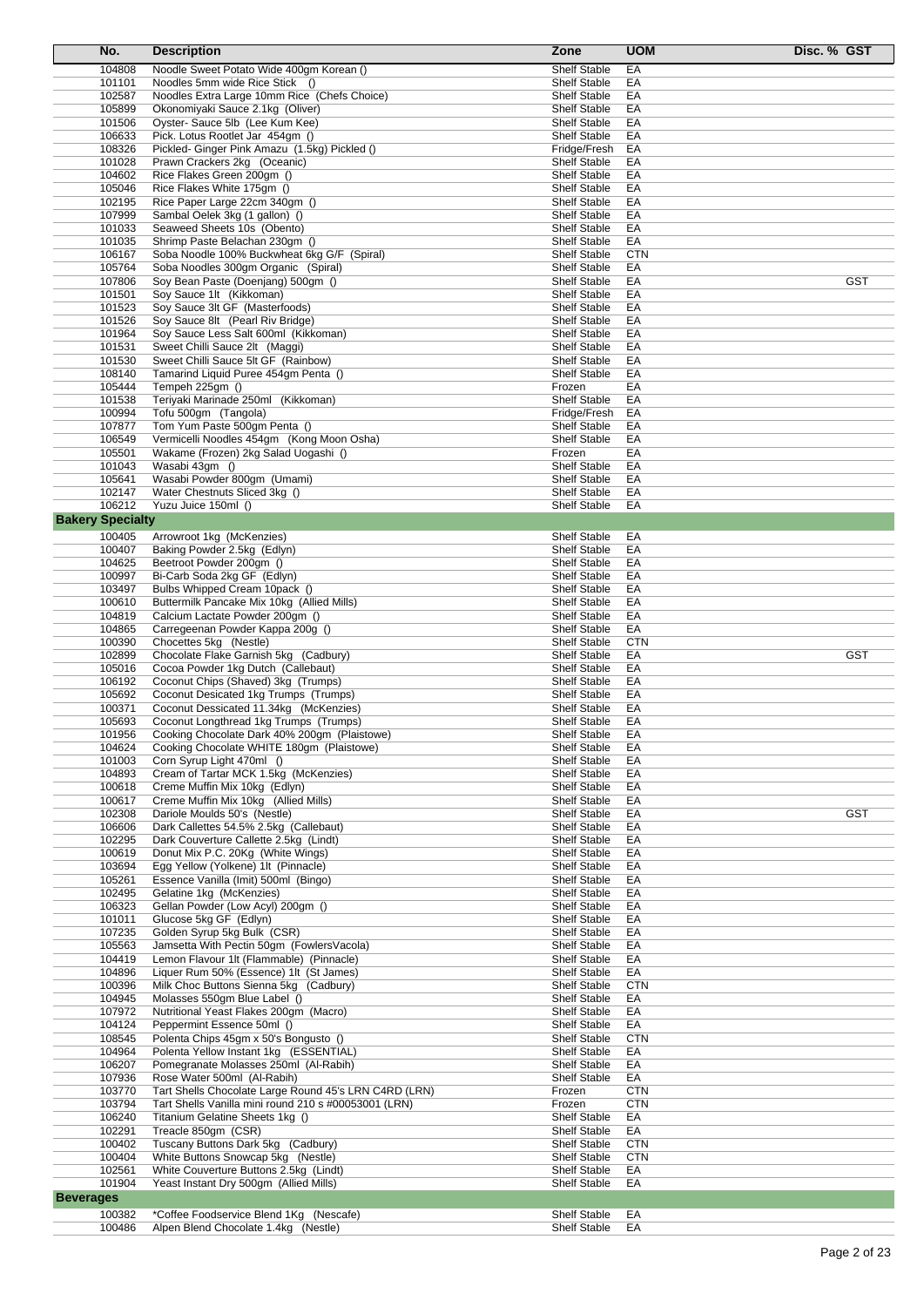| No.                               | <b>Description</b>                                                                             | Zone                                       | <b>UOM</b><br>Disc. % GST             |
|-----------------------------------|------------------------------------------------------------------------------------------------|--------------------------------------------|---------------------------------------|
| 100909                            | Apple Juice L/L 2Lt (Gold Circle)                                                              | <b>Shelf Stable</b>                        | EA                                    |
| 100911                            | Apricot Nectar 405ml (Ardmona)                                                                 | <b>Shelf Stable</b>                        | <b>GST</b><br>EA                      |
| 103300                            | Chai Tea Spice 1kg Arkadia (Capra)                                                             | <b>Shelf Stable</b>                        | EA                                    |
| 104327<br>100487                  | Chai Tea Vanilla 1kg Arkadia (Capra)                                                           | <b>Shelf Stable</b><br><b>Shelf Stable</b> | EA<br>EA                              |
| 100488                            | Chocolate Drinking 2kg GF (Edlyn)<br>Cocoa Powder Dutch 1.5kg (Mocopan)                        | <b>Shelf Stable</b>                        | EA                                    |
| 107705                            | Coconut Water 1lt JT's ()                                                                      | <b>Shelf Stable</b>                        | EA                                    |
| 102979                            | Coffee Beans Barwon Blend 1kg White Bag (Malt Blend) (Capra)                                   | <b>Shelf Stable</b>                        | EA                                    |
| 107386                            | Coffee Blend 43 500gm (Nescafe)                                                                | <b>Shelf Stable</b>                        | EA                                    |
| 100381                            | Coffee Caterers Blend 1kg ()                                                                   | <b>Shelf Stable</b>                        | EA                                    |
| 100384                            | Coffee PC 1000's (Nescafe)                                                                     | <b>Shelf Stable</b>                        | <b>CTN</b>                            |
| 108319                            | Cordial Lemon 2lt (Edlyn)                                                                      | <b>Shelf Stable</b>                        | <b>GST</b><br>EA                      |
| 108373                            | Cordial Lime 2lt (Edlyn)                                                                       | <b>Shelf Stable</b>                        | <b>GST</b><br>EA                      |
| 108318<br>103526                  | Cordial Orange 2lt (Edlyn)<br>Cranberry Juice 1.5lt Classic (Ocean Spray)                      | <b>Shelf Stable</b><br><b>Shelf Stable</b> | <b>GST</b><br>EA<br>EA<br>GST         |
| 108453                            | Drinking Chocolate 1kg (Capra)                                                                 | <b>Shelf Stable</b>                        | EA                                    |
| 106508                            | Juice Apple 24x200ml (Just Juice)                                                              | <b>Shelf Stable</b>                        | <b>CTN</b>                            |
| 106509                            | Juice Orange 24x200ml (Just Juice)                                                             | <b>Shelf Stable</b>                        | <b>CTN</b>                            |
| 102702                            | Lemon Cordial 750ml (Schweppes)                                                                | <b>Shelf Stable</b>                        | EA<br>GST                             |
| 100913                            | Lemon Juice 1It GF (Edlyn)                                                                     | <b>Shelf Stable</b>                        | EA                                    |
| 106292                            | Lime Juice 1It Edlyn (Edlyn)                                                                   | <b>Shelf Stable</b>                        | EA                                    |
| 102101<br>107708                  | Lime Juice Cordial 750ml (Schweppes)<br>Love Smoothies Avo Go Go 15x140qm ()                   | Shelf Stable<br>Frozen                     | EA<br>GST<br><b>GST</b><br><b>CTN</b> |
| 107709                            | Love Smoothies Broccoli & The Beast 15x140qm ()                                                | Frozen                                     | <b>CTN</b><br>GST                     |
| 107707                            | Love Smoothies Mixed Fruit 30x140gm ()                                                         | Frozen                                     | <b>CTN</b><br>GST                     |
| 108068                            | Matcha Green Tea Powder 250gm ()                                                               | <b>Shelf Stable</b>                        | EA                                    |
| 107534                            | Matcha Powder Chai Tea Arkadia 1kg (Capra)                                                     | <b>Shelf Stable</b>                        | EA                                    |
| 100490                            | Milo 1.9kg (Nestle)                                                                            | <b>Shelf Stable</b>                        | EA                                    |
| 100917                            | Orange Juice L/L 2Lt (Gold Circle)                                                             | <b>Shelf Stable</b>                        | EA                                    |
| 102455                            | Pineapple Juice 2lt NAS (Gold Circle)                                                          | <b>Shelf Stable</b>                        | EA                                    |
| 106551<br>107910                  | Raspberry Cordial 750ml (Schweppes)<br>Spring Water 15lt Stackable (Frantelle)                 | <b>Shelf Stable</b><br><b>Shelf Stable</b> | EA<br>GST<br>EA                       |
| 107152                            | Syrup (Tea) Lemon 700ml (Monin)                                                                | <b>Shelf Stable</b>                        | EA<br><b>GST</b>                      |
| 107150                            | Syrup (Tea) Peach 700ml (Monin)                                                                | <b>Shelf Stable</b>                        | <b>GST</b><br>EA                      |
| 107153                            | Syrup (Tea) Raspberry 700ml (Monin)                                                            | <b>Shelf Stable</b>                        | <b>GST</b><br>EA                      |
| 105091                            | Syrup Caramel 700ml (Monin)                                                                    | <b>Shelf Stable</b>                        | EA<br>GST                             |
| 105620                            | Syrup Caramel 750ml Arkadia (Capra)                                                            | <b>Shelf Stable</b>                        | EA<br>GST                             |
| 105136                            | Syrup Chocolate Cookie 700ml (Monin)                                                           | <b>Shelf Stable</b>                        | EA                                    |
| 106897                            | Syrup Green Apple 700ml (Monin)                                                                | <b>Shelf Stable</b>                        | <b>GST</b><br>EA                      |
| 104789<br>105087                  | Syrup Hazelnut 750ml Arkadia (Capra)<br>Syrup Mojito 700ml (Monin)                             | <b>Shelf Stable</b><br><b>Shelf Stable</b> | EA<br><b>GST</b><br>EA                |
| 107204                            | Syrup Vanilla 1lt PET (Monin)                                                                  | <b>Shelf Stable</b>                        | EA<br><b>GST</b>                      |
| 105739                            | Syrup Vanilla 750ml Arkadia (Capra)                                                            | <b>Shelf Stable</b>                        | EA<br>GST                             |
| 105090                            | Syrup White Chocolate 700ml (Monin)                                                            | <b>Shelf Stable</b>                        | EA                                    |
| 101810                            | Tea Cup Bags 1000s (Lipton)                                                                    | <b>Shelf Stable</b>                        | <b>CTN</b>                            |
| 104453                            | Teabags Chamomile 25s STL (Lipton)                                                             | <b>Shelf Stable</b>                        | EA                                    |
| 104454                            | Teabags Earl Grey 25s STL (Lipton)                                                             | <b>Shelf Stable</b>                        | EA                                    |
| 105177                            | Teabags English B'Fast 100s (Lipton)<br>Teabags English B'Fast 25s STL (Lipton)                | <b>Shelf Stable</b>                        | EA                                    |
| 104455<br>104457                  | Teabags Jasmine Green 25s STL (Lipton)                                                         | <b>Shelf Stable</b><br><b>Shelf Stable</b> | EA<br>EA                              |
| 104459                            | Teabags Peppermint 25s STL (Lipton)                                                            | <b>Shelf Stable</b>                        | EA                                    |
| 105179                            | Teabags Pure Green STL 100s (Lipton)                                                           | Shelf Stable                               | EА                                    |
| 101811                            | Teacup Bags Envelope 500 (Lipton)                                                              | <b>Shelf Stable</b>                        | <b>CTN</b>                            |
| 102454                            | Tomato Juice NAS 1lt ()                                                                        | <b>Shelf Stable</b>                        | EA                                    |
| 107533                            | Tumeric Blend Coffee (Golden Blend) 500gm (Capra)                                              | <b>Shelf Stable</b>                        | EA                                    |
| 103915                            | Turkish Coffee 500gm (Bushells)                                                                | Shelf Stable                               | EA                                    |
| 101042<br>104878                  | Verjuice 750ml (Maggie Beer)<br>Water 24 x 350ml ()                                            | Shelf Stable<br><b>Shelf Stable</b>        | EA<br><b>CTN</b>                      |
| 106294                            | Water 24x600ml (Frantelle)                                                                     | Shelf Stable                               | <b>CTN</b>                            |
| 106295                            | Water 8x1.5lt (Frantelle)                                                                      | <b>Shelf Stable</b>                        | <b>CTN</b>                            |
| 108452                            | White Chocolate Powder 1kg (Capra)                                                             | Shelf Stable                               | EA                                    |
| <b>Biscuits</b>                   |                                                                                                |                                            |                                       |
| 100050                            | Asst. Cream Biscuits 3kg (Arnotts)                                                             | <b>Shelf Stable</b>                        | <b>GST</b><br><b>CTN</b>              |
| 102242                            | Biscuits Portion Control 100's Gumnut ()                                                       | <b>Shelf Stable</b>                        | <b>GST</b><br>EA                      |
| 100055                            | Crackers Cassava Pkt. ()                                                                       | Shelf Stable                               | EA                                    |
| 107750                            | Gluten Free Multigrain Quinoa Wafer Crackers 100gm (Orgran)                                    | <b>Shelf Stable</b>                        | <b>GST</b><br>EA                      |
| 107495                            | Grissini Breadsticks 125gm (Always Fresh)                                                      | <b>Shelf Stable</b>                        | EA                                    |
| 107493<br>100061                  | Lavosh Crackers Large 250gm (Kurrajong Kitchens)<br>Marie Biscuits 250gm (Arnotts)             | <b>Shelf Stable</b><br><b>Shelf Stable</b> | <b>GST</b><br>EA<br><b>GST</b><br>EA  |
| 100062                            | Marie Biscuits Bulk 8.5kg (Weston)                                                             | Shelf Stable                               | <b>GST</b><br>EA                      |
| 103834                            | Rice Cracker Original 100gm GF (Fantastic)                                                     | <b>Shelf Stable</b>                        | <b>GST</b><br>EA                      |
| 100064                            | Sponge Finger Biscuits 300gm ()                                                                | <b>Shelf Stable</b>                        | EA<br><b>GST</b>                      |
| 108091                            | Sponge Finger Biscuits 400gm ()                                                                | <b>Shelf Stable</b>                        | <b>GST</b><br>EA                      |
| 100066                            | Water Crackers Original 125gm (Arnotts)                                                        | <b>Shelf Stable</b>                        | <b>GST</b><br>EA                      |
| <b>Bread, Dough's &amp; Rolls</b> |                                                                                                |                                            |                                       |
| 108462                            | 12" Pizza Bases Gluten Free/Vegan 10x2s (Letizza)                                              | Frozen                                     | <b>CTN</b>                            |
| 108461                            | 12" Thin Pizza Bases 8x4s (Letizza)                                                            | Frozen                                     | <b>CTN</b>                            |
| 108460                            | 9" Thin Pizza Bases 16x4s (Letizza)                                                            | Frozen                                     | <b>CTN</b>                            |
| 108363<br>106149                  | Bread Rye Sourdough Sliced 900gm (Speedibake)<br>Bread Super Thick White 6x700g 9326 (Tip Top) | Frozen<br>Frozen                           | EA<br><b>CTN</b>                      |
| 108590                            | Bread White Sliced Gluten Free 500gm (Speedibake)                                              | Frozen                                     | EA                                    |
| 103032                            | Breadcrumbs Fine 10kg (Newly Weds)                                                             | Shelf Stable                               | EA                                    |
| 107468                            | Brioche Style Hot Dog Rolls 55x115gm 9298 (Speedibake)                                         | Frozen                                     | <b>CTN</b>                            |
| 108602                            | Burek Spinach & Cheese 360gm appx (Mr Pitta)                                                   | Fridge/Fresh                               | EA                                    |
| 100078                            | Ciabatta Dinner Roll / Slider 160x60gm (Speedibake)                                            | Frozen                                     | <b>CTN</b>                            |
| 105946                            | Ciabatta W/Roll 35x135gm Artis ()                                                              | Frozen                                     | <b>CTN</b>                            |
| 105884<br>107725                  | Dinner Roll Artisan 120x45g (QBA)<br>Garlic Bread Loaf 7" 48s (La Famiglia)                    | Frozen<br>Frozen                           | <b>CTN</b><br><b>CTN</b>              |
|                                   |                                                                                                |                                            |                                       |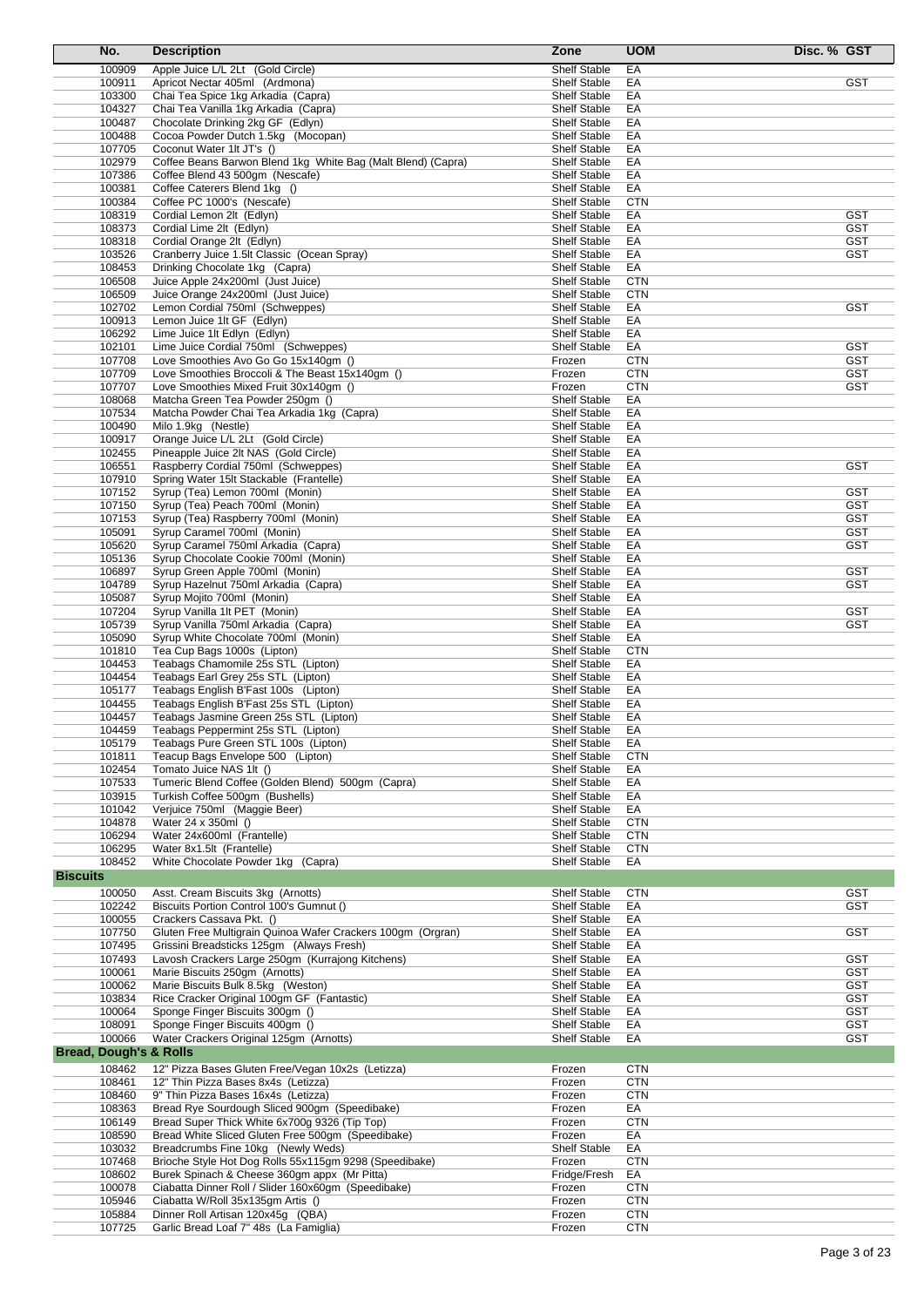|               | No.                     | <b>Description</b>                                                                        | Zone                                       | <b>UOM</b>               | Disc. % GST |
|---------------|-------------------------|-------------------------------------------------------------------------------------------|--------------------------------------------|--------------------------|-------------|
|               | 107537                  | Gluten Free Fine Yellow Breadcrumbs 10kg (Newly Weds)                                     | <b>Shelf Stable</b>                        | EA                       |             |
|               | 105984                  | Gourmet Hamburger Buns 60x110g 9505 (Speedibake)                                          | Frozen                                     | <b>CTN</b>               |             |
|               | 107783                  | Hamburger Buns Brioche 4.5" Glazed 48x100gm (Tip Top)                                     | Frozen                                     | <b>CTN</b>               |             |
|               | 104386                  | Hamburger Buns S/Bake 72 x 5" 9772 (Speedibake)                                           | Frozen                                     | <b>CTN</b>               |             |
|               | 103940                  | Japanese Breadcrumbs White 10kg (Newly Weds)                                              | <b>Shelf Stable</b>                        | EA                       |             |
|               | 107580                  | Lavash Bread Turkish Bread Company 600gm ()                                               | Fridge/Fresh                               | EA                       |             |
|               | 107350                  | Lavosh Salt & Pepper 200gm ()                                                             | <b>Shelf Stable</b>                        | EA                       | <b>GST</b>  |
|               | 106934                  | Milk Buns Glazed 90gm 46's (QBA)                                                          | Frozen                                     | <b>CTN</b><br><b>CTN</b> |             |
|               | 107113<br>108365        | Milk Buns Slider 100x45gm (QBA)<br>Milk Buns With Sesame Seeds 48x85gm (Tip Top)          | Frozen<br>Frozen                           | <b>CTN</b>               |             |
|               | 108600                  | Mr Pittes Fresh Ctn 10x5's (Mr Pitta)                                                     | Fridge/Fresh                               | <b>CTN</b>               |             |
|               | 105576                  | Muffins English 6x6's CTN (Tip Top)                                                       | Frozen                                     | <b>CTN</b>               |             |
|               | 107453                  | Multigrain Loave Sandwhich Sliced ()                                                      | Fridge/Fresh                               | EA                       |             |
|               | 103624                  | Naan Bread Garlic 8x4's (Mission)                                                         | Frozen                                     | <b>CTN</b>               |             |
|               | 103622                  | Pita Pocket Plain 12x4;'s (Mission)                                                       | Frozen                                     | <b>CTN</b>               |             |
|               | 103670                  | Pita Pockets MINI 12x8's 4" (Mission)                                                     | Frozen                                     | <b>CTN</b>               |             |
|               | 108601                  | Pittas Extra Small Mr Pittas Fresh (Mr Pitta)                                             | Fridge/Fresh                               | <b>CTN</b>               |             |
|               | 100085                  | Pittes 10s (MORGANS)                                                                      | Frozen                                     | EA                       |             |
|               | 103811                  | Pittes 10x5s (Mr Pitta)                                                                   | Frozen                                     | <b>CTN</b>               |             |
|               | 106217<br>108463        | Pizza Bases Gluten Free 3x7's (Mission)<br>Pizza Bases Large Slab 18x11" 5x4s (Letizza)   | Frozen<br>Frozen                           | <b>CTN</b><br><b>CTN</b> |             |
|               | 103171                  | Pizza Bases Thin 12" 3x5s (Mission)                                                       | Frozen                                     | <b>CTN</b>               |             |
|               | 103170                  | Pizza Bases Thin 9" 8x6s (Mission)                                                        | Frozen                                     | <b>CTN</b>               |             |
|               | 108087                  | Potato Buns Sliced 4.5" 48x85gm (Tip Top)                                                 | Frozen                                     | <b>CTN</b>               |             |
|               | 100086                  | Rolls Dinner White 160x35gm 9570 (Speedibake)                                             | Frozen                                     | <b>CTN</b>               |             |
|               | 100087                  | Roti Bread 4 pieces 500gm (Supreme)                                                       | Frozen                                     | EA                       |             |
|               | 102971                  | Slab Pizza Bases 48cm x 27cm 6x2's (Mission)                                              | Frozen                                     | <b>CTN</b>               |             |
|               | 108539                  | Smokey BBQ Milk Bun Unsliced 23x90g Smokey BBQ Milk Bun Unsliced 23x90g                   | Frozen                                     | <b>CTN</b>               |             |
|               |                         | (QBA)                                                                                     |                                            |                          |             |
|               | 108538                  | Sriracha Milk Bun Unsliced 23x90g Sriracha Milk Bun Unsliced 23x90g (QBA)                 | Frozen                                     | <b>CTN</b>               |             |
|               | 100089<br>100090        | Turkish Bread 20x485gm 9556 (Speedibake)                                                  | Frozen<br>Frozen                           | <b>CTN</b><br><b>CTN</b> |             |
|               | 107629                  | Turkish Rolls 70x160gm 9811 (Speedibake)<br>White Rolls 4 Pack 320gm Gluten Free (Helgas) | Frozen                                     | EA                       |             |
|               | 108003                  | White Sourdough Loaf Bread Sliced 900gm (Speedibake)                                      | Frozen                                     | EA                       |             |
|               | <b>Cereal Breakfast</b> |                                                                                           |                                            |                          |             |
|               | 100026                  |                                                                                           | <b>Shelf Stable</b>                        | EA                       |             |
|               | 100028                  | Baked Beans 220gm (Heinz)<br>Baked Beans A10 (Heinz)                                      | <b>Shelf Stable</b>                        | EA                       |             |
|               | 104732                  | Coco Pops P.C. 30x35gm (Kelloggs)                                                         | <b>Shelf Stable</b>                        | <b>CTN</b>               |             |
|               | 102213                  | Cornflakes 775gm (Kelloggs)                                                               | <b>Shelf Stable</b>                        | EA                       |             |
|               | 100218                  | Cornflakes Kater Pak 6x1kg (Kelloggs)                                                     | <b>Shelf Stable</b>                        | <b>CTN</b>               |             |
|               | 102799                  | Cornflakes PC 30x25gm (Kelloggs)                                                          | <b>Shelf Stable</b>                        | <b>CTN</b>               |             |
|               | 107607                  | Just Right Kater Pak 6x1kg (Kelloggs)                                                     | <b>Shelf Stable</b>                        | EA                       |             |
|               | 104362                  | Just Right PC 30x40gm (Kelloggs)                                                          | <b>Shelf Stable</b>                        | <b>CTN</b>               |             |
|               | 106053                  | Muesli Toasted 1kg (Trumps)                                                               | <b>Shelf Stable</b>                        | EA                       |             |
|               | 102113                  | Natural Muesli 1kg (Trumps)                                                               | <b>Shelf Stable</b>                        | EA                       |             |
|               | 100221<br>106052        | Nutri Grain Kater Pak 6x1kg (Kelloggs)<br>Quick Cook Oats 1kg (Trumps)                    | <b>Shelf Stable</b><br><b>Shelf Stable</b> | <b>CTN</b><br>EA         |             |
|               | 106821                  | Quinoa Puffed 150gm (ESSENTIAL)                                                           | <b>Shelf Stable</b>                        | EA                       |             |
|               | 100222                  | Rice Bubbles Kater Pak 6x1kg (Kelloggs)                                                   | <b>Shelf Stable</b>                        | <b>CTN</b>               |             |
|               | 106243                  | Rice Bubbles PC 30's Kellogs (Kelloggs)                                                   | <b>Shelf Stable</b>                        | <b>CTN</b>               |             |
|               | 100223                  | Rolled Oats 10kg (White Wings)                                                            | <b>Shelf Stable</b>                        | EA                       |             |
|               | 100225                  | Rolled Oats 1kg (Trumps)                                                                  | <b>Shelf Stable</b>                        | EA                       |             |
|               | 100226                  | Special K Kater Pak 6x1kg (Kelloggs)                                                      | <b>Shelf Stable</b>                        | <b>CTN</b>               |             |
|               | 107979                  | Weetbix 1.2kg (Sanitarium)                                                                | <b>Shelf Stable</b>                        | EA                       |             |
|               | 107192                  | Weetbix PC 60x30qm (Sanitarium)                                                           | <b>Shelf Stable</b>                        | <b>CTN</b>               |             |
| <b>Cheese</b> |                         |                                                                                           |                                            |                          |             |
|               | 108241                  | Authentic Greek Fetta 1kg (Dodoni)                                                        | Fridge/Fresh                               | EA                       |             |
|               | 107167                  | Blue Vein Cheese R/W (Kingfisher Creek)                                                   | Fridge/Fresh                               | ΚG                       |             |
|               | 102111                  | Blue Vein Wedge 12x100gm (Mainland)                                                       | Fridge/Fresh                               | EA                       |             |
|               | 108543<br>106807        | Bocconcini 25gm Balls 1kg ()<br>Brie Cheese Double R/W (President)                        | Fridge/Fresh<br>Fridge/Fresh               | EA<br>ΚG                 |             |
|               | 102518                  | Brie Double Cheese R/W per kg (Kingfisher Creek)                                          | Fridge/Fresh                               | ΚG                       |             |
|               | 107942                  | Brie Double Cream 150gm (Castello)                                                        | Fridge/Fresh                               | EA                       |             |
|               | 108546                  | Burrata Tanagrina ()                                                                      | Fridge/Fresh                               | EA                       |             |
|               | 100251                  | Cheese Eqmont Shredded 2kg (Mainland)                                                     | Fridge/Fresh                               | EA                       |             |
|               | 100252                  | Cheese Fetta 13kg Bulgarian ()                                                            | Fridge/Fresh                               | EA                       |             |
|               | 100253                  | Cheese Fetta Bulgarian 900gm ()                                                           | Fridge/Fresh                               | EA                       |             |
|               | 100254                  | Cheese Fetta Greek 2kg (Lemnos)                                                           | Fridge/Fresh                               | EA                       |             |
|               | 100255                  | Cheese Mozzarella Shredded 2kg GF (Devondale)                                             | Fridge/Fresh                               | EA                       |             |
|               | 108249                  | Cheese Parma Blend Shredded 2kg (Cheer)                                                   | Fridge/Fresh                               | EA                       |             |
|               | 100244                  | Cheese Slices 1.5kg (Bega)                                                                | Fridge/Fresh                               | EA                       |             |
|               | 100260<br>100262        | Cheese Slices Tasty 1.5kg GF (Mainland)<br>Cheese Swiss Slice 1kg (Mainland)              | Fridge/Fresh<br>Fridge/Fresh               | EA<br>EA                 |             |
|               | 105635                  | Fetta Cubed 2kg Lemnos (Lemnos)                                                           | Fridge/Fresh                               | EA                       |             |
|               | 108144                  | Fetta Danish Cows Milk 4kg ()                                                             | Fridge/Fresh                               | EA                       |             |
|               | 108489                  | Fior di Latte 1.25kg (125gm Balls) (Alba)                                                 | Fridge/Fresh                               | EA                       |             |
|               | 108542                  | Fior Di Latte Mozz 2kg Bellissimo ()                                                      | Fridge/Fresh                               | EA                       |             |
|               | 102844                  | Goats Cheese 1kg (Soignon)                                                                | Fridge/Fresh                               | EA                       |             |
|               | 105521                  | Gorgonzola Cheese R/W (Igor)                                                              | Fridge/Fresh                               | ΚG                       |             |
|               | 102520                  | Granapadano Parm Cheese R.W. ()                                                           | Fridge/Fresh                               | ΚG                       |             |
|               | 106111                  | Gruyere Cheese Wedge R/W ()                                                               | Fridge/Fresh                               | ΚG                       |             |
|               | 108065                  | Haloumi Cheese (Cyprus) 850gm (Alambra)                                                   | Fridge/Fresh                               | EA                       |             |
|               | 108594<br>102521        | Hi Melt Burger Cheese 1.368kg (Anchor)<br>Kefalograviera Cheese Wheel - per kg ()         | Fridge/Fresh<br>Fridge/Fresh               | EA<br>ΚG                 |             |
|               | 105754                  | Manchego Sheeps Milk R/W ()                                                               | Fridge/Fresh                               | KG                       |             |
|               | 107837                  | Mascarpone 1kg (tatua)                                                                    | Fridge/Fresh                               | EA                       |             |
|               | 106080                  | Mozzarella Shredded Cheese 6kg (Perfect Ital)                                             | Fridge/Fresh                               | EA                       |             |
|               | 100256                  | Parmesan Grated 1.5kg (Perfect)                                                           | Fridge/Fresh                               | EA                       |             |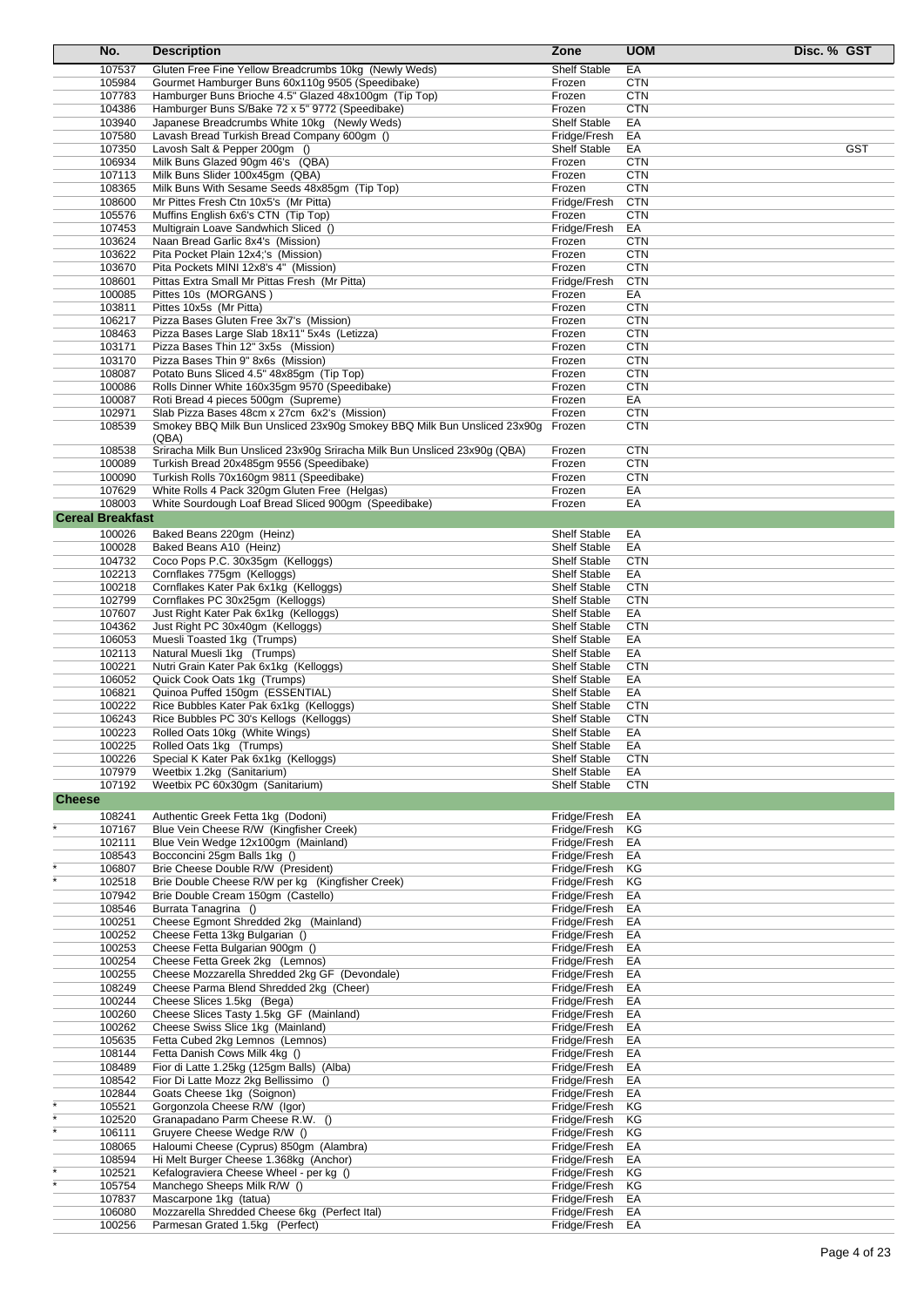| No.                                    | <b>Description</b>                                                                      | Zone                                       | <b>UOM</b>       | Disc. % GST              |
|----------------------------------------|-----------------------------------------------------------------------------------------|--------------------------------------------|------------------|--------------------------|
| 107871                                 | Parmesan Grated 2kg (Alba)                                                              | Fridge/Fresh                               | EA               |                          |
| 100257                                 | Parmesan Shaved 1kg (Perfect)                                                           | Fridge/Fresh                               | EA               |                          |
| 106138                                 | Parmesan Shaved 1kg (Alba)                                                              | Fridge/Fresh                               | EA               |                          |
| 100258                                 | Parmesan Shred. 1kg (Perfect)                                                           | Fridge/Fresh                               | EA               |                          |
| 107382                                 | Persian Style Fetta 2kg (Salad World)                                                   | Fridge/Fresh                               | EA               |                          |
| 100276                                 | Phil Cream Cheese 2kg (Kraft)                                                           | Fridge/Fresh                               | EA               |                          |
| 100277                                 | Philadelphia Light Spread 1kg (Kraft)                                                   | Fridge/Fresh                               | EA               |                          |
| 106239                                 | Provolone Salamini Dolce 1kg (Albiero)                                                  | Fridge/Fresh                               | EA               |                          |
| 105225                                 | Reggiano Cheese Wedge R/W ()                                                            | Fridge/Fresh                               | ΚG               |                          |
| 106992                                 | Ricotta Cheese 1.8kg (Galbani)                                                          | Fridge/Fresh                               | EA               |                          |
| 100278                                 | Ricotta Cheese 500gm (Perfect)                                                          | Fridge/Fresh                               | EA               |                          |
| 108161                                 | Shredded Tasty Cheese 2kg (Fred Walker)                                                 | Fridge/Fresh                               | EA               |                          |
| 104617                                 | Tallegio Cheese Italian R/W ()                                                          | Fridge/Fresh                               | ΚG               |                          |
| 108444                                 | Vegan Cheese Shredded (Pizza Topper) 200gm (Wise Bunny)                                 | Fridge/Fresh                               | EA               |                          |
| 108443                                 | Vegan Cheese Slices (Tasty) 200gm (Wise Bunny)                                          | Fridge/Fresh                               | EA               |                          |
| 107976                                 | Vintage Cheddar R/W (Barbers)                                                           | Fridge/Fresh                               | ΚG               |                          |
| <b>Cleaning &amp; Food Preparation</b> |                                                                                         |                                            |                  |                          |
| 100336                                 | All Purpose Cleaner 5lt Citrus (Advantage)                                              | <b>Shelf Stable</b>                        | EA               | GST                      |
| 100001                                 | Bags Garbage Prem 82lt 25s (Tailored)                                                   | <b>Shelf Stable</b>                        | EA               | <b>GST</b>               |
| 101959                                 | Bandaids Blue 50's ()                                                                   | <b>Shelf Stable</b>                        | EA               | GST                      |
| 100337                                 | Bleach 5lt (Advantage)                                                                  | <b>Shelf Stable</b>                        | EA               | <b>GST</b>               |
| 101286                                 | Chux Heavy Duty 100's ()                                                                | <b>Shelf Stable</b>                        | EA               | <b>GST</b>               |
| 106782                                 | Coffee Machine Cleaner 1kg (Capra)                                                      | <b>Shelf Stable</b>                        | EA               | <b>GST</b>               |
| 106130                                 | Combi Oven Cleaner 5lt ()                                                               | <b>Shelf Stable</b>                        | EA               | <b>GST</b>               |
| 106131                                 | Combi Rinse 5lt ()                                                                      | <b>Shelf Stable</b>                        | EA               | <b>GST</b><br><b>GST</b> |
| 105450                                 | Crimped Beret 21" White 1000' ()                                                        | <b>Shelf Stable</b>                        | <b>CTN</b>       |                          |
| 105120<br>100338                       | Dishwash/Machine Lig 5lt (Advantage)<br>Dishwashing Liquid 20lt (Advantage)             | <b>Shelf Stable</b><br><b>Shelf Stable</b> | EA<br>EA         | <b>GST</b><br><b>GST</b> |
| 103854                                 | Dishwashing Liquid 4lt Lemon (Morning Fresh)                                            | <b>Shelf Stable</b>                        | EA               | <b>GST</b>               |
| 104961                                 | Dishwashing Liquid 50x60ml (Morning Fresh)                                              | <b>Shelf Stable</b>                        | <b>CTN</b>       | <b>GST</b>               |
| 100339                                 | Dishwashing Liquid 5lt (Advantage)                                                      | <b>Shelf Stable</b>                        | EA               | <b>GST</b>               |
| 104968                                 | Dishwashing Liquid 900ml (Morning Fresh)                                                | <b>Shelf Stable</b>                        | EA               | GST                      |
| 104889                                 | Dishwashing Powder 5kg (Advantage)                                                      | <b>Shelf Stable</b>                        | EA               | GST                      |
| 100341                                 | Disinfectant Lemon 20lt (Advantage)                                                     | <b>Shelf Stable</b>                        | EA               | <b>GST</b>               |
| 100342                                 | Disinfectant Lemon 5lt (Advantage)                                                      | <b>Shelf Stable</b>                        | EA               | <b>GST</b>               |
| 105037                                 | Ex H/Duty Garb Bags 82lt 200's LDBIN82E ()                                              | <b>Shelf Stable</b>                        | <b>CTN</b>       | <b>GST</b>               |
| 101934                                 | Floor Cleaner 5lt (Advantage)                                                           | <b>Shelf Stable</b>                        | EA               | <b>GST</b>               |
| 101007                                 | Fly Spray 350gm ()                                                                      | <b>Shelf Stable</b>                        | EA               | <b>GST</b>               |
| 103118                                 | Garbage Bag 73lt 50s (Tailored)                                                         | <b>Shelf Stable</b>                        | EA               | GST                      |
| 104682                                 | Garbage Bags 120lt 100's ()                                                             | <b>Shelf Stable</b>                        | EA               | <b>GST</b>               |
| 108002                                 | Garbage Bags 240lt (Wheelie Bin) Heavy Duty 100s (Prime Source)                         | <b>Shelf Stable</b>                        | EA               | <b>GST</b>               |
| 100346                                 | Glass & Window Clean. 5lt (Advantage)                                                   | <b>Shelf Stable</b>                        | EA               | <b>GST</b>               |
| 106347                                 | Glen 20 300gm Deod Spray ()                                                             | <b>Shelf Stable</b>                        | EA               | <b>GST</b>               |
| 108067                                 | Gloves "Stretchies" Large Powder Free 200s (Prime Source)                               | <b>Shelf Stable</b>                        | EA               | <b>GST</b>               |
| 108367                                 | Gloves Large Vinyl Clear Powder Free 100s ()                                            | <b>Shelf Stable</b>                        | EA               | <b>GST</b>               |
| 108339                                 | Gloves Medium Lightly Powdered 100s (Tailored)                                          | <b>Shelf Stable</b>                        | EA               | <b>GST</b>               |
| 101296                                 | Gloves Medium Vinyl 100s Powder Free ()                                                 | <b>Shelf Stable</b>                        | EA               | <b>GST</b>               |
| 107351                                 | Gloves Rubber Large Size 9.5 ()                                                         | <b>Shelf Stable</b>                        | EA               | <b>GST</b>               |
| 101297                                 | Gloves Small Vinyl 100s CA-GVSO26 (Cast Away)                                           | <b>Shelf Stable</b>                        | EA               | <b>GST</b>               |
| 102848                                 | Gloves Vinyl Extra Large 100s Powder Free GLVCXL-PF ()                                  | <b>Shelf Stable</b>                        | EA               | <b>GST</b>               |
| 102246                                 | Griddle Pads Oates Each #722 ()                                                         | <b>Shelf Stable</b>                        | EA               | GST                      |
| 105074<br>102282                       | Griddle Screens #200 20s (3M)                                                           | <b>Shelf Stable</b><br><b>Shelf Stable</b> | EA<br><b>CTN</b> | <b>GST</b><br><b>GST</b> |
| 108134                                 | Guest Soap Wrapped 500's (Country Life)<br>Hand Sanitiser 80% Alcohol 500ml (Hani Sani) | <b>Shelf Stable</b>                        | EA               | GST                      |
| 105735                                 | Ice Cream Scoop No 20 59mm ()                                                           | <b>Shelf Stable</b>                        | EA               | <b>GST</b>               |
| 105703                                 | Kit. Tidy Bags Roll 36lt 50's ()                                                        | <b>Shelf Stable</b>                        | EA               | <b>GST</b>               |
| 100349                                 | Laundry Powder 15kg (Advantage)                                                         | <b>Shelf Stable</b>                        | EA               | <b>GST</b>               |
| 104962                                 | Laundry Powder Scoop 50x45gm (Radiant)                                                  | <b>Shelf Stable</b>                        | <b>CTN</b>       | <b>GST</b>               |
| 102824                                 | Liquid Hand Soap 5lt (Advantage)                                                        | <b>Shelf Stable</b>                        | EA               | <b>GST</b>               |
| 103241                                 | Liquid Smoke 946ml (Durkee)                                                             | <b>Shelf Stable</b>                        | EA               |                          |
| 101017                                 | Matches 10pack (RedHead)                                                                | <b>Shelf Stable</b>                        | EA               |                          |
| 102172                                 | Methylated Spirits 5lt (Polo Citrus)                                                    | <b>Shelf Stable</b>                        | EA               | <b>GST</b>               |
| 104113                                 | Mop Bucket Plastic 16lt Wide ()                                                         | <b>Shelf Stable</b>                        | EA               | <b>GST</b>               |
| 102884                                 | Mop Head Large ()                                                                       | <b>Shelf Stable</b>                        | EA               | <b>GST</b>               |
| 105847                                 | Mop Head Large Blue #24 (Duraclean)                                                     | <b>Shelf Stable</b>                        | EA               | <b>GST</b>               |
| 100352                                 | Oven & Grill Cleaner 5lt (Advantage)                                                    | <b>Shelf Stable</b>                        | EA               | <b>GST</b>               |
| 105649                                 | Perm Sticker 40mm Sq Fri 500s ()                                                        | <b>Shelf Stable</b>                        | EA               | <b>GST</b>               |
| 105653                                 | Perm Sticker 40mm Sq Mon 500s ()                                                        | <b>Shelf Stable</b>                        | EA               | <b>GST</b>               |
| 105880                                 | Perm Sticker 40mm Sq Sat 500s ()                                                        | <b>Shelf Stable</b>                        | EA               | <b>GST</b><br><b>GST</b> |
| 105881                                 | Perm Sticker 40mm Sq Sun 500s ()                                                        | <b>Shelf Stable</b>                        | EA               |                          |
| 105650<br>105652                       | Perm Sticker 40mm Sq Thur 500s ()<br>Perm Sticker 40mm Sq Tues 500s ()                  | <b>Shelf Stable</b><br><b>Shelf Stable</b> | EA<br>EA         | <b>GST</b><br><b>GST</b> |
| 105651                                 | Perm Sticker 40mm Sq Wed 500s ()                                                        | Shelf Stable                               | EA               | <b>GST</b>               |
| 100353                                 | Rinse Aid 5lt (Advantage)                                                               | <b>Shelf Stable</b>                        | EA               | <b>GST</b>               |
| 101313                                 | Rubber Gloves Small Size 7.5 ()                                                         | <b>Shelf Stable</b>                        | EA               | <b>GST</b>               |
| 102745                                 | Sanitiser 5lt (Advantage)                                                               | <b>Shelf Stable</b>                        | EA               | <b>GST</b>               |
| 105246                                 | Scotch Brite Scourer Pad no'88 ()                                                       | <b>Shelf Stable</b>                        | EA               | <b>GST</b>               |
| 105436                                 | Scourers Green/Yellow 10pack ()                                                         | <b>Shelf Stable</b>                        | EA               | <b>GST</b>               |
| 105437                                 | Scourers StainlessSteel 12pack ()                                                       | <b>Shelf Stable</b>                        | EA               | <b>GST</b>               |
| 106155                                 | Smoking Chips Hickory 750gm (Cowboy)                                                    | <b>Shelf Stable</b>                        | EA               | <b>GST</b>               |
| 104913                                 | Soap Wrapped 400x20gm (Choyer)                                                          | <b>Shelf Stable</b>                        | <b>CTN</b>       | <b>GST</b>               |
| 106315                                 | Toilet Blocks 25gm - 4kg (Fresha)                                                       | <b>Shelf Stable</b>                        | EA               | <b>GST</b>               |
| 102825                                 | Truck Wash 5lt (Advantage)                                                              | Shelf Stable                               | EA               | <b>GST</b>               |
| 101323                                 | Wipes H/D Blue Roll 30cmx45mt Chux CA-WIPEHDRL (Prime Source)                           | Shelf Stable                               | EA               | <b>GST</b>               |
| <b>Condiments</b>                      |                                                                                         |                                            |                  |                          |
| 103732                                 | American Mustard 920ml (Masterfoods)                                                    | <b>Shelf Stable</b>                        | EA               |                          |
| 107115                                 | Beetroot Relish 2.4kg (Birch & Waite)                                                   | Fridge/Fresh                               | EA               |                          |
| 108296                                 | Caramelised Onion 2.4kg (Birch & Waite)                                                 | Fridge/Fresh                               | EA               |                          |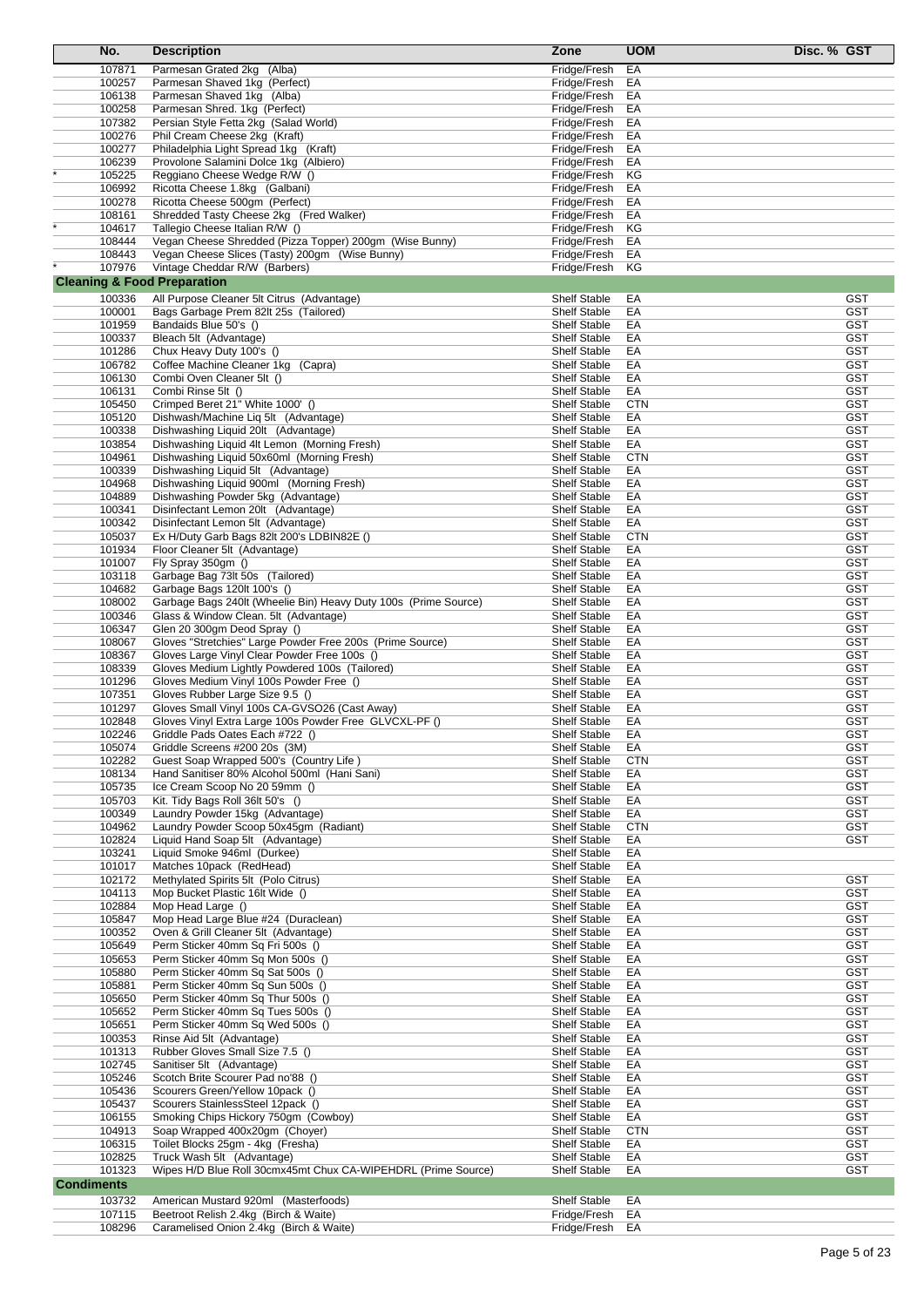| No.                                   | <b>Description</b>                                                                                    | Zone                                       | <b>UOM</b> | Disc. % GST              |
|---------------------------------------|-------------------------------------------------------------------------------------------------------|--------------------------------------------|------------|--------------------------|
| 108202                                | Chilli Jam 2.4kg (Woods)                                                                              | <b>Shelf Stable</b>                        | EA         |                          |
| 101002                                | Chutney Mango G/Label 2.6kg (Sharwoods)                                                               | <b>Shelf Stable</b>                        | EA         |                          |
| 101489                                | Cranberry Sauce 2kg (Woods)                                                                           | <b>Shelf Stable</b>                        | EA         |                          |
| 101092                                | Dijon Mustard 5kg (Beaufort)                                                                          | <b>Shelf Stable</b>                        | EA         |                          |
| 100871<br>106579                      | Fruit Chutney 2.3kg (Zoosh)<br>Gherkin Pot Hainich 1550gm ()                                          | Shelf Stable<br>Shelf Stable               | EA<br>EA   |                          |
| 103487                                | Gherkin Spread 2.7kg (Masterfoods)                                                                    | <b>Shelf Stable</b>                        | EA         |                          |
| 105068                                | Gherkins Whole 2kg Sweet Spiced (Sandhurst)                                                           | Shelf Stable                               | EA         |                          |
| 107673                                | Green Tomato Pickle 2.4kg GF (Woods)                                                                  | Fridge/Fresh                               | EA         |                          |
| 101014                                | Horseradish 1kg (Masterfoods)                                                                         | <b>Shelf Stable</b>                        | EA         |                          |
| 100215                                | Lilliput Capers 1.3kg (ESSENTIAL)                                                                     | <b>Shelf Stable</b>                        | EA         |                          |
| 101412                                | Mint Jelly 2.5kg (Zoosh)                                                                              | Shelf Stable                               | EA         |                          |
| 105204                                | Mustard American 2.5kg (Masterfoods)                                                                  | <b>Shelf Stable</b>                        | EA         |                          |
| 104571                                | Mustard American P.C 100x10gm (Masterfoods)                                                           | <b>Shelf Stable</b>                        | EA         |                          |
| 101094                                | Mustard Dijon Style 2.5Kg (Masterfoods)                                                               | Shelf Stable                               | EA         |                          |
| 101095                                | Mustard Hot English 2.5kg (Masterfoods)                                                               | <b>Shelf Stable</b>                        | EA         |                          |
| 101097<br>101098                      | Mustard Seeded 2.5kg (Masterfoods)<br>Mustard Wh/Grain 5kg (Beaufort)                                 | <b>Shelf Stable</b><br><b>Shelf Stable</b> | EA<br>EA   |                          |
| 101431                                | Pickled-Onions- 100s (10.5Kg) Pickled (T.O.P.C)                                                       | <b>Shelf Stable</b>                        | EA         |                          |
| 102365                                | Pickled Onions 110s 10.5kg (T.O.P.C)                                                                  | <b>Shelf Stable</b>                        | EA         |                          |
| 102366                                | Pickled Onions 120s 10.5kg (T.O.P.C)                                                                  | Shelf Stable                               | EA         |                          |
| 103469                                | Pickles Sweet Mustard 2.6kg (Masterfoods)                                                             | Shelf Stable                               | EA         |                          |
| 107059                                | Quince Paste 1.585kg ()                                                                               | Fridge/Fresh                               | EA         |                          |
| 106494                                | Relish Caramelised Onion 2.7kg M/F (Masterfoods)                                                      | Shelf Stable                               | EA         |                          |
| 108266                                | Smokey Tomato Relish 2.4kg (Woods)                                                                    | Fridge/Fresh                               | EA         |                          |
| 107242                                | Tomato Relish 12kg (Woods)                                                                            | Shelf Stable                               | EA         |                          |
| 102593                                | Tomato Relish 2.4kg GF vegan (Woods)                                                                  | <b>Shelf Stable</b>                        | EA         |                          |
| <b>Confectionary &amp; Snack Food</b> |                                                                                                       |                                            |            |                          |
| 106704                                | 29.5% White Choc Callet 2.5kg (Callebaut)                                                             | <b>Shelf Stable</b>                        | EA         |                          |
| 106386                                | 33.5% Milk Choc Callettes 2.5k (Callebaut)                                                            | <b>Shelf Stable</b>                        | EA         |                          |
| 106387<br>104313                      | 70% Dark Choc Callettes 2.5kg (Callebaut)<br>Banana Chips 1kg ()                                      | Shelf Stable<br><b>Shelf Stable</b>        | EA<br>EA   | <b>GST</b>               |
| 104999                                | Caramel Choc Swirls 1kg (Geelong Confectionary)                                                       | Shelf Stable                               | EA         | <b>GST</b>               |
| 108341                                | Crisps Grain Waves Sour Cream & Chives 21x28gm ()                                                     | <b>Shelf Stable</b>                        | <b>CTN</b> | <b>GST</b>               |
| 103223                                | Flopito Lollipops 200s ()                                                                             | <b>Shelf Stable</b>                        | EA         | <b>GST</b>               |
| 108237                                | Honey Soy Crisps 21x28gm (Red Rock Deli)                                                              | <b>Shelf Stable</b>                        | <b>CTN</b> | <b>GST</b>               |
| 105482                                | Jelly Beans 1kg (Geelong Confectionary)                                                               | Shelf Stable                               | EA         | <b>GST</b>               |
| 100393                                | Marshmallows Van. 500gm (Trumps)                                                                      | <b>Shelf Stable</b>                        | EA         | <b>GST</b>               |
| 100394                                | Marshmallows White 5kg (Pascall)                                                                      | Shelf Stable                               | <b>CTN</b> | GST                      |
| 108245                                | Mentos Fruit Rolls 40s (Mentos)                                                                       | <b>Shelf Stable</b>                        | EA         | <b>GST</b>               |
| 104756                                | Mentos Mints Pillowpack 540gm ()                                                                      | <b>Shelf Stable</b>                        | EA         | <b>GST</b>               |
| 108244<br>108265                      | Mentos Peppermint Rolls 40's (Mentos)<br>Mentos Rainbow Rolls 40s (Mentos)                            | <b>Shelf Stable</b><br>Shelf Stable        | EA<br>EA   | <b>GST</b><br>GST        |
| 108369                                | Mentos Spearmint Rolls 40s (Mentos)                                                                   | <b>Shelf Stable</b>                        | EA         | <b>GST</b>               |
| 108474                                | Milk Pearl Crisps 800gm (Mona Lisa)                                                                   | Shelf Stable                               | EA         | <b>GST</b>               |
| 100399                                | Nonpareils 1.5kg (Cake Tops) (Pinnacle)                                                               | <b>Shelf Stable</b>                        | EA         | <b>GST</b>               |
| 101102                                | Noodles Beef Cup 12x70qm (Fantastic)                                                                  | <b>Shelf Stable</b>                        | <b>CTN</b> |                          |
| 101104                                | Noodles Chicken Cup 12x70g (Fantastic)                                                                | Shelf Stable                               | <b>CTN</b> |                          |
| 108526                                | Popcorn (Butter) 24x30gm (Movie Time)                                                                 | Shelf Stable                               | <b>CTN</b> | <b>GST</b>               |
| 108527                                | Popcorn (Cheese) 24x30gm (Movie Time)                                                                 | <b>Shelf Stable</b>                        | <b>CTN</b> | <b>GST</b>               |
| 107333                                | Popping Corn 1kg (Galaxy)                                                                             | <b>Shelf Stable</b>                        | EA         |                          |
| 100400<br>102345                      | Rainbow- Sprinkles 1.5kg (Cake Tops) (Pinnacle)<br>Raspberries (Confect.) 3kg (Geelong Confectionary) | <b>Shelf Stable</b><br>Shelf Stable        | EA<br>EA   | <b>GST</b><br><b>GST</b> |
| 108240                                | Salt & Vinegar Crisps 21x27gm (Smiths)                                                                | Shelf Stable                               | <b>CTN</b> | <b>GST</b>               |
| 108238                                | Sea Salt Crisps 21x28gm (Red Rock Deli)                                                               | Shelf Stable                               | <b>CTN</b> | GST                      |
| 106114                                | Smarties 1kg Geelong Confect. ()                                                                      | Shelf Stable                               | EA         | <b>GST</b>               |
| 105704                                | Snakes 1kg Geel. Confectionary ()                                                                     | Shelf Stable                               | EA         | GST                      |
| 107087                                | Snowettes White Choc 15kg (Nestle)                                                                    | Shelf Stable                               | EA         |                          |
| 107624                                | White Pearls Crisp 800qm (Callebaut)                                                                  | Shelf Stable                               | EA         | <b>GST</b>               |
| <b>Cream/Yoghurt</b>                  |                                                                                                       |                                            |            |                          |
| 100418                                | Cooking Cream 1lt E/Yield (Anchor)                                                                    | Fridge/Fresh                               | EA         |                          |
| 100419                                | Cooking Cream 5lt (Bulla)                                                                             | Fridge/Fresh                               | EA         |                          |
| 100420                                | Cream Aerosol 400qm Dairy Whip (Anchor)                                                               | Fridge/Fresh                               | EA         |                          |
| 100424                                | Cream Sour Light 2lt (Bulla)                                                                          | Fridge/Fresh                               | EA         |                          |
| 100426                                | Cream Thickened 5lt (Bulla)                                                                           | Fridge/Fresh                               | EA         |                          |
| 107983<br>102831                      | Creme Fraiche 500gm (tatua)<br>Double Thick Cream (Extra Thick) 2lt (Bulla)                           | Fridge/Fresh<br>Fridge/Fresh               | EA<br>EA   |                          |
| 103831                                | Natural Yoghurt 1kg Greek (Bulla)                                                                     | Fridge/Fresh                               | EA         |                          |
| 108197                                | Sour Cream 1kg (tatua)                                                                                | Fridge/Fresh                               | EA         |                          |
| 103930                                | Yoghurt Natural BULK 10kg Euro (Farmers Union)                                                        | Fridge/Fresh                               | EA         |                          |
| <b>Desserts</b>                       |                                                                                                       |                                            |            |                          |
| 106827                                | *Danish Selection B 120x30gm (LRN)                                                                    | Frozen                                     | <b>CTN</b> | <b>GST</b>               |
| 108627                                | Badass Brownie 20's (Priestleys)                                                                      | Frozen                                     | <b>CTN</b> | <b>GST</b>               |
| 108626                                | Banana Bread Bent 24's (Priestleys)                                                                   | Frozen                                     | <b>CTN</b> | <b>GST</b>               |
| 105992                                | Banana Bread Uncut 2kg (Priestleys)                                                                   | Frozen                                     | EA         | GST                      |
| 101823                                | Banana Topping 3lt (Edlyn)                                                                            | <b>Shelf Stable</b>                        | EA         |                          |
| 103466                                | Banana Tray Cake 1.8kg (Sara Lee)                                                                     | Frozen                                     | EA         | <b>GST</b>               |
| 108457                                | Bitter Orange Syrup 750ml Arkadia (Capra)                                                             | Shelf Stable                               | EA         | <b>GST</b>               |
| 101824<br>108455                      | Blue Heaven Topping 3lt (Edlyn)<br>Caramel Sauce 2lt (Capra)                                          | Shelf Stable<br><b>Shelf Stable</b>        | EA<br>EA   |                          |
| 101826                                | Caramel Topping 3lt (Edlyn)                                                                           | <b>Shelf Stable</b>                        | EA         |                          |
| 108433                                | Caramelised Fig Scoop 5lt (Gelati Sky)                                                                | Frozen                                     | EA         |                          |
| 100191                                | Carrot Cake Tray 2.25kg (Sara Lee)                                                                    | Frozen                                     | EA         | <b>GST</b>               |
| 108629                                | Cheeky CHerry Slice 20's (Priestleys)                                                                 | Frozen                                     | <b>CTN</b> | <b>GST</b>               |
| 100145                                | Choc Bars Vanilla 5x10s (Bulla)                                                                       | Volatile                                   | <b>CTN</b> | <b>GST</b>               |
| 106651                                | Choc Tops Banana 50's ()                                                                              | Volatile                                   | <b>CTN</b> | <b>GST</b>               |
| 106649                                | Choc Tops Boysenberry 50's ()                                                                         | Volatile                                   | <b>CTN</b> | <b>GST</b>               |
| 106650                                | Choc Tops Choc Mint 50's ()                                                                           | Volatile                                   | <b>CTN</b> | GST                      |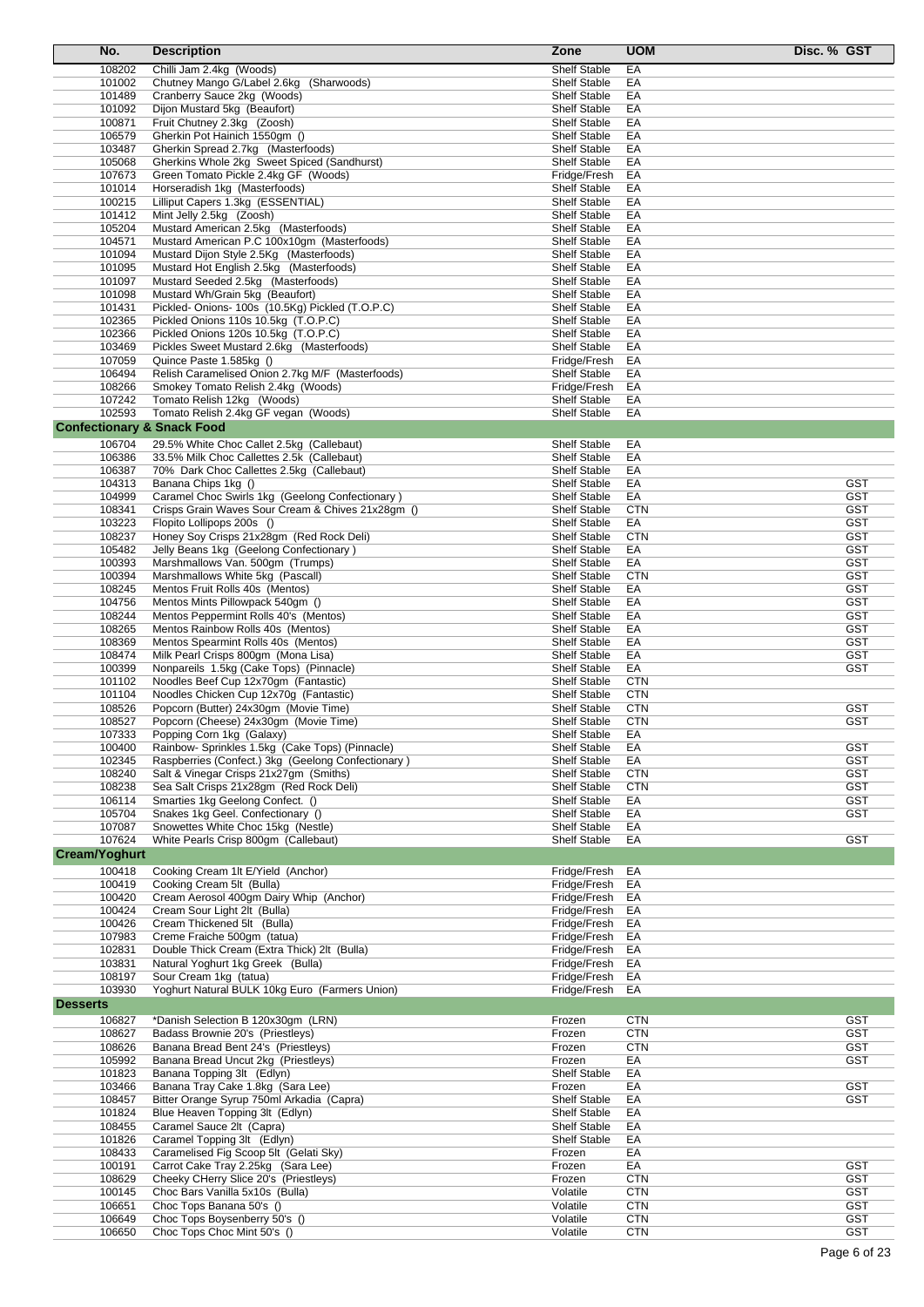| No.              | <b>Description</b>                                                                     | Zone                                       | <b>UOM</b>       | Disc. % GST              |
|------------------|----------------------------------------------------------------------------------------|--------------------------------------------|------------------|--------------------------|
| 106652           | Choc Tops Chocolate 50's ()                                                            | Volatile                                   | <b>CTN</b>       | <b>GST</b>               |
| 106648           | Choc Tops Vanilla 50's ()                                                              | Volatile                                   | <b>CTN</b>       | <b>GST</b>               |
| 107596           | Chocolate Batons Dark 1.6kg ()                                                         | <b>Shelf Stable</b>                        | EA               |                          |
| 103664           | Chocolate Dessert Cups 135s (Mona Lisa)                                                | <b>Shelf Stable</b>                        | <b>CTN</b>       |                          |
| 108011           | Chocolate Gelati Scoop 5lt (Gelati Sky)                                                | Volatile                                   | EA               | <b>GST</b>               |
| 100860           | Chocolate Ice Cream 10lt (Bulla)                                                       | Volatile                                   | EA               | <b>GST</b>               |
| 108454           | Chocolate Sauce 2lt (Capra)                                                            | <b>Shelf Stable</b>                        | EA               |                          |
| 101828           | Chocolate Topping 3Lt GF (Edlyn)                                                       | <b>Shelf Stable</b>                        | EA               |                          |
| 105591           | Chocolate Tray Cake 1.8kg Sara Lee (Sara Lee)                                          | Frozen                                     | EA               | <b>GST</b>               |
| 107094           | Churros Minis 72's (Keiths)                                                            | Frozen                                     | <b>CTN</b>       | <b>GST</b><br><b>GST</b> |
| 107081           | Churros Spanish Donuts 36's (L (Keiths)                                                | Frozen<br>Volatile                         | <b>CTN</b><br>EA | <b>GST</b>               |
| 105387<br>103541 | Coconut Sorbet 5lt (Gelati Sky)<br>Cones Chocolate Coated 83s #00051001 (LRN)          | Frozen                                     | <b>CTN</b>       | <b>GST</b>               |
| 103542           | Cones White Vanilla Coated 83s #000511 (LRN)                                           | Frozen                                     | <b>CTN</b>       | <b>GST</b>               |
| 108628           | Crazy Caramel Slice 20's (Priestleys)                                                  | Frozen                                     | <b>CTN</b>       | <b>GST</b>               |
| 105861           | Creme Brulee Mix 2kg (Nestle)                                                          | <b>Shelf Stable</b>                        | EA               | <b>GST</b>               |
| 101053           | Crepes French Trad. 6x12s GF (Chefs Pride)                                             | Frozen                                     | <b>CTN</b>       | <b>GST</b>               |
| 100440           | Custard Powder 5kg (Edlyn)                                                             | <b>Shelf Stable</b>                        | EA               |                          |
| 105714           | Custard Vanilla UHT 1It (Foster Clark)                                                 | <b>Shelf Stable</b>                        | EA               |                          |
| 108078           | Dixie Cups Choc a Lot 24x120ml Spoon In Lid (Everest)                                  | Volatile                                   | <b>CTN</b>       | <b>GST</b>               |
| 108079           | Dixie Cups Its Mint To Be 24x120ml Spoon In Lid (Everest)                              | Volatile                                   | <b>CTN</b>       | <b>GST</b>               |
| 108081           | Dixie Cups Lemon 24x120ml Spoon In Lid (Everest)                                       | Volatile                                   | <b>CTN</b>       | <b>GST</b>               |
| 108080           | Dixie Cups Vanilla Bean 24x120ml Spoon In Lid (Everest)                                | Volatile                                   | <b>CTN</b>       | <b>GST</b>               |
| 100868           | FFNY 200ml Mango x 36's (Bulla)                                                        | Volatile                                   | <b>CTN</b>       | <b>GST</b>               |
| 100864           | FFNY 200ml Raspberry 36's (Bulla)                                                      | Volatile                                   | <b>CTN</b>       | <b>GST</b>               |
| 107111           | Fudge Sauce Chocolate A10 IXL (IXL)                                                    | <b>Shelf Stable</b>                        | EA               |                          |
| 106135           | Gelati Bubblegum 5lt (Gelati Sky)                                                      | Volatile                                   | EA               | <b>GST</b>               |
| 107184           | Gelati Cherry Ripe 5lt (Gelati Sky)                                                    | Volatile                                   | EA               | <b>GST</b>               |
| 105717           | Gelati Coffee (Scoop Box) 5lt (Gelati Sky)                                             | Frozen                                     | EA               | <b>GST</b>               |
| 107187           | Gelati Mars Bar 5lt (Gelati Sky)                                                       | Volatile                                   | EA               | <b>GST</b>               |
| 105448           | Gelati Pistachio 5lt (Gelati Sky)                                                      | Volatile<br>Volatile                       | EA<br>EA         | <b>GST</b><br><b>GST</b> |
| 108212<br>107578 | Gelati Strawberry 5lt (Everest)<br>Gelati White Bliss Raspberry Swirl 5lt (Gelati Sky) | Volatile                                   | EA               | <b>GST</b>               |
| 104304           | Golden Syrup 850gm (CSR)                                                               | <b>Shelf Stable</b>                        | EA               |                          |
| 108075           | Ice Cream Bubblegum 5lt (Everest)                                                      | Volatile                                   | EA               | <b>GST</b>               |
| 104393           | Ice Cream Choc Mint 6x2lt 1076 (Bulla)                                                 | Volatile                                   | <b>CTN</b>       | <b>GST</b>               |
| 103095           | Ice Cream Choc Obsession 5It (Norgen-Vaaz)                                             | Volatile                                   | EA               | <b>GST</b>               |
| 103102           | Ice Cream Classic Coconut 5It (Norgen-Vaaz)                                            | Volatile                                   | EA               | <b>GST</b>               |
| 108076           | Ice Cream Cookies & Cream 5It (Everest)                                                | Volatile                                   | EA               | <b>GST</b>               |
| 100092           | Ice Cream Cr. Class. Van 6x2lt (Bulla)                                                 | Volatile                                   | <b>CTN</b>       | <b>GST</b>               |
| 108077           | Ice Cream English Toffee 5It (Everest)                                                 | Volatile                                   | EA               | <b>GST</b>               |
| 108073           | Ice Cream Honeycomb Crunch 5It (Everest)                                               | Volatile                                   | EA               | <b>GST</b>               |
| 107868           | Ice Cream Party Cake Rainbow 1.5It (Bulla)                                             | Volatile                                   | EA               | <b>GST</b>               |
| 108166           | Ice Cream Peppermint Chip 5It (Everest)                                                | Volatile                                   | EA               | <b>GST</b>               |
| 108074           | Ice Cream Rainbow 5It (Everest)                                                        | Volatile                                   | EA               | <b>GST</b>               |
| 103091           | Ice Cream Rum & Raisin 5It (Everest)                                                   | Volatile                                   | EA               | <b>GST</b>               |
| 103100           | Ice Cream S/Berry Summer 5It (Norgen-Vaaz)                                             | Volatile                                   | EA               | <b>GST</b>               |
| 100859           | Ice Cream Vanilla 10lt (Bulla)                                                         | Volatile                                   | EA               | <b>GST</b>               |
| 108072           | Ice Cream Vanilla 10lt Tin Gold Label (Everest)                                        | Volatile                                   | EA               | <b>GST</b>               |
| 100140           | Ice Cream Vanilla 4x4lt (Bulla)                                                        | Volatile                                   | <b>CTN</b>       | <b>GST</b>               |
| 100862           | Ice Cream Vanilla 5lt (Bulla)                                                          | Volatile                                   | EА               | <b>GST</b>               |
| 100141           | Ice Cream Vanilla 6x2lt (Bulla)                                                        | Volatile                                   | <b>CTN</b>       | <b>GST</b>               |
| 100120           | Icy Pops Lemonade 24s (Bulla)                                                          | Frozen<br><b>Shelf Stable</b>              | <b>CTN</b>       | <b>GST</b>               |
| 102860<br>102856 | Jelly Lime 2kg (McKenzies)<br>Jelly Orange 2kg (McKenzies)                             | <b>Shelf Stable</b>                        | EA<br>EA         |                          |
| 102855           | Jelly Pineapple 2kg (McKenzies)                                                        | Shelf Stable                               | EA               |                          |
| 102858           | Jelly Port Wine 2kg (McKenzies)                                                        | <b>Shelf Stable</b>                        | EA               |                          |
| 102859           | Jelly Raspberry 2kg (McKenzies)                                                        | <b>Shelf Stable</b>                        | EA               |                          |
| 102857           | Jelly Strawberry 2kg (McKenzies)                                                       | <b>Shelf Stable</b>                        | EA               |                          |
| 105648           | Juicies Lemonade "Tube" 25x105ml (Juicies)                                             | Frozen                                     | <b>CTN</b>       | <b>GST</b>               |
| 105647           | Juicies Tropical "Tube" 25x105ml (Juicies)                                             | Frozen                                     | <b>CTN</b>       | <b>GST</b>               |
| 103396           | Lime Topping 3lt (Edlyn)                                                               | <b>Shelf Stable</b>                        | EA               |                          |
| 108007           | Lychee & Ginger Scoop 5lt (Gelati Sky)                                                 | Volatile                                   | EA               | <b>GST</b>               |
| 105393           | Macarons Mini Mixed 126's (LRN)                                                        | Frozen                                     | <b>CTN</b>       | <b>GST</b>               |
| 104536           | Macarons Mixed H/Crafted 96s (LRN)                                                     | Frozen                                     | <b>CTN</b>       | <b>GST</b>               |
| 108631           | Mad Muffin Blueberry 28's (Priestleys)                                                 | Frozen                                     | <b>CTN</b>       | <b>GST</b>               |
| 108630           | Mad Muffin Double Choc 28's (Priestleys)                                               | Frozen                                     | <b>CTN</b>       | <b>GST</b>               |
| 103123           | Maple Syrup 1.85lt Pure GF (S&W)                                                       | <b>Shelf Stable</b>                        | EA               |                          |
| 101834           | Maple Syrup 3lt (Edlyn)                                                                | <b>Shelf Stable</b>                        | EA               |                          |
| 106343           | Mint Choc Flake 5lt Ice Cream (Gelati Sky)                                             | Volatile                                   | EA               | <b>GST</b>               |
| 103112           | Moosies Blue Moon 50x85gm ()                                                           | Frozen                                     | <b>CTN</b>       | <b>GST</b>               |
| 104960           | Moosies Lime 50x85gm ()                                                                | Frozen                                     | <b>CTN</b>       | <b>GST</b>               |
| 103246           | Moosies Strawberry 50x85gm ()                                                          | Frozen                                     | <b>CTN</b>       | <b>GST</b>               |
| 101090<br>101091 | Mousse Chocolate Docello1.9Kg (Nestle)                                                 | <b>Shelf Stable</b><br><b>Shelf Stable</b> | EA<br>EA         |                          |
| 106592           | Mousse Strawberry 1.9Kg (Nestle)<br>Pancakes 5x6's (Tip Top 9066) (Golden)             | Frozen                                     | <b>CTN</b>       | GST                      |
| 103436           | Panna Cotta Mix 2kg (Nestle)                                                           | Shelf Stable                               | EA               |                          |
| 100096           | Party Cups 36s GF (Bulla)                                                              | Volatile                                   | <b>CTN</b>       | <b>GST</b>               |
| 104930           | Pavlova Slabs 4x1.15kg (Carton Only) (Country Chef)                                    | Frozen                                     | <b>CTN</b>       | <b>GST</b>               |
| 105458           | Pavlovas Ind. 40x40gm (Country Chef)                                                   | Frozen                                     | EA               | <b>GST</b>               |
| 108009           | Pear & Burnt Caramel Sorbet Scoop 5lt (Gelati Sky)                                     | Volatile                                   | EA               | <b>GST</b>               |
| 108458           | Peppermint Syrup 750ml Arkadia (Capra)                                                 | <b>Shelf Stable</b>                        | EA               | <b>GST</b>               |
| 105156           | Petit Fours Cheese Cake Assorted 96's #00000104 (LRN)                                  | Frozen                                     | <b>CTN</b>       | <b>GST</b>               |
| 105052           | Petit Fours Fruit Pass 112s #00000103 (LRN)                                            | Frozen                                     | <b>CTN</b>       | <b>GST</b>               |
| 107582           | Plum Puddings 48x130gm (Chef)                                                          | Shelf Stable                               | <b>CTN</b>       | <b>GST</b>               |
| 105991           | Pudding Sticky Date 16x100gm (Priestleys)                                              | Frozen                                     | <b>CTN</b>       | <b>GST</b>               |
| 101836           | Raspberry Topping 3lt (Edlyn)                                                          | <b>Shelf Stable</b>                        | EA               |                          |
| 104826           | Salted Caramel Macarons 72's (LRN)                                                     | Frozen                                     | <b>CTN</b>       | <b>GST</b>               |
| 108015           | Salted Caramel Scoop 5lt (Gelati Sky)                                                  | Volatile                                   | EA               | <b>GST</b>               |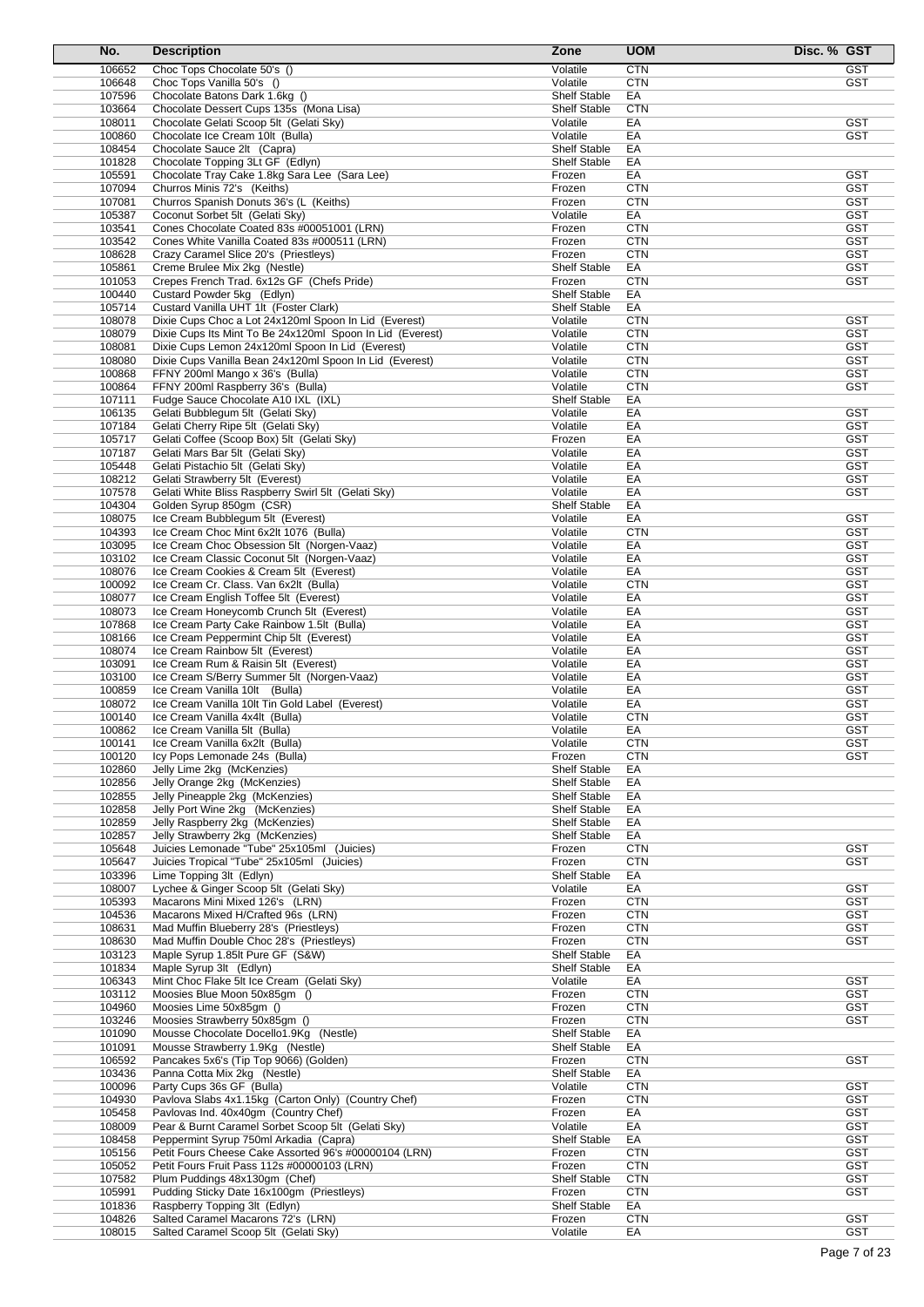|                  | No.              | <b>Description</b>                                                                                   | Zone                                       | <b>UOM</b>               | Disc. % GST |                          |
|------------------|------------------|------------------------------------------------------------------------------------------------------|--------------------------------------------|--------------------------|-------------|--------------------------|
|                  | 103002           | Slice American Brownie 15 Cut GF 1-804 (Priestleys)                                                  | Frozen                                     | EA                       |             | <b>GST</b>               |
|                  | 105271           | Sorbet Passionfruit 5lt (Gelati Sky)                                                                 | Volatile                                   | EA                       |             | <b>GST</b>               |
|                  | 103324           | Sorbet Prem Blood Orange 5lt (Gelati Sky)                                                            | Volatile                                   | EA                       |             | <b>GST</b>               |
|                  | 103315           | Sorbet Prem Mango 5lt (Gelati Sky)                                                                   | Volatile                                   | EA                       |             | <b>GST</b>               |
|                  | 103317           | Sorbet Prem Raspberry 5lt (Gelati Sky)                                                               | Volatile                                   | EA                       |             | <b>GST</b>               |
|                  | 103316           | Sorbet Prem Zesty Lemon 5lt (Gelati Sky)                                                             | Volatile                                   | EA                       |             | <b>GST</b>               |
|                  | 107691           | Sorbet Strawberry 5lt (Gelati Sky)                                                                   | Volatile                                   | EA                       |             | <b>GST</b>               |
|                  | 102268           | Spearmint Topping 3lt (Edlyn)                                                                        | <b>Shelf Stable</b><br>Volatile            | EA<br>EA                 |             | <b>GST</b>               |
|                  | 100861<br>108456 | Strawberry Ice Cream 10It (Bulla)<br>Strawberry Syrup 750ml Arkadia (Capra)                          | <b>Shelf Stable</b>                        | EA                       |             | GST                      |
|                  | 101838           | Strawberry Topping 3lt GF (Edlyn)                                                                    | <b>Shelf Stable</b>                        | EA                       |             |                          |
|                  | 107748           | Tart Mini Citrus Gluten Free 6pack (1-316) (Priestleys)                                              | Frozen                                     | EA                       |             | <b>GST</b>               |
|                  | 107134           | Topping Cookies Cream 3lt (Edlyn)                                                                    | <b>Shelf Stable</b>                        | EA                       |             |                          |
|                  | 107132           | Topping Mango 3lt (Edlyn)                                                                            | <b>Shelf Stable</b>                        | EA                       |             |                          |
|                  | 107665           | Vanilla frozen dessert 5lt Gold Label vegan (Everest)                                                | Volatile                                   | EA                       |             | <b>GST</b>               |
|                  | 101841           | Vanilla Topping 3lt (Edlyn)                                                                          | <b>Shelf Stable</b>                        | EA                       |             |                          |
|                  | 108164           | Vegan Lemon Gelati 5lt Artisan Italian (Everest)                                                     | Volatile                                   | EA                       |             | <b>GST</b>               |
|                  | 108165           | Vegan Mango Gelati 5lt Artisan Italian (Everest)                                                     | Volatile                                   | EA                       |             | <b>GST</b>               |
|                  | 106663           | Wafers Choc Rolled 240s (12x20s) (Altimate)                                                          | <b>Shelf Stable</b>                        | <b>CTN</b><br><b>CTN</b> |             | <b>GST</b><br><b>GST</b> |
|                  | 107189<br>106937 | Waffle Cones "A" Natural 336s NWC-A (Altimate)<br>Waffles Belgium 24x90gm (Waffle Brothers) (McCain) | <b>Shelf Stable</b><br>Frozen              | <b>CTN</b>               |             | <b>GST</b>               |
|                  | 104567           | Yoghurt Froz. Plain L/Fat 10lt (Everest)                                                             | Volatile                                   | EA                       |             | <b>GST</b>               |
|                  | 103956           | Zooper Dooper Mix 6x24x70ml ()                                                                       | <b>Shelf Stable</b>                        | <b>CTN</b>               |             | <b>GST</b>               |
| <b>Dressings</b> |                  |                                                                                                      |                                            |                          |             |                          |
|                  | 106680           | *Mature Black Vinegar 550ml (Hengshun)                                                               | <b>Shelf Stable</b>                        | EA                       |             |                          |
|                  | 107684           | Aioli Garlic Mayo 10kg (Birch & Waite)                                                               | Fridge/Fresh                               | EA                       |             |                          |
|                  | 107892           | Aioli Garlic Mayonnaise 1lt (Birch & Waite)                                                          | Fridge/Fresh                               | EA                       |             |                          |
|                  | 108170           | Aioli Garlic Mayonnaise Portions 150x40ml (Birch & Waite)                                            | Fridge/Fresh                               | EA                       |             |                          |
|                  | 102689           | Aioli Real 2.35kg (Hellmanns)                                                                        | <b>Shelf Stable</b>                        | EA                       |             |                          |
|                  | 102834           | Balsamic Italian Dressing 2.6lt (Zoosh)                                                              | Shelf Stable                               | EA                       |             |                          |
|                  | 105192           | Balsamic Vinegar 5lt Selesta (Selesta)                                                               | <b>Shelf Stable</b>                        | EA                       |             |                          |
|                  | 106132           | Brown Malt Vinegar 2lt (Cornwells)                                                                   | <b>Shelf Stable</b>                        | EA                       |             |                          |
|                  | 100468           | Caesar Salad Dressing 2.6kg (Masterfoods)                                                            | <b>Shelf Stable</b>                        | EA                       |             |                          |
|                  | 104043           | Champagne Vinegar 5lt ()                                                                             | <b>Shelf Stable</b>                        | EA                       |             |                          |
|                  | 102436           | Cider Vinegar 2lt (Cornwells)                                                                        | <b>Shelf Stable</b>                        | EA                       |             |                          |
|                  | 100471<br>100921 | Coleslaw Dressing 2.4kg (Zoosh)<br>Coleslaw Mayonnaise / Dressing 21kg (Masterfoods)                 | <b>Shelf Stable</b><br><b>Shelf Stable</b> | EA<br>EA                 |             |                          |
|                  | 107257           | Dressing Roast Sesame 210ml (Kewpie)                                                                 | <b>Shelf Stable</b>                        | EA                       |             |                          |
|                  | 105682           | Dressing Thousand Island 2.4kg (Zoosh)                                                               | <b>Shelf Stable</b>                        | EA                       |             |                          |
|                  | 108598           | Greek Lemon Dressing 1It (Birch & Waite)                                                             | Fridge/Fresh                               | EA                       |             |                          |
|                  | 107995           | Green Goddess Dressing 1lt (Birch & Waite)                                                           | Fridge/Fresh                               | EA                       |             |                          |
|                  | 100477           | Honey Mustard Dressing 2.5kg (Masterfoods)                                                           | <b>Shelf Stable</b>                        | EA                       |             |                          |
|                  | 100479           | Italian Dressing 3lt (Masterfoods)                                                                   | <b>Shelf Stable</b>                        | EA                       |             |                          |
|                  | 104463           | Japanese Mayo 1kg (Kewpie)                                                                           | <b>Shelf Stable</b>                        | EA                       |             |                          |
|                  | 105260           | Japanese Mayo 500gm (Kewpie)                                                                         | <b>Shelf Stable</b>                        | EA                       |             |                          |
|                  | 108020           | Japanese Style Dressing 1lt (Birch & Waite)                                                          | Fridge/Fresh                               | EA                       |             |                          |
|                  | 100481<br>108574 | Lime- Ging & Cor. Dress 2lt (French Maid)<br>Maple Syrup 25kg (18.9lt) Plastic Tub (S&W)             | <b>Shelf Stable</b><br><b>Shelf Stable</b> | EA<br>EA                 |             |                          |
|                  | 102293           | Mayo P.C. 100's S/On (Masterfoods)                                                                   | <b>Shelf Stable</b>                        | EA                       |             |                          |
|                  | 106907           | Mayo Smokey Chipotle 1lt (Birch & Waite)                                                             | Fridge/Fresh                               | EA                       |             |                          |
|                  | 100934           | Mayo Whole Egg 2.2kg (Masterfoods)                                                                   | <b>Shelf Stable</b>                        | EA                       |             |                          |
|                  | 107008           | Mayonaise Italian Truffle 1lt (Birch & Waite)                                                        | Fridge/Fresh                               | EA                       |             |                          |
|                  | 106970           | Mayonaise Whole Egg 1lt B/W (Birch & Waite)                                                          | Fridge/Fresh                               | EA                       |             |                          |
|                  | 108530           | Mayoniase Vegan Portions 150x40ml (Birch & Waite)                                                    | Fridge/Fresh                               | <b>CTN</b>               |             |                          |
|                  | 100923           | Mayonnaise 21kg (ETA)                                                                                | <b>Shelf Stable</b>                        | EA                       |             |                          |
|                  | 100925           | Mayonnaise 97% Free 2.5kg (Zoosh)                                                                    | <b>Shelf Stable</b>                        | EA                       |             |                          |
|                  | 104977           | Mayonnaise Real 2.4kg GF (Hellmanns)                                                                 | <b>Shelf Stable</b>                        | EA                       |             |                          |
|                  | 104752<br>108522 | Mayonnaise Real 20kg (Hellmanns)<br>Mayonnaise Whole Egg 15kg MAYO0124FB6 (Birch & Waite)            | <b>Shelf Stable</b><br>Fridge/Fresh        | EA<br>EA                 |             |                          |
|                  | 105840           | Muscatel Vinegar 500ml ()                                                                            | <b>Shelf Stable</b>                        | EA                       |             |                          |
|                  | 107654           | Premium Mayonnaise 2.65kg (Zoosh)                                                                    | <b>Shelf Stable</b>                        | EA                       |             |                          |
|                  | 105938           | Ranch Dressing 2.55kg (Hellmanns)                                                                    | <b>Shelf Stable</b>                        | EA                       |             |                          |
|                  | 102422           | Raspberry Vinegar 250ml ()                                                                           | <b>Shelf Stable</b>                        | EA                       |             |                          |
|                  | 101894           | Red Wine Vinegar 5lt Selesta (Selesta)                                                               | <b>Shelf Stable</b>                        | EA                       |             |                          |
|                  | 106366           | Rice Vinegar 20lt Bulk (Sakura)                                                                      | <b>Shelf Stable</b>                        | EA                       |             |                          |
|                  | 101895           | Rice Vinegar 500ml ()                                                                                | <b>Shelf Stable</b>                        | EA                       |             |                          |
|                  | 108171           | RICH Tartare Sauce Portions 90x50gm (Birch & Waite)                                                  | Fridge/Fresh                               | EA                       |             |                          |
|                  | 102822           | Sherry Vinegar 500ml (Beaufort)                                                                      | <b>Shelf Stable</b>                        | EA                       |             |                          |
|                  | 108169           | Smokey Chipotle Mayonnaise Portions 150x40ml (Birch & Waite)                                         | Fridge/Fresh                               | EA                       |             |                          |
|                  | 108218<br>105673 | Sweet Chilli Mayo 1kg Squeeze (Salad World)<br>Tarragon Vinegar 500ml (Beaufort)                     | Fridge/Fresh<br><b>Shelf Stable</b>        | EA<br>EA                 |             |                          |
|                  | 105904           | Thai Style Salad Dressing 285m (Mae Ploy)                                                            | <b>Shelf Stable</b>                        | EA                       |             |                          |
|                  | 100483           | Thousand Island Dress 2.5kg (Masterfoods)                                                            | <b>Shelf Stable</b>                        | EA                       |             |                          |
|                  | 107930           | Vegan Aioli 1kg (Salad World)                                                                        | Fridge/Fresh                               | EA                       |             |                          |
|                  | 107583           | Vegan Mayonnaise 2.2kg (Woods)                                                                       | <b>Shelf Stable</b>                        | EA                       |             |                          |
|                  | 100484           | Vinegar PC 100s (Masterfoods)                                                                        | <b>Shelf Stable</b>                        | <b>CTN</b>               |             |                          |
|                  | 103384           | Vinegar Raspberry 5lt (Delouis)                                                                      | <b>Shelf Stable</b>                        | EA                       |             |                          |
|                  | 103408           | Vinegar Red Wine 5lt (Delouis)                                                                       | <b>Shelf Stable</b>                        | EA                       |             |                          |
|                  | 101899           | Vinegar White 20lt (Edlyn)                                                                           | <b>Shelf Stable</b>                        | EA                       |             |                          |
|                  | 101900           | Vinegar White 4lt GF (Edlyn)                                                                         | <b>Shelf Stable</b>                        | EA                       |             |                          |
|                  | 106007<br>100485 | Wasabi Mayonnaise 300gm (Kewpie)<br>White Balsamic Dressing 5lt ()                                   | <b>Shelf Stable</b><br><b>Shelf Stable</b> | EA<br>EA                 |             |                          |
|                  | 102503           | White Wine Vinegar 5lt ()                                                                            | <b>Shelf Stable</b>                        | EA                       |             |                          |
| Eggs             |                  |                                                                                                      |                                            |                          |             |                          |
|                  | 108523           | Egg White 500gm Pace Farm ()                                                                         | Fridge/Fresh                               | EA                       |             |                          |
|                  | 107674           | Eggs 600gm 15 x 12dz ()                                                                              | Fridge/Fresh                               | <b>CTN</b>               |             |                          |
|                  | 107686           | Eggs FREE RANGE 600gm 15doz ()                                                                       | Fridge/Fresh                               | <b>CTN</b>               |             |                          |
|                  | 105889           | Eggs 's 700gm Filler Bulk 6x30's ()                                                                  | Fridge/Fresh                               | CTN                      |             |                          |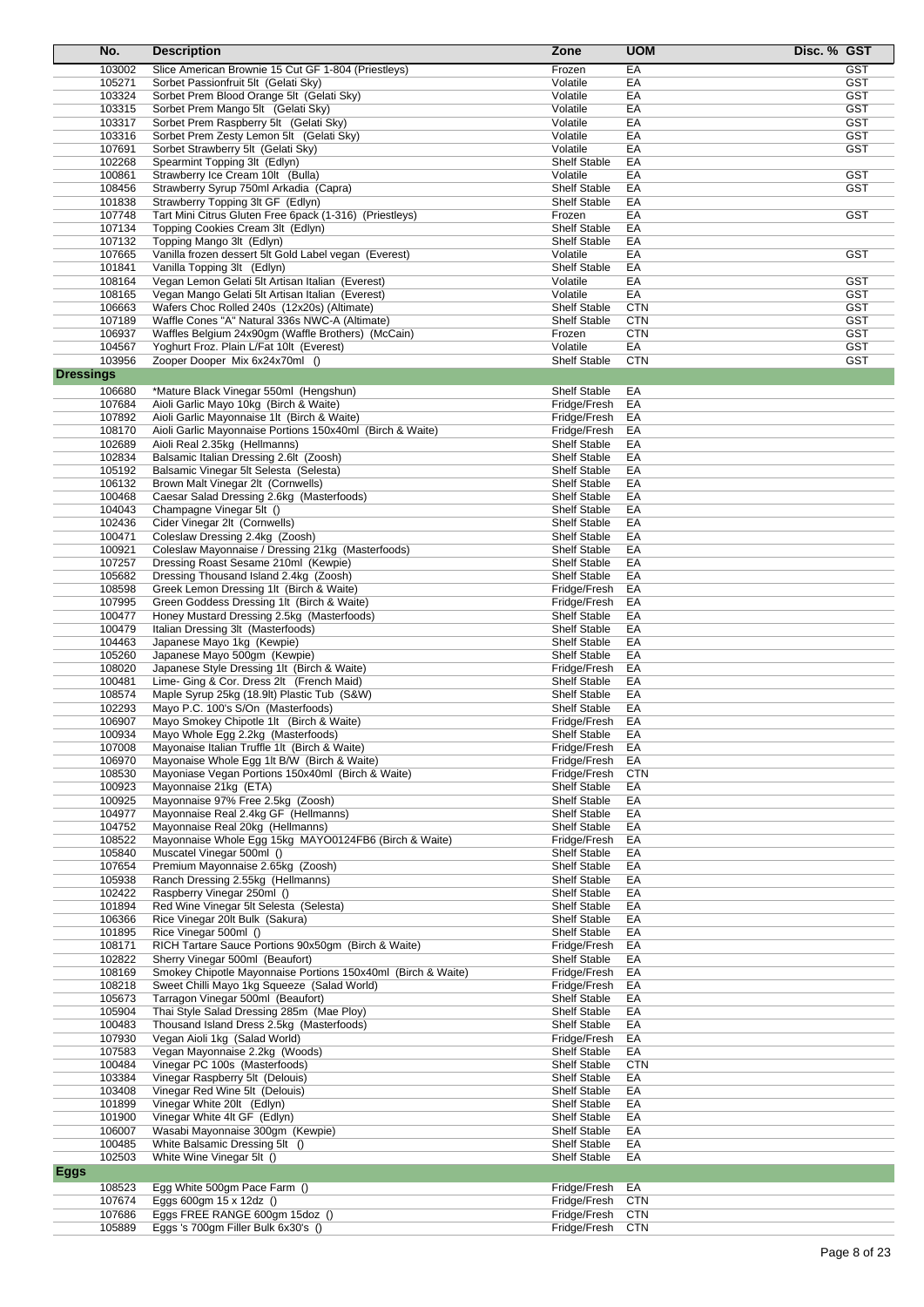| No.              | <b>Description</b>                                                                                                  | Zone             | <b>UOM</b>               | Disc. % GST |
|------------------|---------------------------------------------------------------------------------------------------------------------|------------------|--------------------------|-------------|
|                  | <b>Further Processed Products</b>                                                                                   |                  |                          |             |
| 108387           | 100% Not Burger 24x125gm (Vegan Burger) (Simplot)                                                                   | Frozen           | <b>CTN</b>               |             |
| 108468           | 100% Not Meatballs 1kg (Simplot)                                                                                    | Frozen           | EA                       |             |
| 108467           | 100% Not Mince 1kg (Simplot)                                                                                        | Frozen           | EA                       |             |
| 107205           | Arancini Bolognese 65x30gm (Petite Cuisine)                                                                         | Frozen           | EA                       |             |
| 107206<br>107207 | Arancini Goats Cheese 65x30gm Caramelised Onion (Petite Cuisine)<br>Arancini Mediterranean 65x30gm (Petite Cuisine) | Frozen<br>Frozen | EA<br>EA                 |             |
| 106966           | Arancini Mozz/Pesto 65x30gm (Petite Cuisine)                                                                        | Frozen           | EA                       |             |
| 101046           | Aussie Lite Sausage Rolls 24s (4n20)                                                                                | Frozen           | <b>CTN</b>               | <b>GST</b>  |
| 106338           | Barramundi C/Cut 200gm's 5kg ()                                                                                     | Frozen           | <b>CTN</b>               |             |
| 106095           | Battered Beef Burgers 24's (Magdala)                                                                                | Frozen           | <b>CTN</b>               |             |
| 107852           | Battered Cheese Kranskies 3kg (Keiths)                                                                              | Frozen           | <b>CTN</b>               |             |
| 102512           | Battered Pork Pieces 5kg (Hakka)<br>Beef Burgers Large 45x180gm (Angel Bay)                                         | Frozen           | <b>CTN</b>               |             |
| 108409<br>106115 | Beef Slider Patties 140's 6.1k Part Cooked (Angel Bay)                                                              | Frozen<br>Frozen | <b>CTN</b><br><b>CTN</b> |             |
| 102510           | Beef, Bac, Chs Trav Pies 24x160g (4n20)                                                                             | Frozen           | <b>CTN</b>               | <b>GST</b>  |
| 107620           | Boneless Devil Wing Dings 1kg (Ingham)                                                                              | Frozen           | EA                       |             |
| 108554           | Breakfast Beef Sausage Patty 80x50gm (Angel Bay)                                                                    | Frozen           | <b>CTN</b>               |             |
| 107280           | Burger Aromatic Garden 20x145gm (Paramount)                                                                         | Frozen           | <b>CTN</b>               |             |
| 105897           | Burger Lamb 120gmx60 A/Bay Part Cooked (Angel Bay)                                                                  | Frozen           | <b>CTN</b>               |             |
| 103145           | Burgers Angus 54x150gm Part Cooked (Angel Bay)                                                                      | Frozen<br>Frozen | <b>CTN</b><br><b>CTN</b> | <b>GST</b>  |
| 107764<br>108528 | Cheese & Spinach Rolls 12x190gm (Herb Adams)<br>Cheesy Garlic Potato Cakes 24s (CrackerJack)                        | Frozen           | <b>CTN</b>               |             |
| 100301           | Chic Meat Slcd S/On 1kg (Steggles)                                                                                  | Frozen           | EA                       |             |
| 100309           | Chic Sweet Chilli Tenders 1kg (Ingham)                                                                              | Frozen           | EA                       |             |
| 108584           | Chicken Breast Fillet 85gm's X 50's (Ingham)                                                                        | Frozen           | <b>CTN</b>               |             |
| 107445           | Chicken Breast Fillets Devil 1kg (Ingham)                                                                           | Frozen           | EA                       |             |
| 102091           | Chicken Crackles 1kg (Steggles)                                                                                     | Frozen           | EA                       |             |
| 102122           | Chicken Goujons (Breast) 1kg 56362 (Steggles)                                                                       | Frozen           | EA                       |             |
| 102867           | Chicken Kiev Balls 1kg (Spec Chicken)                                                                               | Frozen           | EA                       |             |
| 100297           | Chicken Meat Diced 1kg (Ingham)                                                                                     | Frozen           | EA                       |             |
| 108464           | Chicken Nuggets 1kg (Spec Chicken)                                                                                  | Frozen           | EA                       |             |
| 107443<br>101051 | Chicken Schnitzel Breast Bistro 5.7kg (30x190gm) (Ingham)<br>Chiko Rolls 1dz 2kg (Chiko)                            | Frozen<br>Frozen | <b>CTN</b><br>EA         |             |
| 108173           | Chunky Beef Pies Angus 12x175gm (Four N Twenty)                                                                     | Frozen           | <b>CTN</b>               | <b>GST</b>  |
| 107765           | Classic Pasties 12x175gm (Four N Twenty)                                                                            | Frozen           | <b>CTN</b>               | <b>GST</b>  |
| 101052           | Corn Jacks 1dz (Chiko)                                                                                              | Frozen           | EA                       |             |
| 100311           | Country Crisp Chic Strips 1kg (Ingham)                                                                              | Frozen           | EA                       |             |
| 105669           | Crab- Blue Swimmer Half Cut (10x1kg) Frozen (Pac West)                                                              | Frozen           | <b>CTN</b>               |             |
| 107279           | Croquettes Mac Cheese 50x47gm (Paramount)                                                                           | Frozen           | <b>CTN</b>               |             |
| 101058           | Donuts 100s (Maymax)                                                                                                | Frozen           | <b>CTN</b>               | <b>GST</b>  |
| 108438           | Donuts Heat and Serve 100's (Maymax)                                                                                | Frozen           | <b>CTN</b>               | <b>GST</b>  |
| 108552<br>108571 | Dough Ball Gluten Free 320gm x 20's ()<br>Dough Balls 200gm (72's) (Letizza)                                        | Frozen<br>Frozen | <b>CTN</b><br><b>CTN</b> |             |
| 107632           | Falafel Mini 1kg Butlers ()                                                                                         | Frozen           | EA                       |             |
| 101559           | Fish Cakes 1 x 3dz (Chiko)                                                                                          | Frozen           | EA                       |             |
| 100571           | Fish Cocktails 1kg (Sea Link)                                                                                       | Frozen           | EA                       |             |
| 104529           | Fish Crumbed 24x140gm (Sea Link)                                                                                    | Frozen           | <b>CTN</b>               |             |
| 101567           | Flathead- Fillets in Beer Batt. 3kg (60x50gm) (Pac West)                                                            | Frozen           | <b>CTN</b>               |             |
| 101061           | Frankfurts Battered 20s (Moka)                                                                                      | Frozen           | <b>CTN</b>               |             |
| 102483           | Frankfurts Battered 20s CrackerJack Pups 150gm (CrackerJack)                                                        | Frozen           | <b>CTN</b>               |             |
| 108625           | Gourmet Beef Burger Patties 100gm x 100's (Angel Bay)                                                               | Frozen           | <b>CTN</b>               |             |
| 108501<br>100167 | Habanero Hot Chicken Wings 1kg (Steggles)<br>Hamburgers 1/4lb 48s (Col Farm)                                        | Frozen<br>Frozen | EA<br><b>CTN</b>         |             |
| 105985           | Hash Brown Ovals 2kg (McCain)                                                                                       | Frozen           | EA                       |             |
| 107249           | Hash Brown Triangle Mini 2kg (Edgell)                                                                               | Frozen           | EA                       |             |
| 101439           | Hash Browns Ovals 2kg (Edgell)                                                                                      | Frozen           | EA                       |             |
| 107232           | Hoki Crispy Battered 22x140qm (I&J)                                                                                 | Frozen           | <b>CTN</b>               |             |
| 107069           | Hoki Crispy Battered 60x50gm (I&J)                                                                                  | Frozen           | <b>CTN</b>               |             |
| 107710           | Hot Dogs Battered 20x200mm 170+ (CrackerJack)                                                                       | Frozen           | <b>CTN</b>               |             |
| 108624           | Jalapeno Poppers with Cream Cheese 1.5kg ()                                                                         | Frozen           | EA                       |             |
| 108465           | Kentucky Chicken Tenderloins 1kg (Spec Chicken)                                                                     | Frozen           | EA                       |             |
| 107063<br>107080 | Lasagne Triple Decker 2kg (16x125gm) (Butlers)<br>Mac Cheese Triple Deck 2kg (16x125gm) (Butlers)                   | Frozen<br>Frozen | EA<br>EA                 |             |
| 108221           | Macaroni Cheese Croquettes 65x30gm (Petite Cuisine)                                                                 | Frozen           | EA                       |             |
| 100170           | Magdala Potato Cake 24s Cheese/Bacon/Onion Potato Cake (Magdala)                                                    | Frozen           | <b>CTN</b>               |             |
| 108479           | Mashed Potato Frozen 2.5kg (Farm Frites)                                                                            | Frozen           | EA                       |             |
| 106916           | Meat Pie 24x175gm 4/20 Classic Classic (4n20)                                                                       | Frozen           | <b>CTN</b>               | <b>GST</b>  |
| 107616           | Mini Pan Rolls Vegetable 80x25gm (Petite Cuisine)                                                                   | Frozen           | EA                       |             |
| 102621           | Peking Duck Pancakes 10s (Luv A Duck)                                                                               | Frozen           | EA                       |             |
| 102974           | Pie Angus Beef/Pepper 12x175gm (4n20)                                                                               | Frozen           | <b>CTN</b>               | <b>GST</b>  |
| 108301           | Pie Breakfast Egg & Bacon 24x135gm (Herb Adams)                                                                     | Frozen           | <b>CTN</b>               | <b>GST</b>  |
| 106944           | Pie Chunky Mushroom / Steak 12's (4n20)                                                                             | Frozen           | <b>CTN</b>               | <b>GST</b>  |
| 101071           | Pies 24x175gm (Patties Pies)                                                                                        | Frozen           | <b>CTN</b><br><b>CTN</b> | <b>GST</b>  |
| 108174<br>108575 | Pies Beef Bacon Cheese Chunky 12x175gm (Four N Twenty)<br>Pizza Bases Regular 9" 8x6's (Mission)                    | Frozen<br>Frozen | <b>CTN</b>               | GST         |
| 101079           | Pluto Pups 20s (Chiko)                                                                                              | Frozen           | <b>CTN</b>               |             |
| 107423           | Popcorn Shrimp 1kg (Markwell)                                                                                       | Frozen           | EA                       |             |
| 108135           | Potato Cakes Silver 120s (Moka)                                                                                     | Frozen           | <b>CTN</b>               |             |
| 102482           | Potato Cakes 120s (Golden Bite)                                                                                     | Frozen           | <b>CTN</b>               |             |
| 106188           | Potato Cakes Jumbo 100's (Cracker Jack)                                                                             | Frozen           | <b>CTN</b>               |             |
| 101440           | Potato Cakes P/Perfection 120s (Nat Link)                                                                           | Frozen           | <b>CTN</b>               |             |
| 108414           | Potato Crispers 2.5kg (McCain)                                                                                      | Frozen           | EA                       |             |
| 101444           | Potato Gems 2kg (Edgell)                                                                                            | Frozen           | EA                       |             |
| 100574           | Prawns Crumbed 10/15 Red 1kg (Nichirei)                                                                             | Frozen           | EA                       |             |
| 101636<br>107002 | Salt & Pepper Squid 1kg (Pac West)<br>Sausage Roll Chees/Bacon 24's (4n20)                                          | Frozen<br>Frozen | EA<br><b>CTN</b>         | <b>GST</b>  |
| 106915           | Sausage Roll King Size 24x180g (4n20)                                                                               | Frozen           | <b>CTN</b>               | <b>GST</b>  |
| 101082           | Sausage Rolls Mega 24x165gm (Patties Pies)                                                                          | Frozen           | <b>CTN</b>               | <b>GST</b>  |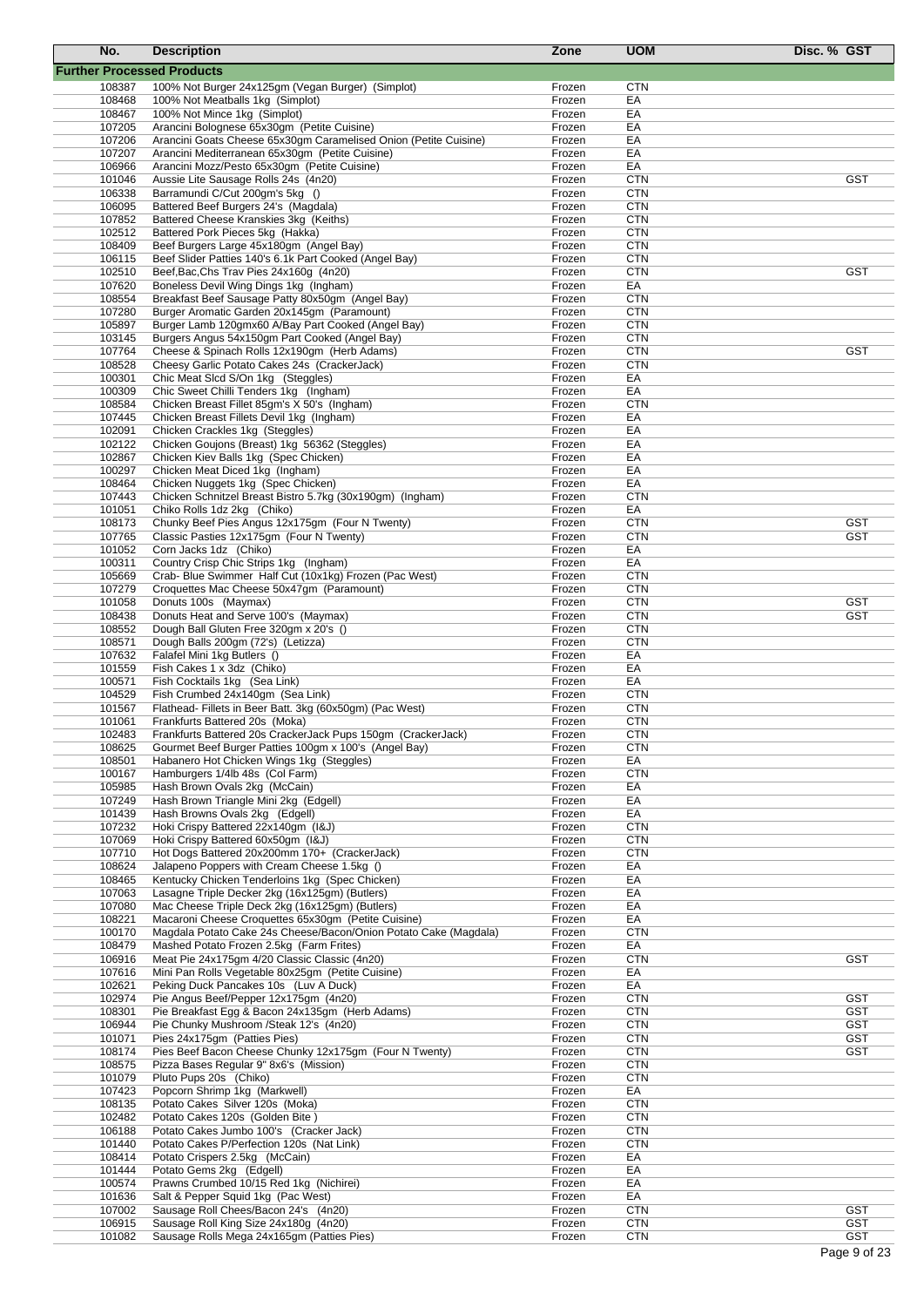| No.                       | <b>Description</b>                                                                   | Zone             | <b>UOM</b>               | Disc. % GST              |
|---------------------------|--------------------------------------------------------------------------------------|------------------|--------------------------|--------------------------|
| 107850                    | Sausages Crumbed Jumbo 3kg (Keiths)                                                  | Frozen           | <b>CTN</b>               |                          |
| 108532                    | Schnitlel 100% NOT 24x150gm (Simplot)                                                | Frozen           | <b>CTN</b>               |                          |
| 102598                    | Seafood Basket 20x230g (Pac West)                                                    | Frozen           | <b>CTN</b>               |                          |
| 101651                    | Seafood Sticks 1kg Seahorse ()                                                       | Frozen           | EA                       |                          |
| 102511                    | Snapper Redsnap 100/200 5kg (I&J)                                                    | Frozen           | <b>CTN</b>               |                          |
| 102631                    | Spicy Breast Royale 50s x 125g (Steggles)                                            | Frozen           | <b>CTN</b>               |                          |
| 102680                    | Spinach/Ricotta Mini Roll 2x24 (Patties Pies)                                        | Frozen           | <b>CTN</b>               | <b>GST</b>               |
| 107656<br>107611          | Squid Bartramii CLASSIC Salt & Pepper 1kg (I&J)                                      | Frozen<br>Frozen | EA<br>EA                 |                          |
| 101639                    | Squid Pieces Lightly Dusted 1kg (Pac West)<br>Squid Rings Cr. Genuine 1kg (Sea Link) | Frozen           | EA                       |                          |
| 101640                    | Squid Rings Crumbed 1kg (Formed) (Sea Link)                                          | Frozen           | EA                       |                          |
| 102228                    | Squid Rings Panko 4kg (Pac West)                                                     | Frozen           | <b>CTN</b>               |                          |
| 108477                    | Squid STRIPS Pineapple Cut 1kg ()                                                    | Frozen           | EA                       |                          |
| 108573                    | Taquitos Vegetable 35gmx20's (Mission)                                               | Frozen           | EA                       |                          |
| 104316                    | Tempura Onion Rings 1kg (KBS)                                                        | Frozen           | EA                       |                          |
| 108623                    | Tenderbites Salt & Vinegar 1kg (Steggles)                                            | Frozen           | EA                       |                          |
| 107677                    | Tenders Classic Crumb 1kg (54124) (Steggles)                                         | Frozen           | EA                       |                          |
| 105796                    | Torpedo Flathead B/Batter 3kg (A&T)                                                  | Frozen           | <b>CTN</b>               |                          |
| 101087<br>107763          | Traveller Pies Beef 24s (4n20)<br>Vegetable Pasties 12x175gm (Herb Adams)            | Frozen<br>Frozen | <b>CTN</b><br><b>CTN</b> | <b>GST</b><br><b>GST</b> |
| 100171                    | Vegetable Patties 36s (I&J)                                                          | Frozen           | <b>CTN</b>               |                          |
| 108269                    | Vegetable Spring Rolls Cocktail 1kg (Ming)                                           | Frozen           | EA                       |                          |
| 107260                    | Veggie Luxury Burger 24x95gm (Paramount)                                             | Frozen           | <b>CTN</b>               |                          |
| 105534                    | Whiting-Hand Crumbed 1kg (40gm (Pac West)                                            | Frozen           | EA                       |                          |
| <b>Fast Foods General</b> |                                                                                      |                  |                          |                          |
| 108591                    | Flathead - Crispy Battered Fish Bites 3kg (I&J)                                      | Frozen           | <b>CTN</b>               |                          |
| 107364                    | *Prawns Salt & Pepper Double Crunch 1kg (I&J)                                        | Frozen           | EA                       |                          |
| 108333                    | 100% Not Beef 1kg (Simplot)                                                          | Frozen           | EA                       |                          |
| 108334                    | 100% Not Chicken 1kg (Simplot)                                                       | Frozen           | EA                       |                          |
| 107372                    | Arancini Tomato GF 2kg (Paramount)                                                   | Frozen           | <b>CTN</b>               |                          |
| 100525                    | Beef Croquettes 40x50qm (Chiko)                                                      | Frozen           | <b>CTN</b>               |                          |
| 108611                    | BUDS BURGER 125GM GF (9X4) 36'S (All G Foods)                                        | Frozen           | <b>CTN</b>               |                          |
| 107374                    | Burger Beetroot Butternut Goats Cheese GF 20x110gm (Paramount)                       | Frozen           | <b>CTN</b>               |                          |
| 108290                    | Buttermilk Crumb Crunch Chicken Patties 1kg (Steggles)                               | Frozen           | EA                       |                          |
| 108496<br>100291          | Cauliflower Popcorn 1kg (Pac West)<br>Chic Br Schnitzel 30x210gm 5355200 (Ingham)    | Frozen<br>Frozen | EA<br><b>CTN</b>         |                          |
| 100505                    | Chic Nuggets Premium 1kg 56282 (Steggles)                                            | Frozen           | EA                       |                          |
| 100507                    | Chic Nuggets Temp 1kg 56280 (Steggles)                                               | Frozen           | EA                       |                          |
| 100310                    | Chic Teriyaki Medallions 1kg (Ingham)                                                | Frozen           | EA                       |                          |
| 100499                    | Chicken Devil Wing Dings 1Kg (Ingham)                                                | Frozen           | EA                       |                          |
| 102480                    | Chicken Kiev Balls 1kg (Chiko)                                                       | Frozen           | EA                       |                          |
| 100503                    | Chicken Munchies 1kg (Ingham)                                                        | Frozen           | EA                       |                          |
| 100506                    | Chicken Nuggets 1Kg 54198 (Steggles)                                                 | Frozen           | EA                       |                          |
| 107907                    | Chicken Nuggets 1kg Gluten Free (Ingham)                                             | Frozen           | EA                       |                          |
| 108499                    | Crispy Enoki Mushrooms 1kg (Pac West)                                                | Frozen           | EA                       |                          |
| 100447                    | Dim Sim Chicken 48x110qm (Hakka)<br>Dim Sims - BAG (Chien Wah)                       | Frozen           | <b>CTN</b><br>EA         |                          |
| 100448<br>100451          | Dim Sims - BAG (Marathon)                                                            | Frozen<br>Frozen | EA                       |                          |
| 100453                    | Dim Sims - BAG (Rombotis)                                                            | Frozen           | EA                       |                          |
| 108099                    | Dim Sims Market Style 5kg (South Melbourne)                                          | Frozen           | EA                       |                          |
| 100526                    | Dim Sims Mini Beef 1kg (Marathon)                                                    | Frozen           | EA                       |                          |
| 100512                    | Dino Snacks 1kg - 56754 (Steggles)                                                   | Frozen           | EA                       |                          |
| 108469                    | Dip Avocado 800gm (Chris)                                                            | Fridge/Fresh     | EA                       |                          |
| 108397                    | Dip Beetroot 800gm (Chris)                                                           | Fridge/Fresh     | EA                       |                          |
| 108388                    | Dip Eggplant 800gm (Chris)                                                           | Fridge/Fresh     | EA                       |                          |
| 108347                    | Dip Spicy Capsicum 800gm (Chris)                                                     | Fridge/Fresh     | EA                       |                          |
| 108396                    | Dip Taramosalata (Caviar) 800gm (Chris)                                              | Fridge/Fresh     | EA                       |                          |
| 105093<br>105218          | Dumplings Chicken/Mushroom 1kg (Hakka)<br>Dumplings Pork/Chive 1kg (Hakka)           | Frozen<br>Frozen | EA<br>EA                 |                          |
| 104565                    | Flathead- Crispy Batt 60x50gm (I&J)                                                  | Frozen           | <b>CTN</b>               |                          |
| 104385                    | Fried Rice 24x200gm (Hakka)                                                          | Frozen           | <b>CTN</b>               |                          |
| 108139                    | Grilled Sesame Prawn Toast 1kg (Hakka)                                               | Frozen           | EA                       |                          |
| 107813                    | Hommus Dip Homestyle 1kg (Chris)                                                     | Fridge/Fresh     | EA                       |                          |
| 107171                    | Karaage Chicken 1kg (Japanese Crispy Chicken) (Hakka)                                | Frozen           | EA                       |                          |
| 108089                    | Korean Fried Chicken Wings 1kg (Hakka)                                               | Frozen           | EA                       |                          |
| 100527                    | Meatballs Flame Grilled 67x15qm 1kg (Col Farm)                                       | Frozen           | EA                       |                          |
| 107977                    | Minted Pea Arancini 2kg (Paramount)                                                  | Frozen           | <b>CTN</b>               |                          |
| 107093                    | Mozzarella Sticks Italian Cr 2 (Keiths)                                              | Frozen           | <b>CTN</b>               |                          |
| 106322<br>100553          | Onion Rings B/Battered 1kg (A&T)<br>Onion Rings Crumbed 1kg (Chiko)                  | Frozen<br>Frozen | EA<br>EA                 |                          |
| 100530                    | Party Pies 6 x 12s (Patties Pies)                                                    | Frozen           | <b>CTN</b>               | <b>GST</b>               |
| 100533                    | Party Sausage Rolls 72s (Patties Pies)                                               | Frozen           | <b>CTN</b>               | <b>GST</b>               |
| 107379                    | Pie Hungry Man 12x280gms (515) (4n20)                                                | Frozen           | <b>CTN</b>               | <b>GST</b>               |
| 108569                    | Prawn Cones 20gm (800gm per unit) (Pac West)                                         | Frozen           | EA                       |                          |
| 102595                    | Prawn Gyoza 1kg (KBS)                                                                | Frozen           | EA                       |                          |
| 102870                    | Prawn Twister 1kg (Markwell)                                                         | Frozen           | EA                       |                          |
| 104422                    | Premium Breast Fillets 1kg<br>10x100gm - 56369 (Steggles)                            | Frozen           | EA                       |                          |
| 108497                    | Salt & Pepper Mushrooms 1kg (Pac West)                                               | Frozen           | EA                       |                          |
| 108498                    | Salt & Pepper Tofu 1kg (Pac West)                                                    | Frozen           | EA                       |                          |
| 100559                    | Samosas Cocktail 96s (Chefs Link)                                                    | Frozen           | EA                       |                          |
| 107598                    | Sausage Roll Hungry Man 12x280gm (Four N Twenty)                                     | Frozen           | <b>CTN</b>               | <b>GST</b>               |
| 106326<br>108154          | Scallops Tempura Battered 1kg (Pac West)                                             | Frozen           | EA                       |                          |
| 101085                    | Seafood Sticks Battered 30s (Moka)<br>Singapore Noodles 1kg (Hakka)                  | Frozen<br>Frozen | EA<br>EA                 |                          |
| 104709                    | Spring Roll Vegetable 36x50gm (Hakka)                                                | Frozen           | EA                       |                          |
| 101789                    | Spring Rolls 1dz (Marathon)                                                          | Frozen           | EA                       |                          |
| 101785                    | Spring Rolls 24x50gm (Royal Dragon)                                                  | Frozen           | EA                       |                          |
| 101788                    | Spring Rolls 2dz (Chien Wah)                                                         | Frozen           | EA                       |                          |
| 104474                    | Sweet Chilli Tenders 1kg (Steggles)                                                  | Frozen           | EA                       |                          |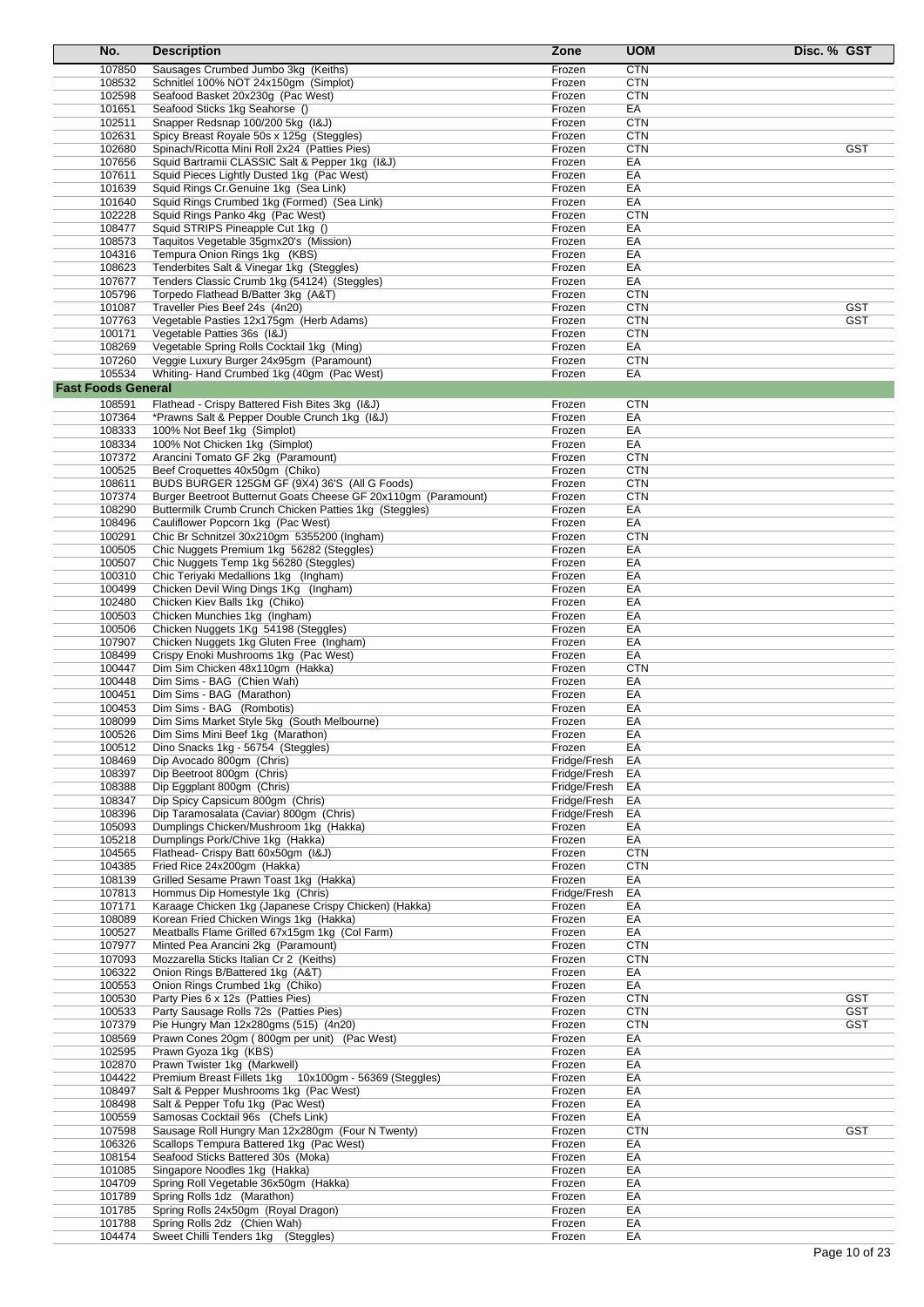|              | No.              | <b>Description</b>                                                                           | Zone                                       | <b>UOM</b> | Disc. % GST |
|--------------|------------------|----------------------------------------------------------------------------------------------|--------------------------------------------|------------|-------------|
|              | 108395           | Tzatziki Dip 800gm (Chris)                                                                   | Fridge/Fresh                               | EA         |             |
|              | 102849           | Vegetable Gyoza 1kg (KBS)                                                                    | Frozen                                     | EA         |             |
|              | 103457           | Wasabi Flavour Fish Roe 500gm ()                                                             | Fridge/Fresh                               | EA         |             |
|              | 106179           | Wontons (Pork) 30x15gm 450gm (Hakka)<br><b>Flour, Pre-Mixes &amp; Seasonings</b>             | Frozen                                     | EA         |             |
|              | 104754           | Agar Agar Powder 170g ()                                                                     | <b>Shelf Stable</b>                        | EA         |             |
|              | 104748           | Bakers Flour 12.5kg (Select Mills)                                                           | <b>Shelf Stable</b>                        | EA         |             |
|              | 107839           | Batter Mix Premium 15kg (White Wings)                                                        | <b>Shelf Stable</b>                        | EA         |             |
|              | 107100           | Buttermilk Scone Mix 10kg (Edlyn)                                                            | <b>Shelf Stable</b>                        | EA         |             |
|              | 101664           | Cajun Seasoning M/Foods 520gm ()                                                             | <b>Shelf Stable</b>                        | EA         |             |
|              | 100611<br>100612 | Chick Pea Besan Flour 1kg (Trumps)<br>Cornflour Maize 1kg (Trumps)                           | <b>Shelf Stable</b><br><b>Shelf Stable</b> | EA<br>EA   |             |
|              | 100613           | Cornflour Maize 5kg GF (Edlyn)                                                               | <b>Shelf Stable</b>                        | EA         |             |
|              | 100615           | Cornflour Wheaten 25kg (Edlyn)                                                               | <b>Shelf Stable</b>                        | EA         |             |
|              | 100616           | Cornflour Wheaten 5kg (Edlyn)                                                                | <b>Shelf Stable</b>                        | EA         |             |
|              | 106383           | Cranberry Powder 100gm MFD ()                                                                | <b>Shelf Stable</b>                        | EA         |             |
|              | 107825<br>107194 | Crispy Batter Enhancer 10kg Bulk (Nice N Tasty)<br>Crispy Batter Enhancer 3kg (Nice N Tasty) | <b>Shelf Stable</b><br><b>Shelf Stable</b> | EA<br>EA   |             |
|              | 108550           | Dallagiovanna Napoletana OO 10kg ()                                                          | <b>Shelf Stable</b>                        | EA         |             |
|              | 108551           | Dallagiovanna Nobilgrano 10kg Flour ()                                                       | <b>Shelf Stable</b>                        | EA         |             |
|              | 107602           | Dark Rye Flour 20kg (Allied Mills)                                                           | <b>Shelf Stable</b>                        | EA         |             |
|              | 102833<br>106318 | Farina "OO" Flour 25kg (Allied Mills)                                                        | <b>Shelf Stable</b><br><b>Shelf Stable</b> | EA<br>EA   |             |
|              | 100625           | Flour Biscuit 10kg (Allied Mills)<br>Flour Plain 12.5kg (Allied Mills)                       | <b>Shelf Stable</b>                        | EA         |             |
|              | 105442           | Flour Plain 5kg GF (Casa)                                                                    | <b>Shelf Stable</b>                        | EA         |             |
|              | 100626           | Flour Rice fine 5kg (Silver Star)                                                            | <b>Shelf Stable</b>                        | EA         |             |
|              | 103982           | Flour Self Raising 5kg GF (Casa)                                                             | <b>Shelf Stable</b>                        | EA         |             |
|              | 105797<br>102372 | Isomalt Granules 300gm ()<br>Mud Cake Mix 10kg (Allied Mills)                                | <b>Shelf Stable</b><br><b>Shelf Stable</b> | EA<br>EA   | <b>GST</b>  |
|              | 104746           | Pizza Flour 12.5kg (Select Mills)                                                            | <b>Shelf Stable</b>                        | EA         |             |
|              | 104747           | Plain Flour 12.5kg (Select Mills)                                                            | <b>Shelf Stable</b>                        | EA         |             |
|              | 108421           | Plain Flour Gluten Free 2kg (Allied Mills)                                                   | <b>Shelf Stable</b>                        | EA         |             |
|              | 101023           | Polenta 1kg (Trumps)                                                                         | <b>Shelf Stable</b>                        | EA         |             |
|              | 106537<br>104735 | Polenta Yellow Trad Inst 500gm (La Grande Ruota)<br>Potato Starch 5kg Pail ()                | <b>Shelf Stable</b><br><b>Shelf Stable</b> | EA<br>EA   |             |
|              | 107914           | Premium Batter Mix 20kg (Nice N Tasty)                                                       | <b>Shelf Stable</b>                        | EA         |             |
|              | 106384           | Raspberry Powder 140gm MFD ()                                                                | <b>Shelf Stable</b>                        | EA         |             |
|              | 106566           | Rice Flour 1kg (Trumps)                                                                      | <b>Shelf Stable</b>                        | EA         |             |
|              | 100633           | Rice Flour Fine 25kg ()                                                                      | <b>Shelf Stable</b>                        | EA         |             |
|              | 108227<br>102409 | Satay Powder 1kg Perfect ()<br>Self Raising Flour 12.5kg (Allied Mills)                      | <b>Shelf Stable</b><br><b>Shelf Stable</b> | EA<br>EA   |             |
|              | 104749           | Self Raising Flour 12.5kg (Select Mills)                                                     | <b>Shelf Stable</b>                        | EA         |             |
|              | 108422           | Self Raising Flour Gluten Free 2kg (Allied Mills)                                            | <b>Shelf Stable</b>                        | EA         |             |
|              | 101034           | Semolina 1kg (Trumps)                                                                        | <b>Shelf Stable</b>                        | EA         |             |
|              | 107314<br>102112 | Semolina 5kg Dallagiovanna ()<br>Super Sponge Mix AD 10kg (Allied Mills)                     | <b>Shelf Stable</b><br><b>Shelf Stable</b> | EA<br>EA   |             |
|              | 107601           | Superb Bakers Flour 25kg (Allied Mills)                                                      | <b>Shelf Stable</b>                        | EA         |             |
|              | 105688           | Tapioca Flour (Starch) 500gm (Erawan)                                                        | <b>Shelf Stable</b>                        | EA         |             |
|              | 105407           | Tomato Powder 200gr MFD ()                                                                   | <b>Shelf Stable</b>                        | EA         |             |
|              | 100635           | Wholemeal Flour 90/10 25kg Bakers Meal (Allied Mills)                                        | <b>Shelf Stable</b>                        | EA         |             |
| <b>Fruit</b> |                  |                                                                                              | Volatile                                   | <b>CTN</b> |             |
|              | 105808<br>106222 | Acai Puree (Smoothie) 60x100gm (Sunnyside)<br>Apple Puree 1kg (Ravi)                         | Frozen                                     | EA         |             |
|              | 107306           | Apricot Dried 1kg (Galaxy)                                                                   | <b>Shelf Stable</b>                        | EA         |             |
|              | 100763           | Apricot Halves N/Juice 825gm (SPC)                                                           | <b>Shelf Stable</b>                        | EA         |             |
|              | 106886           | Avocado Pulp 475gm Simped ()                                                                 | Frozen                                     | EA         |             |
|              | 103500<br>106254 | Blackberries IQF 1kg Foil Bag (Sunnyside)<br>Blackcurrants 1kg (Sunnyside)                   | Volatile<br>Volatile                       | EA<br>EA   |             |
|              | 107622           | Blood Orange Puree 1kg Ravi (Ravi)                                                           | Frozen                                     | EA         |             |
|              | 107023           | Blueberries 13.62kg Bulk ()                                                                  | Frozen                                     | <b>CTN</b> |             |
|              | 103501           | Blueberries IQF 1kg Foil Bag (Sunnyside)                                                     | Volatile                                   | EA         |             |
|              | 106108           | Boysenberries IQF 1kg Foil Bag (Sunnyside)<br>Cherries Dark Pitt 2.95kg (SPC)                | Volatile<br><b>Shelf Stable</b>            | EA         |             |
|              | 100765<br>104465 | Cherries Maraschino 1.9kg (Sandhurst)                                                        | <b>Shelf Stable</b>                        | EA<br>EA   |             |
|              | 104774           | Cherries Pitted Red Sour 1kg (Sunnyside)                                                     | Volatile                                   | EA         |             |
|              | 106096           | Cherry Morello WHOLE 1kg (Ravi)                                                              | Frozen                                     | EA         |             |
|              | 106099           | Coconut Puree 1kg (Ravi)                                                                     | Frozen                                     | EA         |             |
|              | 107305<br>107319 | Cranberries Dried 1kg (Galaxy)<br>Currants Dried 1kg (Galaxy)                                | <b>Shelf Stable</b><br><b>Shelf Stable</b> | EA<br>EA   |             |
|              | 100804           | Dates Diced 10kg BULK (Trumps)                                                               | <b>Shelf Stable</b>                        | EA         |             |
|              | 105659           | Dates Pitted 1kg Trumps (Trumps)                                                             | <b>Shelf Stable</b>                        | EA         |             |
|              | 100806           | Dried Apple 500gm (Trumps)                                                                   | <b>Shelf Stable</b>                        | EA         |             |
|              | 100807           | Figs Dried 1kg (Trumps)                                                                      | Shelf Stable                               | EA         |             |
|              | 106104<br>107297 | Forest Fruit Puree 1kg (Ravi)<br>Freeze Dried Raspberry Pieces 20gm ()                       | Frozen<br><b>Shelf Stable</b>              | EA<br>EA   |             |
|              | 100768           | Fruit Salad N/Juice A10 (SPC)                                                                | <b>Shelf Stable</b>                        | EA         |             |
|              | 100808           | Glace Cherries Red 1kg (Trumps)                                                              | <b>Shelf Stable</b>                        | EA         | <b>GST</b>  |
|              | 106774           | Goji Berries 1kg Trumps (Trumps)                                                             | <b>Shelf Stable</b>                        | EA         |             |
|              | 107989<br>101681 | IQF Pineapple Diced 1kg (Sunnyside)<br>Juniper Berries 400gm ()                              | Volatile<br>Shelf Stable                   | EA<br>EA   |             |
|              | 106098           | Lemon Puree 1kg (Ravi)                                                                       | Frozen                                     | EA         |             |
|              | 106158           | Lime Puree 1kg (Ravi)                                                                        | Frozen                                     | EA         |             |
|              | 106214           | Mandarin Segments A10 (Riviana)                                                              | <b>Shelf Stable</b>                        | EA         |             |
|              | 107420<br>106552 | Mango Cheeks 1kg (Sunnyside)<br>Mango Coulis 500gm (Sunnyside)                               | Volatile<br>Volatile                       | EA<br>EA   |             |
|              | 103506           | Mango Diced IQF 1kg Bag (Sunnyside)                                                          | Volatile                                   | EA         |             |
|              | 106102           | Mango Puree 1kg (Ravi)                                                                       | Frozen                                     | EA         |             |
|              | 103504           | Mixed Fruit Fr. Woods IQF 1kg Rasp/Blue/B'Currant/Redcurrant (Sunnyside)                     | Volatile                                   | EA         |             |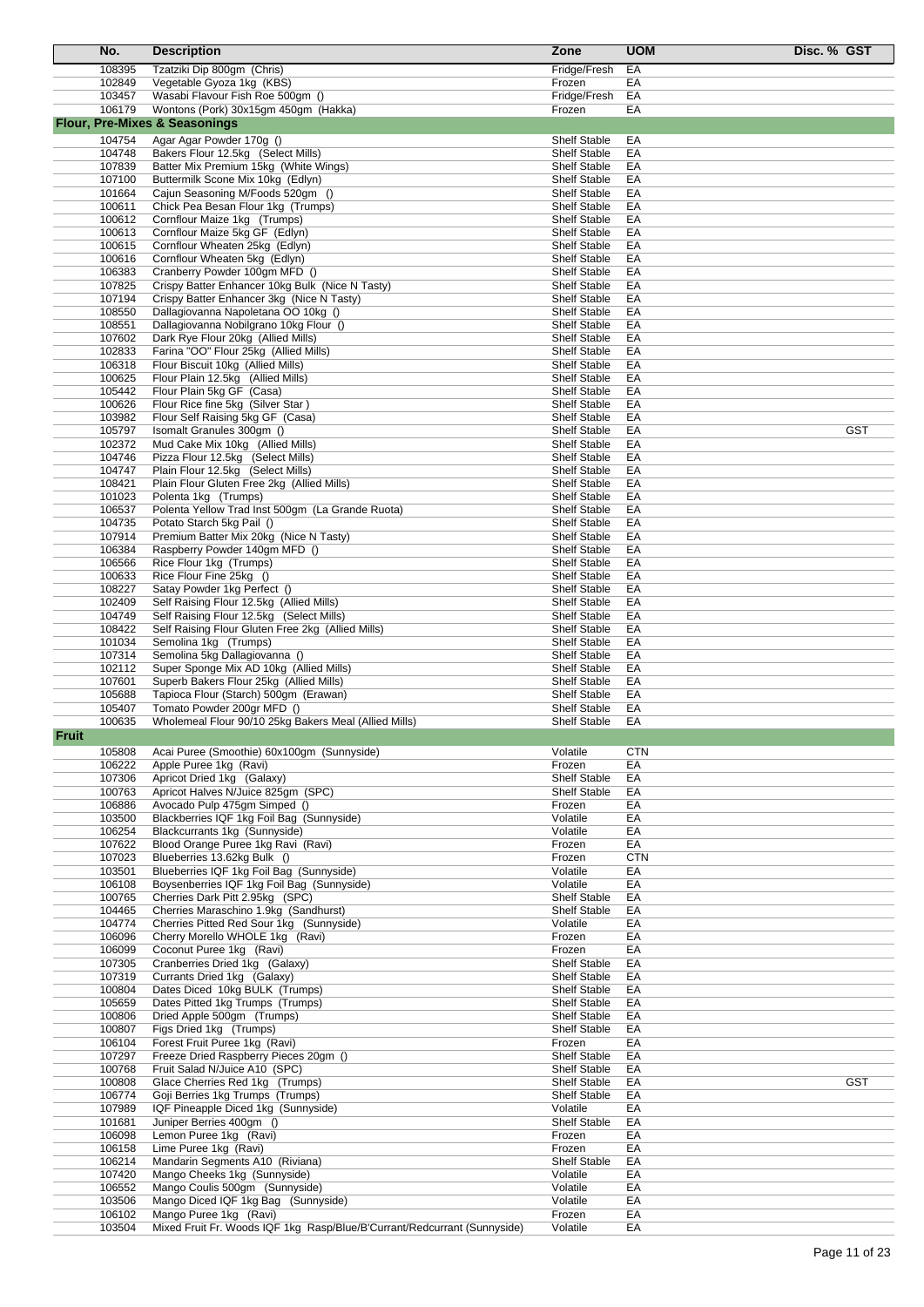| No.                               | <b>Description</b>                                                       | Zone                                       | <b>UOM</b> | Disc. % GST |
|-----------------------------------|--------------------------------------------------------------------------|--------------------------------------------|------------|-------------|
| 106101                            | Morello Cherry PUREE 1kg (Ravi)                                          | Frozen                                     | EA         |             |
| 105048                            | Muscatels Dried 4kg (ESSENTIAL)                                          | <b>Shelf Stable</b>                        | EA         |             |
| 108568                            | Orange Zest 500gm (Ravi)                                                 | Frozen                                     | EA         |             |
| 106553                            | Passionfruit Pulp 500gm (Sunnyside)                                      | Volatile                                   | EA         |             |
| 108302                            | Passionfruit Pulp 840gm (John West)                                      | <b>Shelf Stable</b>                        | EA         |             |
| 106523                            | Passionfruit Puree / Pulp 1kg (Ravi)                                     | Frozen                                     | EA         |             |
| 100777                            | Peaches Sliced N/Juice A10 (SPC)                                         | <b>Shelf Stable</b>                        | EA         |             |
| 100779                            | Pears Slices A10 (John Bull)                                             | <b>Shelf Stable</b>                        | EA         |             |
| 100781                            | Pie Apples Diced A10 (Heinz)                                             | <b>Shelf Stable</b>                        | EA         |             |
| 100782<br>100785                  | Pie Apples Sliced A10 (Heinz)<br>Pineapple Pizza Cut A10 (John Bull)     | <b>Shelf Stable</b><br><b>Shelf Stable</b> | EA<br>EA   |             |
| 100787                            | Pineapple Sliced (Syrup) 3.2Kg (Gold Circle)                             | <b>Shelf Stable</b>                        | EA         |             |
| 100786                            | Pineapple Sliced (Syrup) 850qm (Gold Circle)                             | <b>Shelf Stable</b>                        | EA         |             |
| 104372                            | Plums whole N/Juice A10 (SPC)                                            | <b>Shelf Stable</b>                        | EA         |             |
| 105660                            | Prunes Pitted 1kg Trumps (Trumps)                                        | <b>Shelf Stable</b>                        | EA         |             |
| 106249                            | Prunes Pitted A10 (SPC)                                                  | <b>Shelf Stable</b>                        | EA         |             |
| 100812                            | Raisins Seeded 1kg (Trumps)                                              | <b>Shelf Stable</b>                        | EA         |             |
| 103502                            | Raspberries IQF 1kg Foil Bag (Sunnyside)                                 | Volatile                                   | EA         |             |
| 106554                            | Raspberry Coulis 500gm (Sunnyside)                                       | Volatile                                   | EA         |             |
| 107621                            | Raspberry Puree 1kg Ravi (Ravi)                                          | Frozen                                     | EA         |             |
| 106097                            | Rhubarb Pieces 1kg (Ravi)                                                | Frozen                                     | EA         |             |
| 103503                            | Strawberries IQF 1kg Foil Bag (Sunnyside)                                | Volatile                                   | EA         |             |
| 106100                            | Strawberry Puree 1kg (Ravi)<br>Sultanas Australian 1kg (Trumps)          | Frozen<br><b>Shelf Stable</b>              | EA         |             |
| 105661<br>100800                  | Two Fruits N/Juice A10 (SPC)                                             | <b>Shelf Stable</b>                        | EA<br>EA   |             |
| 107455                            | Young Green Jackfruit In Brine 565gm ()                                  | <b>Shelf Stable</b>                        | EA         |             |
| <b>Herbs, Spices &amp; Grains</b> |                                                                          |                                            |            |             |
|                                   |                                                                          |                                            |            |             |
| 100436                            | *Curry Powder 3kg (Clive India)                                          | <b>Shelf Stable</b>                        | EA         |             |
| 101654<br>104712                  | All Purpose Seasoning 950gm (Masterfoods)<br>Allspice Ground 1kg (Hoyts) | <b>Shelf Stable</b><br><b>Shelf Stable</b> | EA<br>EA   |             |
| 106220                            | Allspice Whole 500gm (Hoyts)                                             | <b>Shelf Stable</b>                        | EA         |             |
| 105848                            | Angel Hair Chillies 150gm ()                                             | <b>Shelf Stable</b>                        | EA         |             |
| 101657                            | Aromat Seasoning 1kg (Knorr)                                             | <b>Shelf Stable</b>                        | EA         |             |
| 108432                            | Baharat Spice Mix 55gm (Malouf Spice Mezza)                              | <b>Shelf Stable</b>                        | EA         |             |
| 107826                            | Basil Leaves 1kg (Nice N Tasty)                                          | <b>Shelf Stable</b>                        | EA         |             |
| 101659                            | Bay Leaves 250gm (Nice N Tasty)                                          | <b>Shelf Stable</b>                        | EA         |             |
| 107720                            | BBQ Charcoal Sprinkle Bulk 20kg (Nice N Tasty)                           | <b>Shelf Stable</b>                        | EA         |             |
| 101660                            | BBQ Provincale 8kg (Nice N Tasty)                                        | <b>Shelf Stable</b>                        | EA         |             |
| 102190                            | Black Sesame Seeds 500gm ()                                              | <b>Shelf Stable</b>                        | EA         |             |
| 100998                            | Boughal Wheat 1kg (Trumps)                                               | <b>Shelf Stable</b>                        | EA         |             |
| 105287                            | Buckwheat Kernels 5kg Trumps (Trumps)                                    | <b>Shelf Stable</b>                        | EA         |             |
| 101665                            | Cajun Spice 1.5kg (Nice N Tasty)                                         | <b>Shelf Stable</b>                        | EA         |             |
| 107937                            | Caperberries In Vinegar 700gm (ESSENTIAL)                                | <b>Shelf Stable</b>                        | EA         |             |
| 104927<br>102325                  | Cardamon Ground (Powder) 500gm (ESSENTIAL)                               | <b>Shelf Stable</b><br><b>Shelf Stable</b> | EA<br>EA   |             |
| 101666                            | Cardamon Pods 400gm ()<br>Cardamon Pods Black 400gm ()                   | <b>Shelf Stable</b>                        | EA         |             |
| 108429                            | Cayenne Pepper 500gm (Global)                                            | <b>Shelf Stable</b>                        | EA         |             |
| 104391                            | Celery Salt 500gm (ESSENTIAL)                                            | <b>Shelf Stable</b>                        | EA         |             |
| 108292                            | Chana Dal Lentils 1kg ()                                                 | <b>Shelf Stable</b>                        | EA         |             |
| 107324                            | Chia Seeds Black 1kg (Galaxy)                                            | <b>Shelf Stable</b>                        | EA         |             |
| 106905                            | Chicken Salt 1.5kg (Mitani)                                              | Shelf Stable                               | EА         |             |
| 101471                            | Chicken Salt 20kg (Nice N Tasty)                                         | <b>Shelf Stable</b>                        | EA         |             |
| 105872                            | Chicken Salt 3kg (Nice N Tasty)                                          | Shelf Stable                               | EA         |             |
| 107597                            | Chicken Salt Seasoning 400gm (Nice N Tasty)                              | <b>Shelf Stable</b>                        | EA         |             |
| 107400                            | Chile Powder ANCHO 500gm (Aztec)                                         | <b>Shelf Stable</b>                        | EA         |             |
| 107398                            | Chile Powder PASILLA 500qm (Aztec)                                       | <b>Shelf Stable</b>                        | EA         |             |
| 103165                            | Chilli Crushed (Fresh) 1kg (CV Garlic)                                   | Fridge/Fresh                               | EA         |             |
| 103304                            | Chilli Flakes Crushed 1kg (Nice N Tasty)                                 | <b>Shelf Stable</b>                        | EA         |             |
| 102424                            | Chilli Powder 1kg (McKenzies)                                            | <b>Shelf Stable</b>                        | EA         |             |
| 106081<br>102671                  | Chilli Whole Dried Large 500gm ()                                        | <b>Shelf Stable</b><br><b>Shelf Stable</b> | EA         |             |
| 101001                            | Chinese Five Spice 1kg (McKenzies)<br>Chip White OPC 1kg ()              | Shelf Stable                               | EA<br>EA   |             |
| 107479                            | Chipotle Chilli Powder 500gm (Aztec)                                     | <b>Shelf Stable</b>                        | EA         |             |
| 107663                            | Chipotle Chillies Dried 500gm (Aztec)                                    | <b>Shelf Stable</b>                        | EA         |             |
| 105663                            | Cinnamon Ground 1kg (Trumps)                                             | <b>Shelf Stable</b>                        | EA         |             |
| 101671                            | Cinnamon Sticks (Quill) 500qm ()                                         | <b>Shelf Stable</b>                        | EA         |             |
| 102434                            | Cloves Whole 400gm (McKenzies)                                           | <b>Shelf Stable</b>                        | EA         |             |
| 101674                            | Coriander Ground 1kg (Nice N Tasty)                                      | <b>Shelf Stable</b>                        | EA         |             |
| 101675                            | Coriander Seeds (Whole) 1kg (Nice N Tasty)                               | <b>Shelf Stable</b>                        | EA         |             |
| 105664                            | Cumin Ground 1kg Trumps (Trumps)                                         | <b>Shelf Stable</b>                        | EA         |             |
| 102425                            | Cumin Seeds 1kg (McKenzies)                                              | Shelf Stable                               | EA         |             |
| 100437                            | Curry Powder Mild 1kg (Nice N Tasty)                                     | <b>Shelf Stable</b>                        | EA         |             |
| 105061                            | Dukkah 1kg (TEI) (ESSENTIAL)                                             | <b>Shelf Stable</b>                        | EA         |             |
| 106106                            | Farro Cracked 2kg TEI ()                                                 | <b>Shelf Stable</b>                        | EA         |             |
| 108426<br>102826                  | Fennel Seeds 450gm (Global)                                              | <b>Shelf Stable</b>                        | EA         |             |
| 107973                            | Fenugreek Seeds 800gm ()<br>Flax Seeds 500gm Red Tractor ()              | <b>Shelf Stable</b><br><b>Shelf Stable</b> | EA<br>EA   |             |
| 106610                            | Freekah Cracked 2kg (Trumps)                                             | <b>Shelf Stable</b>                        | EA         |             |
| 105619                            | Freekeh Whole Grain 2kg ()                                               | <b>Shelf Stable</b>                        | EA         |             |
| 104467                            | Furikake Katsuo 500gm Otokuyo (Nichifuri)                                | <b>Shelf Stable</b>                        | EA         |             |
| 101008                            | Galanga Pickled in Brine 454gm ()                                        | <b>Shelf Stable</b>                        | EA         |             |
| 102432                            | Garam Marsala 1kg (McKenzies)                                            | <b>Shelf Stable</b>                        | EA         |             |
| 100992                            | Garlic Crushed 1Kg (CV Garlic)                                           | Fridge/Fresh                               | EA         |             |
| 102426                            | Garlic Powder 1kg (McKenzies)                                            | <b>Shelf Stable</b>                        | EA         |             |
| 101466                            | Garlic Salt - 965gm (Masterfoods)                                        | <b>Shelf Stable</b>                        | EA         |             |
| 102435                            | Ginger Ground 1kg (McKenzies)                                            | <b>Shelf Stable</b>                        | EA         |             |
| 103164                            | Ginger Minced (Fresh) 1kg (CV Garlic)                                    | Fridge/Fresh                               | EA         |             |
| 101010                            | Ginger Pickled Strips 454gm (Tangola)                                    | <b>Shelf Stable</b>                        | EA         |             |
| 106568                            | Habenero Powder 100gm TEI ()                                             | Shelf Stable                               | EA         |             |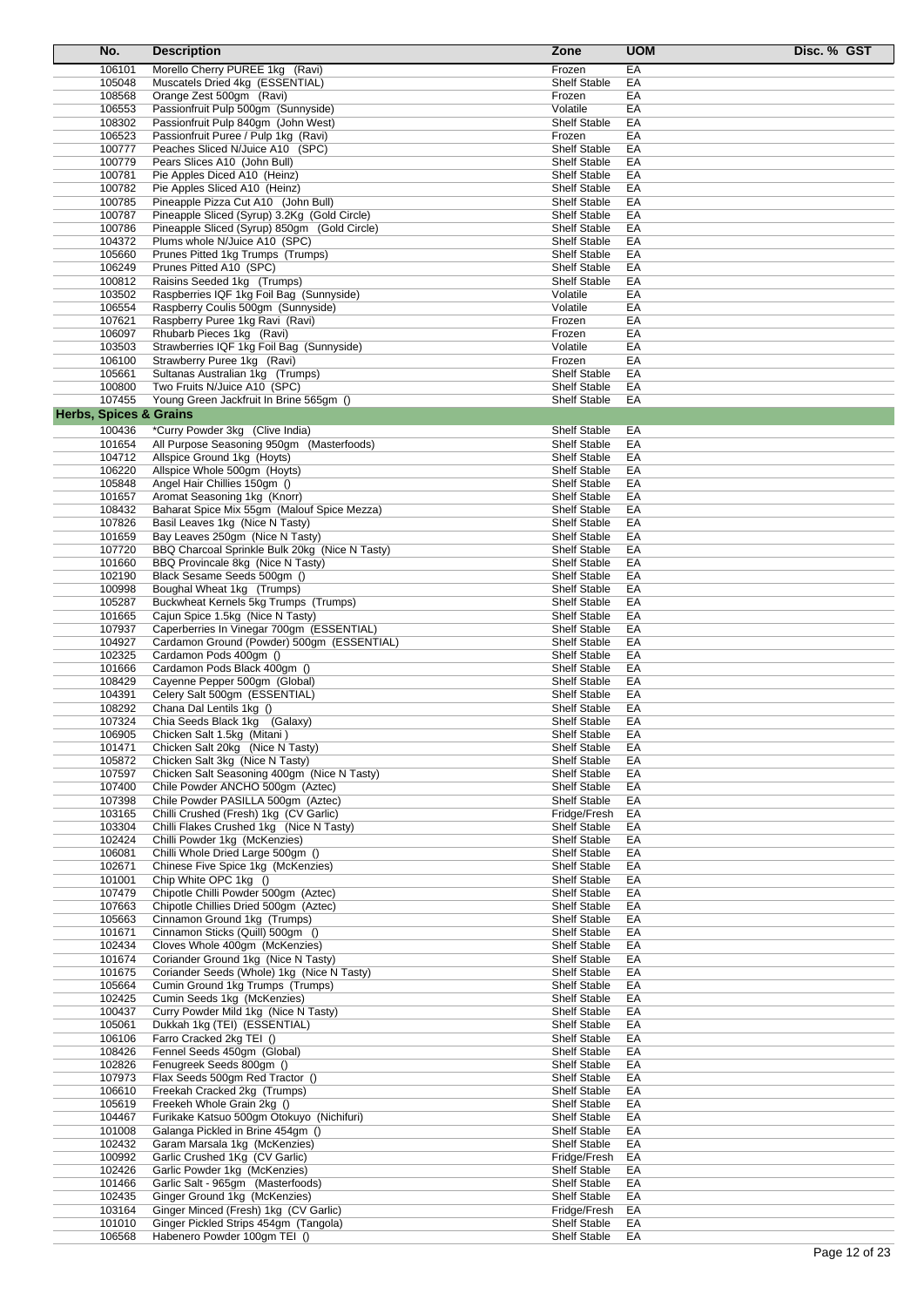| No.                     |                  | <b>Description</b>                                                            | Zone                                       | <b>UOM</b><br>Disc. % GST |
|-------------------------|------------------|-------------------------------------------------------------------------------|--------------------------------------------|---------------------------|
|                         | 106126           | Himalayan Pink Rock Salt 2.5kg (Saxa)                                         | Shelf Stable                               | EA                        |
|                         | 101680           | Italian Herbs 160gm (Masterfoods)                                             | Shelf Stable                               | ЕA                        |
|                         | 108371           | Lemon Myrtle Ground 50gm ()                                                   | <b>Shelf Stable</b>                        | EA                        |
|                         | 101683           | Lemon Pepper Seasoning 1kg (Nice N Tasty)                                     | <b>Shelf Stable</b>                        | EA                        |
|                         | 107918           | Lemon Pepper Seasoning 8kg (Nice N Tasty)                                     | <b>Shelf Stable</b>                        | EA                        |
|                         | 103789           | Mace Ground 30qm ()                                                           | <b>Shelf Stable</b>                        | EA                        |
|                         | 101687           | Mixed Herbs 1kg (Nice N Tasty)                                                | <b>Shelf Stable</b>                        | EA                        |
|                         | 107277           | Mixed Quinoa 2kg TEI (ESSENTIAL)                                              | <b>Shelf Stable</b>                        | EA                        |
|                         | 102427<br>101689 | Mixed Spice 1kg (McKenzies)<br>Moroccan Seasoning 755gm (Masterfoods)         | <b>Shelf Stable</b><br><b>Shelf Stable</b> | EА<br>EA                  |
|                         | 107256           | Murray River Pink Salt 500gm ()                                               | <b>Shelf Stable</b>                        | ЕA                        |
|                         | 105878           | Mushroom Powder (Porcini) 200gm ()                                            | <b>Shelf Stable</b>                        | EA                        |
|                         | 101690           | Mustard Powder 500gm ()                                                       | <b>Shelf Stable</b>                        | EA                        |
|                         | 108427           | Mustard Seeds Brown 650gm (Global)                                            | <b>Shelf Stable</b>                        | EA                        |
|                         | 105160           | Mustard Seeds Yellow 1kg (Nice N Tasty)                                       | <b>Shelf Stable</b>                        | EА                        |
|                         | 108428           | Mustard Seeds Yellow 650qm (Global)                                           | <b>Shelf Stable</b>                        | EA                        |
|                         | 105671           | Nigella Seeds 70gm (ESSENTIAL)                                                | <b>Shelf Stable</b>                        | EA                        |
|                         | 104925           | Nutmeg Ground 1kg McKenzie's (McKenzies)                                      | <b>Shelf Stable</b>                        | ЕA<br>EA                  |
|                         | 101694<br>101697 | Onion Powder 1kg (Nice N Tasty)<br>Oregano Leaves 1kg (Nice N Tasty)          | <b>Shelf Stable</b><br><b>Shelf Stable</b> | EA                        |
|                         | 101698           | Paprika 1kg (McKenzies)                                                       | <b>Shelf Stable</b>                        | EА                        |
|                         | 107329           | Paprika Smoked Cannister 500gm (Galaxy)                                       | <b>Shelf Stable</b>                        | EA                        |
|                         | 102444           | Parsley Flakes 300gm (McKenzies)                                              | <b>Shelf Stable</b>                        | EA                        |
|                         | 107301           | Pepitas Kernels 1kg (Galaxy)                                                  | <b>Shelf Stable</b>                        | EА                        |
|                         | 101396           | Pepper Black Cracked Fine 420qm (Masterfoods)                                 | <b>Shelf Stable</b>                        | EA                        |
|                         | 107699           | Pepper Black Ground 1kg (Trumps)                                              | <b>Shelf Stable</b>                        | EA                        |
|                         | 107698           | Pepper Cracked Black Fine 500gm (Trumps)                                      | <b>Shelf Stable</b>                        | EA                        |
|                         | 101401           | Pepper Ground White 1kg (McKenzies)                                           | <b>Shelf Stable</b>                        | EA                        |
|                         | 101403<br>101405 | Pepper P.C. 2000s (ISM)                                                       | <b>Shelf Stable</b><br><b>Shelf Stable</b> | <b>CTN</b><br>EА          |
|                         | 101406           | Peppercorn White Whole 1kg ()<br>Peppercorns Green In Brine 800gm (Sandhurst) | <b>Shelf Stable</b>                        | EA                        |
|                         | 101407           | Peppercorns Pink 700qm (Sandhurst)                                            | Shelf Stable                               | EA                        |
|                         | 107700           | Peppercorns Whole Black 1kg (Trumps)                                          | <b>Shelf Stable</b>                        | EA                        |
|                         | 106684           | Pink Salt Flakes 250gm (Murray River)                                         | <b>Shelf Stable</b>                        | EA                        |
|                         | 105942           | Poppy Seeds 1kg Trumps (Trumps)                                               | <b>Shelf Stable</b>                        | EA                        |
|                         | 107464           | Quinoa Black 1kg (Galaxy)                                                     | <b>Shelf Stable</b>                        | ЕA                        |
|                         | 107664           | Quinoa Flakes White 1kg (ESSENTIAL)                                           | <b>Shelf Stable</b>                        | EA                        |
|                         | 105021           | Quinoa Grain 1kg White (Trumps)                                               | <b>Shelf Stable</b>                        | EA                        |
|                         | 107330           | Quinoa Red 1kg (Galaxy)                                                       | <b>Shelf Stable</b>                        | EA                        |
|                         | 106609<br>105810 | Quinoa Tri Colour 1kg (Trumps)                                                | <b>Shelf Stable</b><br><b>Shelf Stable</b> | EA<br>EA                  |
|                         | 108439           | Ras El Hanout 110gm (Peter Watson)<br>Rose Harissa Paste 1kg (ESSENTIAL)      | <b>Shelf Stable</b>                        | EA                        |
|                         | 105161           | Rosemary 500gm (McKenzies)                                                    | <b>Shelf Stable</b>                        | ЕA                        |
|                         | 102419           | Saffron Powder 500gm (Hoyts)                                                  | Shelf Stable                               | EA                        |
|                         | 101705           | Saffron Threads - Mancha - 2gm ()                                             | <b>Shelf Stable</b>                        | EA                        |
|                         | 104520           | Sage 500gm (Hoyts)                                                            | <b>Shelf Stable</b>                        | EА                        |
|                         | 101474           | Salt P.C. 2000s (ISM)                                                         | <b>Shelf Stable</b>                        | <b>CTN</b>                |
|                         | 103932           | Salt Rock 10kg (Saxa)                                                         | <b>Shelf Stable</b>                        | EА                        |
|                         | 103931           | Salt Table 10kg (Saxa)                                                        | <b>Shelf Stable</b>                        | EA                        |
|                         | 105902           | Sansho Pepper 12gm ()                                                         | Shelf Stable                               | EА<br>EA                  |
|                         | 106128<br>101479 | Sea Salt Flakes 1.7kg (Saxa)<br>Sea Salt Flakes 240gm (Maldon)                | <b>Shelf Stable</b><br><b>Shelf Stable</b> | EА                        |
|                         | 107304           | Sesame Seeds White 1kg (Galaxy)                                               | <b>Shelf Stable</b>                        | EA                        |
|                         | 101709           | Shallots Fried 1kg ()                                                         | <b>Shelf Stable</b>                        | ЕA                        |
|                         | 102430           | Star Anise whole 400qm (McKenzies)                                            | Shelf Stable                               | EA                        |
|                         | 104510           | Sumac 500qm (ESSENTIAL)                                                       | <b>Shelf Stable</b>                        | EA                        |
|                         | 102823           | Szechuan Peppercorns 500gm ()                                                 | <b>Shelf Stable</b>                        | ЕA                        |
|                         | 101037           | Tahini Paste 454gm ()                                                         | Shelf Stable                               | EA                        |
|                         | 101038           | Tamarind 375gm - pkt ()                                                       | <b>Shelf Stable</b>                        | ЕA                        |
|                         | 105460           | Tapioca Pearls 375gm (Perfect)                                                | <b>Shelf Stable</b>                        | EA                        |
|                         | 108023<br>108160 | Thyme Ground 500gm (Hoyts)<br>Togarashi Seven Spice 50gm ()                   | Shelf Stable<br><b>Shelf Stable</b>        | EA<br>ЕA                  |
|                         | 105665           | Tumeric Ground 1kg Trumps (Trumps)                                            | Shelf Stable                               | EA                        |
|                         | 101715           | Tuscan Seasoning 670gm (Masterfoods)                                          | <b>Shelf Stable</b>                        | ЕA                        |
|                         | 102805           | Vanilla Bean Paste 100gm ()                                                   | Shelf Stable                               | ЕA                        |
|                         | 108608           | Vanilla Bean Paste 750ml ()                                                   | <b>Shelf Stable</b>                        | ЕA                        |
|                         | 108405           | Wattleseed Ground 165gm (ESSENTIAL)                                           | Shelf Stable                               | ЕA                        |
|                         | 106834           | Za'atar Seasoning Jordan 1kg (Malouf Spice Mezza)                             | <b>Shelf Stable</b>                        | ЕA                        |
| <b>Indian Specialty</b> |                  |                                                                               |                                            |                           |
|                         | 103066           | Butter Chic Paste 1.15kg (Knorr)                                              | <b>Shelf Stable</b>                        | EА                        |
|                         | 100432           | Curry Paste Green 1kg (Mae Ploy)                                              | <b>Shelf Stable</b>                        | EA                        |
|                         | 100433           | Curry Paste Masama 1kg (Mae Ploy)                                             | <b>Shelf Stable</b>                        | ЕA                        |
|                         | 100434           | Curry Paste Red 1kg (Mae Ploy)                                                | Shelf Stable                               | EA                        |
|                         | 100435<br>102565 | Curry Paste Yellow 1kg (Mae Ploy)<br>Korma Paste 1.25kg (Sharwoods)           | <b>Shelf Stable</b><br><b>Shelf Stable</b> | EA                        |
|                         | 101021           | Pappadums Large Low Fat 94g 8's (Sharwoods)                                   | Shelf Stable                               | ЕA<br>ЕA                  |
|                         | 100438           | Penang Curry Paste 1kg (Mae Ploy)                                             | <b>Shelf Stable</b>                        | EA                        |
|                         | 108592           | Rogan Josh Paste 500gm (Maggi)                                                | <b>Shelf Stable</b>                        | EA                        |
|                         | 101512           | Rogan Josh Sauce 2.2lt (Pataks)                                               | Shelf Stable                               | EA                        |
|                         | 108576           | Salsa Premium 2lt (with Jalepeno's) (Mission)                                 | <b>Shelf Stable</b>                        | ЕA                        |
|                         | 101039           | Tandoori Paste 1.25kg (Sharwoods)                                             | <b>Shelf Stable</b>                        | EA                        |
|                         | 102322           | Taramara Paste 4kg Cod Roe ()                                                 | Fridge/Fresh                               | EA                        |
|                         | 108593           | Tom Yum Paste 500gm (Maggi)                                                   | <b>Shelf Stable</b>                        | ЕA                        |
|                         |                  | <b>Meat (Unproc.) Raw &amp; Cooked</b>                                        |                                            |                           |
|                         | 100935           | Beef Bones 10kg Bag ()                                                        | Frozen                                     | EA                        |
|                         | 102301           | Beef Strips per kg ((24 Hrs Notice Req.))                                     | Fridge/Fresh                               | ΚG                        |
|                         | 104793           | Blade Steak Whole R/W ((48 Hrs Notice Req.))                                  | Fridge/Fresh                               | ΚG                        |
|                         | 108359           | Chipolata Sausages per kg ((24 Hrs Notice Req.))                              | Fridge/Fresh                               | КG                        |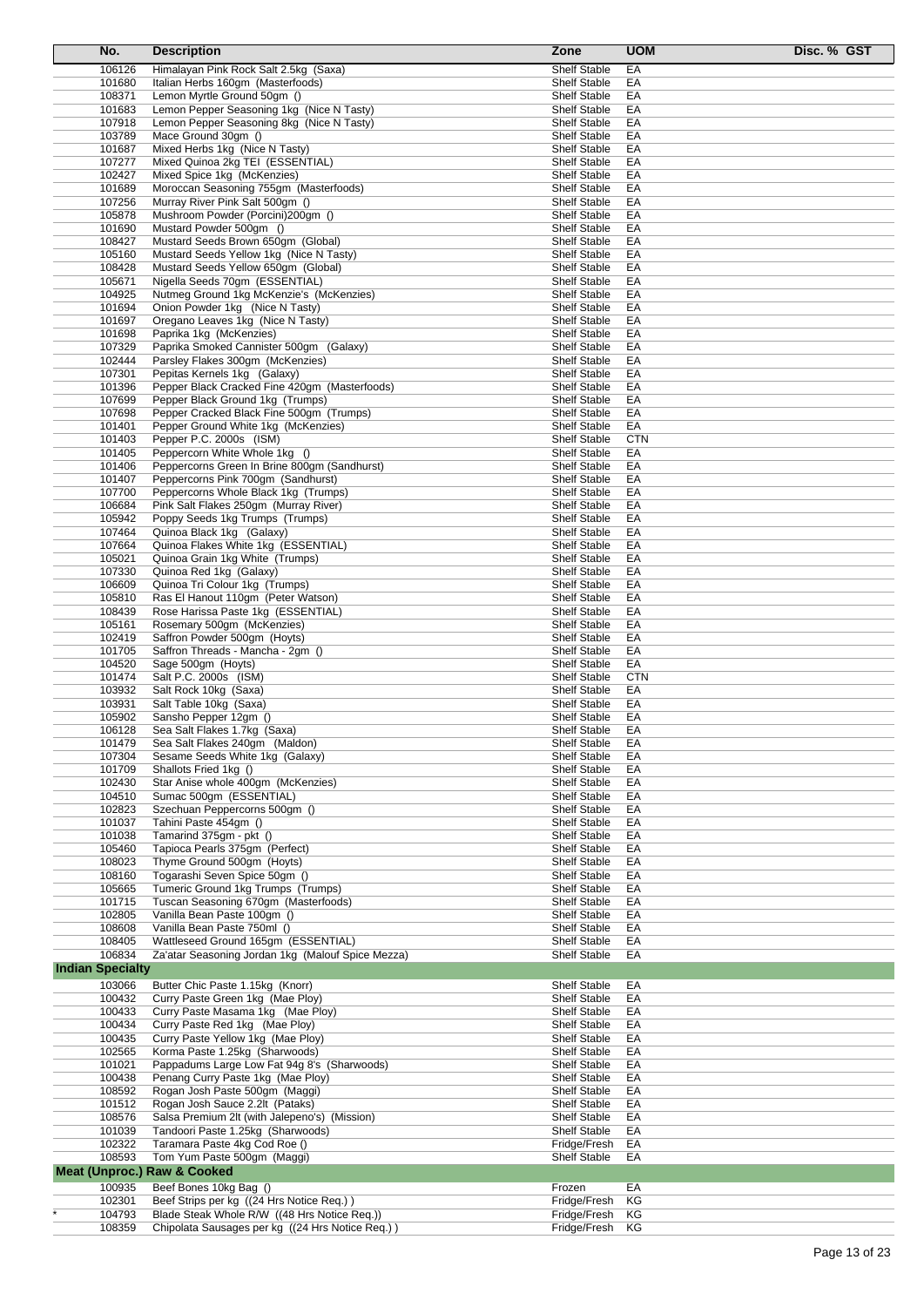|             | No.                      | <b>Description</b>                                                                                   | Zone                                       | <b>UOM</b>       | Disc. % GST |            |
|-------------|--------------------------|------------------------------------------------------------------------------------------------------|--------------------------------------------|------------------|-------------|------------|
|             | 108459                   | Chuck Bones (Meaty) per kg (P.G. Thomas) ((48 Hrs Notice Req.))                                      | Fridge/Fresh                               | ΚG               |             |            |
|             | 108054                   | Chuck Steak Whole ((24 Hrs Notice Req.))                                                             | Fridge/Fresh                               | ΚG               |             |            |
|             | 107158                   | Eye Fillet 250gm Portions ((24 Hrs Notice Req.))                                                     | Fridge/Fresh                               | EA               |             |            |
|             | 108392                   | Eye Fillet WHOLE ((24 Hrs Notice Req.))                                                              | Fridge/Fresh                               | ΚG               |             |            |
|             | 107165                   | Ham Hocks Fresh Per KG ((48 Hrs Notice Req.))                                                        | Fridge/Fresh                               | ΚG               |             |            |
|             | 107371                   | Hamburger Fresh 200gm Gluten Free ((24 Hrs Notice Req.))                                             | Fridge/Fresh                               | EA               |             |            |
|             | 106362                   | Hamburgers Fresh Per Each ()                                                                         | Fridge/Fresh                               | EA               |             |            |
|             | 103220                   | Lamb BBQ Chops ((24 Hrs Notice Req.))                                                                | Fridge/Fresh                               | ΚG               |             |            |
|             | 107163                   | Lamb Brains 6 Pack ((24 Hrs Notice Req.))                                                            | Fridge/Fresh                               | EA               |             |            |
|             | 102218                   | Lamb Cutlets ((24 Hrs Notice Req.))                                                                  | Fridge/Fresh                               | EA               |             |            |
|             | 107164                   | Lamb Kidneys Per KG ((48 Hrs Notice Req.))                                                           | Fridge/Fresh<br>Fridge/Fresh               | ΚG               |             |            |
|             | 108560<br>108514         | Lamb Leg b/less Extra Lean ((24 Hrs Notice Req.))<br>Lamb LEG bone in ((24 Hrs Notice Req.))         | Fridge/Fresh                               | ΚG<br>ΚG         |             |            |
|             | 100949                   | Lamb Racks per point** ((48 Hrs Notice Req.))                                                        | Fridge/Fresh                               | EA               |             |            |
|             | 108346                   | Lamb Shanks ((24 Hrs Notice Req.))                                                                   | Fridge/Fresh                               | ΚG               |             |            |
|             | 107345                   | Lamb Shanks Red Wine/Rosemary R/W (Chef Direct)                                                      | <b>Shelf Stable</b>                        | ΚG               |             |            |
|             | 107367                   | Lamb Yiros 1kg (Tender Choice)                                                                       | Fridge/Fresh                               | EA               |             |            |
|             | 102253                   | Leg Lamb Boned & Rolled ((24 Hrs Notice Req.))                                                       | Fridge/Fresh                               | ΚG               |             |            |
|             | 108492                   | Memphis BBQ Beef Ribs R/W (Chef Direct)                                                              | <b>Shelf Stable</b>                        | ΚG               |             |            |
|             | 108430                   | Mince Beef GRASS FED ((24 Hrs Notice Req.))                                                          | Fridge/Fresh                               | ΚG               |             |            |
|             | 102273                   | Ox Tail per kg ((24 Hrs Notice Req.))                                                                | Fridge/Fresh                               | ΚG               |             |            |
|             | 107156                   | Pickled-Siverside (Per Kg) Pickled ((48 Hrs Notice Req.))                                            | Fridge/Fresh                               | ΚG               |             |            |
|             | 107854                   | Pork Belly Boneless R/W ()                                                                           | Fridge/Fresh                               | ΚG               |             |            |
|             | 104369                   | Pork Collar But R/W ()                                                                               | Fridge/Fresh                               | ΚG               |             |            |
|             | 102682<br>108192         | Pork Leg Boned & Rolled ((24 Hrs Notice Req.))<br>Pork Loin (Porterhouse) ((24 Hrs Notice Req.))     | Fridge/Fresh<br>Fridge/Fresh               | ΚG<br>ΚG         |             |            |
|             | 102237                   | Pork Mince ((24 Hrs Notice Req.))                                                                    | Fridge/Fresh                               | ΚG               |             |            |
|             | 106266                   | Pork Shoulder Boned NOT ROLLED ((24 Hrs Notice Req.))                                                | Fridge/Fresh                               | ΚG               |             |            |
|             | 102527                   | Porterhouse/s (Striploin) ()                                                                         | Fridge/Fresh                               | ΚG               |             |            |
|             | 107375                   | Pulled Beef 1kg (Tender Choice)                                                                      | Fridge/Fresh                               | EA               |             |            |
|             | 107254                   | Pulled Pork BBQ 1kg PK-1251 (Tender Choice)                                                          | Fridge/Fresh                               | EA               |             |            |
|             | 108350                   | Rib Eye Steaks 350gm ((24 Hrs Notice Req.))                                                          | Fridge/Fresh                               | ΚG               |             |            |
|             | 104582                   | Rump Steak YG Whole R/W ()                                                                           | Fridge/Fresh                               | ΚG               |             |            |
|             | 108354                   | Sausages Gourmet Chicken/Cheese/Bacon ((24 Hrs Notice Req.))                                         | Fridge/Fresh                               | ΚG               |             |            |
|             | 108352                   | Sausages Gourmet Double Smoked Ranch ((24 Hrs Notice Req.))                                          | Fridge/Fresh                               | ΚG               |             |            |
|             | 107897                   | Sausages Gourmet Honey BBQ ((24 Hrs Notice Req.))                                                    | Fridge/Fresh                               | ΚG               |             |            |
|             | 107894                   | Sausages Gourmet Italian (Pork & Fennel) ((24 Hrs Notice Req.))                                      | Fridge/Fresh                               | ΚG               |             |            |
|             | 108353                   | Sausages Gourmet Old English (Pork) ((24 Hrs Notice Req.))                                           | Fridge/Fresh                               | ΚG               |             |            |
|             | 108355                   | Sausages Gourmet Spanish (Pork) ((24 Hrs Notice Req.))                                               | Fridge/Fresh                               | ΚG               |             |            |
|             | 107896                   | Sausages Gourmet Traditional Pork ((24 Hrs Notice Req.))                                             | Fridge/Fresh                               | ΚG               |             |            |
|             | 103702<br>108577         | Sausages Thick Beef KG ((24 Hrs Notice Req.))<br>Scotch Fillet 250gm Portions ((24 Hrs Notice Req.)) | Fridge/Fresh<br>Fridge/Fresh               | ΚG<br>ΚG         |             |            |
|             | 102531                   | Scotch Fillet RW (PT) (Cube Roll) ()                                                                 | Fridge/Fresh                               | ΚG               |             |            |
|             | 103399                   | Veal Bones R/W ((48 Hrs Notice Req.))                                                                | Frozen                                     | KG               |             |            |
|             | 106909                   | Venison Leg Primal R/W ((48 Hrs Notice Reg.))                                                        | Frozen                                     | KG               |             |            |
|             | 108132                   | Wagyu Rump Blff R/W ((48 Hrs Notice Req.))                                                           | Fridge/Fresh                               | ΚG               |             |            |
|             | 107779                   | Wagyu Rump R/W ((48 Hrs Notice Req.))                                                                | Fridge/Fresh                               | ΚG               |             |            |
|             | <b>Mexican Specialty</b> |                                                                                                      |                                            |                  |             |            |
|             | 105182                   | 6" Flour (Plain) Tortillas 12s (La Colonial)                                                         | Frozen                                     | EA               |             |            |
|             | 108098                   | Achiote Paste 1kg (Aztec)                                                                            | <b>Shelf Stable</b>                        | EA               |             |            |
|             | 108232                   | Agave Syrup Organic 750ml (Amally Biofoods)                                                          | Shelf Stable                               | EА               |             |            |
|             | 107640                   | Black Beans 400gm (Edgell)                                                                           | <b>Shelf Stable</b>                        | EA               |             |            |
|             | 107465                   | Black Beans Whole 552gm (Sandhurst)                                                                  | <b>Shelf Stable</b>                        | EA               |             |            |
|             | 106275                   | Black Beans Whole A10 (Latin Deli)                                                                   | <b>Shelf Stable</b>                        | EA               |             |            |
|             | 102328                   | Chipotle Peppers A10 ()                                                                              | <b>Shelf Stable</b>                        | EA               |             |            |
|             | 105800                   | Corn Chips 6x750gm GF (Mission)                                                                      | <b>Shelf Stable</b>                        | <b>CTN</b>       |             | <b>GST</b> |
|             | 107805                   | Cuitlacoche Corn Truffle 380gm (San Miguel)                                                          | Shelf Stable                               | EA               |             |            |
|             | 100968                   | Fajita Seasoning 738gm ()                                                                            | <b>Shelf Stable</b>                        | EA               |             |            |
|             | 107953                   | Guacamole 1.5kg (Sunnyside)                                                                          | Frozen                                     | EA               |             |            |
|             | 106029                   | Jalapenos Sliced A10 2.8kg (Sandhurst)                                                               | <b>Shelf Stable</b>                        | EA               |             |            |
|             | 101031<br>107675         | Refried Beans A10 (Sandhurst)<br>Salsa Mild Chunky 2lt GF (Edlyn)                                    | <b>Shelf Stable</b><br><b>Shelf Stable</b> | EA<br>EA         |             |            |
|             | 102692                   | Spinach Tortillas 12" 1doz (Mission)                                                                 | Frozen                                     | EA               |             |            |
|             | 100973                   | Taco Shells 200s (Mission)                                                                           | Shelf Stable                               | <b>CTN</b>       |             |            |
|             | 106023                   | Tomatillos Whole A10 (Faro)                                                                          | <b>Shelf Stable</b>                        | EA               |             |            |
|             | 106025                   | Tortillas 10" Flour 12's (Mission)                                                                   | Frozen                                     | EA               |             |            |
|             | 104904                   | Tortillas 6" Flour 12s (Mission)                                                                     | Frozen                                     | EA               |             |            |
|             | 107476                   | Tortillas 6" Yellow Corn 36doz (Mission)                                                             | Frozen                                     | <b>CTN</b>       |             |            |
|             | 107203                   | Tortillas BLUE Corn 6" 12's LC11 (La Colonial)                                                       | Frozen                                     | EA               |             |            |
|             | 106629                   | Tortillas Chocolate 6" 24x1doz (Aztec)                                                               | Frozen                                     | <b>CTN</b>       |             |            |
|             | 105518                   | Tortilla's White Corn 6" 36dz (La Colonial)                                                          | Frozen                                     | <b>CTN</b>       |             |            |
|             | 102715                   | Tortillas Wholemeal 12" 12's (Mission)                                                               | Frozen                                     | EA               |             |            |
| <b>Milk</b> |                          |                                                                                                      |                                            |                  |             |            |
|             | 104834                   | Almond Milk Unsweetend 1lt (Vitasoy)                                                                 | <b>Shelf Stable</b>                        | EA               |             |            |
|             | 104713                   | Buttermilk 600ml (Dairy Farmers)                                                                     | Fridge/Fresh                               | EA               |             |            |
|             | 108572                   | Condensed Sweetened Milk 395gm (Nestle)                                                              | <b>Shelf Stable</b>                        | EA               |             |            |
|             | 106309                   | Milk Lactose Free 1lt Full Cream Liddels ()                                                          | <b>Shelf Stable</b>                        | EA               |             |            |
|             | 108408                   | Milk Sweetened Condensed BIB 5kg (Nestle)                                                            | <b>Shelf Stable</b>                        | EA               |             |            |
|             | 106505                   | Milk UHT Chocolate 24x250ml (Big M)                                                                  | <b>Shelf Stable</b>                        | <b>CTN</b>       |             | <b>GST</b> |
|             | 103961<br>106300         | Milk UHT F/Cream 32x150ml (Devondale)<br>Milk UHT F/Cream PC 240x15ml (Dairy Farmers)                | <b>Shelf Stable</b><br><b>Shelf Stable</b> | <b>CTN</b><br>EA |             |            |
|             | 102986                   | Milk UHT Full Cream 1lt (Devondale)                                                                  | Shelf Stable                               | EA               |             |            |
|             | 106506                   | Milk UHT Strawberry 24x250ml (Big M)                                                                 | <b>Shelf Stable</b>                        | <b>CTN</b>       |             | <b>GST</b> |
|             | 108163                   | Oat Milk UHT Barista 1lt (Vitasoy)                                                                   | <b>Shelf Stable</b>                        | EA               |             |            |
|             | 106306                   | Rice Milk Original Vitasoy 1lt (Vitasoy)                                                             | <b>Shelf Stable</b>                        | EA               |             |            |
|             | 107406                   | Soy Milk Original 1lt (Bonsoy)                                                                       | <b>Shelf Stable</b>                        | EA               |             |            |
|             | 103524                   | Vitasoy UHT Cafe Barista 1lt (Vitasoy)                                                               | Shelf Stable                               | EA               |             |            |
|             | 101985                   | Vitasoy UHT ORIGINAL. 1It (Vitasoy)                                                                  | Shelf Stable                               | EA               |             |            |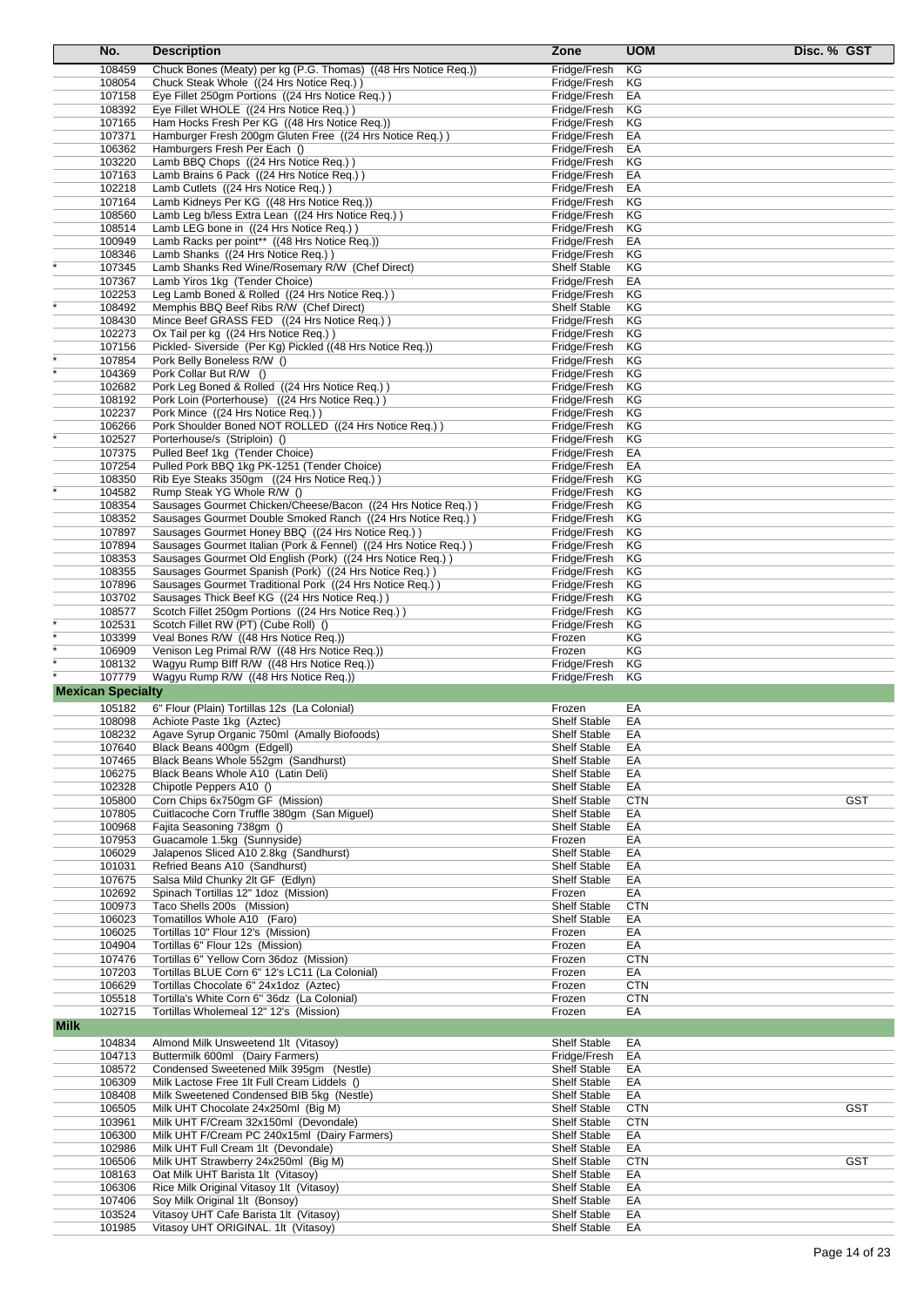|             | No.              | <b>Description</b>                                                                                     | Zone                                       | <b>UOM</b>               | Disc. % GST              |
|-------------|------------------|--------------------------------------------------------------------------------------------------------|--------------------------------------------|--------------------------|--------------------------|
| <b>Nuts</b> |                  |                                                                                                        |                                            |                          |                          |
|             | 101110           | Almond Meal 1kg (Trumps)                                                                               | <b>Shelf Stable</b>                        | EA                       |                          |
|             | 101107           | Almond Flaked 1kg (Trumps)                                                                             | <b>Shelf Stable</b>                        | EA                       |                          |
|             | 101108           | Almond Meal 10kg BULK (Trumps)                                                                         | <b>Shelf Stable</b>                        | EA                       |                          |
|             | 107327           | Almonds Blanched Whole 1kg (Galaxy)                                                                    | <b>Shelf Stable</b>                        | EA                       |                          |
|             | 101111           | Almonds Natural 1kg (Trumps)                                                                           | <b>Shelf Stable</b>                        | EA                       |                          |
|             | 101112           | Almonds Slivered 1kg (Trumps)                                                                          | <b>Shelf Stable</b>                        | EA                       |                          |
|             | 105265           | Almonds Smoked 1kg (Geelong Confectionary)                                                             | <b>Shelf Stable</b>                        | EA                       | <b>GST</b>               |
|             | 101113           | Candle Nuts - 500gm pkt ()                                                                             | <b>Shelf Stable</b>                        | EA                       |                          |
|             | 101115           | Cashews Unsalted 1kg (Trumps)                                                                          | <b>Shelf Stable</b>                        | EA                       | GST                      |
|             | 101116           | Hazelnut Meal 1kg (Trumps)                                                                             | Shelf Stable                               | EA                       |                          |
|             | 101117<br>101118 | Hazelnut Roast Uns. 1kg (Trumps)<br>Macadamia Nuts 1kg (Trumps)                                        | <b>Shelf Stable</b><br><b>Shelf Stable</b> | EA<br>EA                 | <b>GST</b>               |
|             | 107332           | Peanuts Granulated 1kg (Galaxy)                                                                        | <b>Shelf Stable</b>                        | EA                       | <b>GST</b>               |
|             | 101120           | Peanuts Roast/Unsalt 1kg (Trumps)                                                                      | <b>Shelf Stable</b>                        | EA                       | <b>GST</b>               |
|             | 107334           | Pecan Kernels 1kg (Galaxy)                                                                             | <b>Shelf Stable</b>                        | EA                       |                          |
|             | 101123           | Pine Nuts Medium 1kg (Trumps)                                                                          | <b>Shelf Stable</b>                        | EA                       |                          |
|             | 107323           | Pistachio Kernels 1kg (Galaxy)                                                                         | <b>Shelf Stable</b>                        | EA                       |                          |
|             | 107313           | Sunflower Kernels 1kg (Galaxy)                                                                         | <b>Shelf Stable</b>                        | EA                       |                          |
|             | 101126           | Walnut USA H & P 1kg (Trumps)                                                                          | <b>Shelf Stable</b>                        | EA                       |                          |
| Oils        |                  |                                                                                                        |                                            |                          |                          |
|             | 103974           | BVO (Blended Vegetable Oil) 20lt (Foundation)                                                          | <b>Shelf Stable</b>                        | EA                       |                          |
|             | 106924           | Canola Oil Spray 450gm Sandhurst (Sandhurst)                                                           | <b>Shelf Stable</b>                        | EA                       |                          |
|             | 105143           | Coconut Oil (Butter) 500ml Raw C (Coles)                                                               | <b>Shelf Stable</b>                        | EA                       |                          |
|             | 106159           | Cottonseed Oil 20lt (Southern Chef)                                                                    | <b>Shelf Stable</b>                        | EA                       |                          |
|             | 103662           | Duck Fat 200qm (Luv A Duck)                                                                            | Frozen                                     | EA                       |                          |
|             | 100844           | Frytol Deep Fry Oil 20kg Drum Semi Tallow (Frytol)                                                     | <b>Shelf Stable</b>                        | EA                       |                          |
|             | 105550           | Gold Leaf 12.5kg (Gold Leaf)                                                                           | <b>Shelf Stable</b>                        | EA                       |                          |
|             | 100412<br>107291 | Gold n Canola Spray 450gm (Goldn Canola)<br>Grapeseed Oil French 1lt (ESSENTIAL)                       | <b>Shelf Stable</b><br><b>Shelf Stable</b> | EA<br>EA                 |                          |
|             | 105571           | Oil Vegetable Blended BVO 4lt (Crisco)                                                                 | <b>Shelf Stable</b>                        | EA                       |                          |
|             | 107988           | Olive Oil Extra Virgin 4lt (Argolis)                                                                   | <b>Shelf Stable</b>                        | EA                       |                          |
|             | 102321           | Olive Oil Extra Virgin 4lt (Altis)                                                                     | <b>Shelf Stable</b>                        | EA                       |                          |
|             | 102803           | Olive Oil Pure 4lt (Valeda)                                                                            | <b>Shelf Stable</b>                        | EA                       |                          |
|             | 103312           | Olive Oil Spray 225gm Prochef ()                                                                       | <b>Shelf Stable</b>                        | EA                       |                          |
|             | 102440           | Red Band Oil 12.5kg Tallow ()                                                                          | <b>Shelf Stable</b>                        | <b>CTN</b>               |                          |
|             | 106002           | Sesame Oil 100% Pure 2lt (Doree Brand)                                                                 | <b>Shelf Stable</b>                        | EA                       |                          |
|             | 102151           | Shef Oil 10kg ()                                                                                       | <b>Shelf Stable</b>                        | EA                       |                          |
|             | 105017           | Sunola 15lt Carton (Crisco)                                                                            | <b>Shelf Stable</b>                        | EA                       |                          |
|             | 100839           | Sunola 20lt Oil Drum (Crisco)                                                                          | <b>Shelf Stable</b>                        | EA                       |                          |
|             | 100840           | Tuscan Blend Oil 20lt (Pura)                                                                           | <b>Shelf Stable</b>                        | EA                       |                          |
|             | 103949           | Walnut Oil Essential 250ml (ESSENTIAL)                                                                 | <b>Shelf Stable</b>                        | EA                       |                          |
|             | 104345           | White Winter Truffle Oil 500ml (ESSENTIAL)                                                             | <b>Shelf Stable</b>                        | EA                       |                          |
|             |                  | <b>Packaging &amp; Disposables</b>                                                                     |                                            |                          |                          |
|             | 102763           | 12oz Trip Wall Cup 500s 12TWCC ()                                                                      | <b>Shelf Stable</b>                        | <b>CTN</b>               | <b>GST</b>               |
|             | 102092<br>102757 | 4 Cup Tray Holders 100's CA-4CUP-TRAY (Cast Away)                                                      | <b>Shelf Stable</b><br><b>Shelf Stable</b> | <b>CTN</b><br><b>CTN</b> | <b>GST</b><br><b>GST</b> |
|             | 107515           | 530ml Round Lids BS-20L 500s ()<br>Bag Paper Satchel Glassine No2 500's (Cast Away)                    | <b>Shelf Stable</b>                        | EA                       | GST                      |
|             | 106695           | Bags Shop 1 Shamrock 250s (SOS) ()                                                                     | <b>Shelf Stable</b>                        | EA                       | <b>GST</b>               |
|             | 100003           | Bags 1 Long G/Proof 500s ()                                                                            | Shelf Stable                               | EA                       | <b>GST</b>               |
|             | 100005           | Bags 1/2 Square G/Proof 500's ()                                                                       | <b>Shelf Stable</b>                        | EA                       | GST                      |
|             | 100008           | Bags 2 Long G/Proof 500s ()                                                                            | <b>Shelf Stable</b>                        | EA                       | <b>GST</b>               |
|             | 100009           | Bags 3 Square Brown Plain 500s ()                                                                      | <b>Shelf Stable</b>                        | EA                       | <b>GST</b>               |
|             | 105235           | Bags 4 Sq White Plain 500s ()                                                                          | <b>Shelf Stable</b>                        | EA                       | <b>GST</b>               |
|             | 100010           | Bags 8 Long White 500s Gusset ()                                                                       | <b>Shelf Stable</b>                        | EA                       | <b>GST</b>               |
|             | 100011           | Bags Bleached 1 Square 1000s ()                                                                        | <b>Shelf Stable</b>                        | EA                       | <b>GST</b>               |
|             | 100012           | Bags G/proof Lined 1 Sq 500's ()                                                                       | <b>Shelf Stable</b>                        | EA                       | <b>GST</b>               |
|             | 100013           | Bags G/proof Lined 2 Sq 500s ()                                                                        | <b>Shelf Stable</b>                        | EA                       | <b>GST</b>               |
|             | 100014           | Bags Hamburger Printed 1000s ()                                                                        | <b>Shelf Stable</b>                        | EA                       | <b>GST</b>               |
|             | 106887           | Bags Mini Grip Zip Lock 11x15 ()                                                                       | <b>Shelf Stable</b>                        | <b>CTN</b>               | <b>GST</b>               |
|             | 106072           | Bags Plas. Food 200x250 1000s (Tailored)<br>Bags Produce Roll ()                                       | <b>Shelf Stable</b><br><b>Shelf Stable</b> | EA                       | <b>GST</b><br><b>GST</b> |
|             | 100021<br>100015 | Bags Souv. G/Proof Print 500s ()                                                                       | <b>Shelf Stable</b>                        | EA<br>EA                 | <b>GST</b>               |
|             | 100016           | Bags White 12 Long 500s ()                                                                             | <b>Shelf Stable</b>                        | EA                       | <b>GST</b>               |
|             | 100017           | Bags White 2 Square 1000s ()                                                                           | <b>Shelf Stable</b>                        | EA                       | <b>GST</b>               |
|             | 105581           | Bamb Skewer Looped 100mm 250s ()                                                                       | <b>Shelf Stable</b>                        | EA                       | <b>GST</b>               |
|             | 108107           | Bettaseal Plastic Snackbox 500ml 200s (Cast Away)                                                      | <b>Shelf Stable</b>                        | <b>CTN</b>               | <b>GST</b>               |
|             | 108267           | Black & White Check G/Proof Paper 190x300mm 200s ()                                                    | <b>Shelf Stable</b>                        | EA                       | <b>GST</b>               |
|             | 104910           | Body Wash 300x30ml (Chover)                                                                            | <b>Shelf Stable</b>                        | <b>CTN</b>               | <b>GST</b>               |
|             | 103059           | Bon Bon Gold Mry Xmas 10" 50s (Alpen)                                                                  | <b>Shelf Stable</b>                        | EA                       | <b>GST</b>               |
|             | 103058           | Bon Bon Holly & Ribbon 10" 50s (Alpen)                                                                 | <b>Shelf Stable</b>                        | EA                       | <b>GST</b>               |
|             | 103060           | Bon Bon Silver Mry Xms 10" 50s (Alpen)                                                                 | <b>Shelf Stable</b>                        | EA                       | <b>GST</b>               |
|             | 103812           | Bowl Clear Round (Flat Lid) 227ml 250's CA-408FL (Cast Away)                                           | <b>Shelf Stable</b>                        | <b>CTN</b>               | <b>GST</b>               |
|             | 107962           | Bowl Oval Black Micro Ready 190x120mm 400s (Cast Away)                                                 | <b>Shelf Stable</b>                        | <b>CTN</b>               | <b>GST</b>               |
|             | 107208           | Burger Clams Brown Kraft 125s 105x102x83mm - CA-BC-BRN (Cast Away)<br>Cake Box With Lid 4x4x3" 100s () | <b>Shelf Stable</b>                        | EA<br><b>CTN</b>         | <b>GST</b><br><b>GST</b> |
|             | 105100<br>105805 | Cake Boxes (No. 23) 200s ()                                                                            | <b>Shelf Stable</b><br><b>Shelf Stable</b> | EA                       | <b>GST</b>               |
|             | 101251           | Cake Boxes (Trays) (No. 24) 200s ()                                                                    | <b>Shelf Stable</b>                        | <b>CTN</b>               | <b>GST</b>               |
|             | 101292           | Caterer's Baking Paper 120m x 30cm ()                                                                  | <b>Shelf Stable</b>                        | EA                       | <b>GST</b>               |
|             | 105190           | Chip Box HFTG 500's C/Away 75x75x100mm CA-CBX058 (Cast Away)                                           | <b>Shelf Stable</b>                        | <b>CTN</b>               | <b>GST</b>               |
|             | 105121           | Chip Box Large 250's 104x57x151mm CA-CBLX068 (Cast Away)                                               | <b>Shelf Stable</b>                        | <b>CTN</b>               | <b>GST</b>               |
|             | 106391           | Chopsticks Wrapped Wooden 100s ()                                                                      | <b>Shelf Stable</b>                        | EA                       | <b>GST</b>               |
|             | 108304           | Clear Plastic Cups 20oz / 610ml 500s (HIKLEER)                                                         | <b>Shelf Stable</b>                        | <b>CTN</b>               | <b>GST</b>               |
|             | 107990           | Clearview Hinged Small Burger Pack 250s 110x100x65mm (Cast Away)                                       | <b>Shelf Stable</b>                        | EA                       | <b>GST</b>               |
|             | 107957           | Clearview Platter & Lid Set Oval 18x14" 50s (Cast Away)                                                | <b>Shelf Stable</b>                        | <b>CTN</b>               | <b>GST</b>               |
|             | 100363           | Clingwrap Premium Caterer's 33x600 ()                                                                  | <b>Shelf Stable</b>                        | EA                       | <b>GST</b>               |
|             | 100364           | Clingwrap Prmium Caterer's 45x600 ()                                                                   | <b>Shelf Stable</b>                        | EA                       | <b>GST</b>               |
|             | 102145           | Cocktail Straws 5000's (Cast Away)                                                                     | Shelf Stable                               | EA                       | <b>GST</b>               |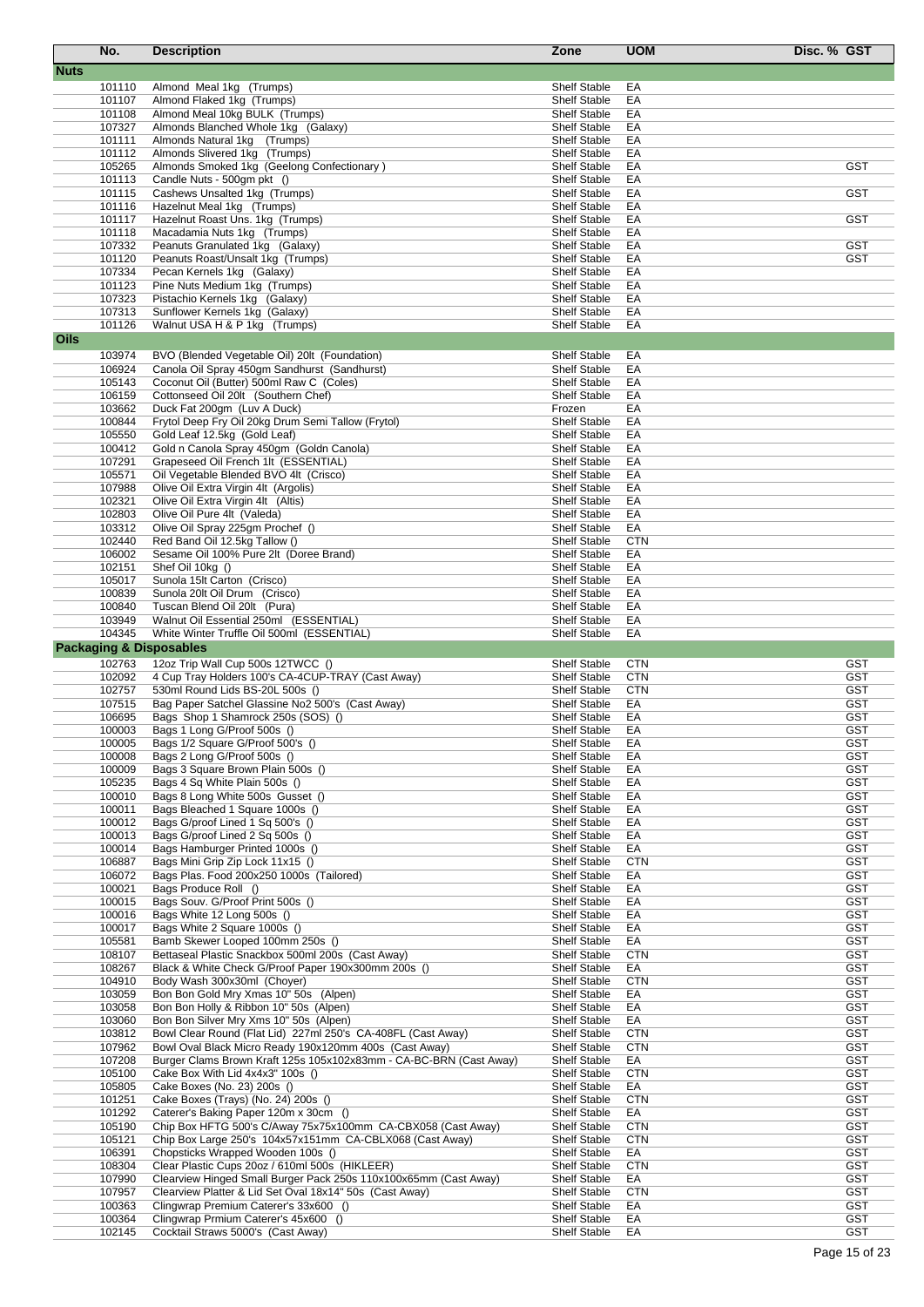| No.              | <b>Description</b>                                                                                                            | Zone                                       | <b>UOM</b>               | Disc. % GST |                          |
|------------------|-------------------------------------------------------------------------------------------------------------------------------|--------------------------------------------|--------------------------|-------------|--------------------------|
| 107522           | Coffee Cups 16oz Biodegradable 25s (Cast Away)                                                                                | <b>Shelf Stable</b>                        | EA                       |             | GST                      |
| 101253           | Coffee Lids Black 12oz 50s ()                                                                                                 | <b>Shelf Stable</b>                        | EA                       |             | <b>GST</b>               |
| 107524           | Coffee Lids Black 12oz/16oz Recyclable 100s (Cast Away)                                                                       | <b>Shelf Stable</b>                        | EA                       |             | <b>GST</b>               |
| 101254           | Coffee Lids Black 8oz ()                                                                                                      | Shelf Stable                               | EA                       |             | <b>GST</b>               |
| 107523           | Coffee Lids Black 8oz Recyclable 100s (Cast Away)                                                                             | <b>Shelf Stable</b>                        | EA                       |             | <b>GST</b>               |
| 106794           | Compact Hand Towell 29x19cm 20x120s (Caprice)                                                                                 | <b>Shelf Stable</b>                        | <b>CTN</b>               |             | <b>GST</b>               |
| 104911           | Conditioning Shampoo 300x30ml (Choyer)                                                                                        | <b>Shelf Stable</b>                        | <b>CTN</b>               |             | <b>GST</b>               |
| 107188           | Cone Holder X 6 YCHX06 (Altimate)                                                                                             | <b>Shelf Stable</b>                        | EA                       |             | <b>GST</b>               |
| 107649           | Cone Stand Transparent Square 64 Hole "G" (LRN)                                                                               | <b>Shelf Stable</b>                        | EA                       |             | <b>GST</b>               |
| 106191<br>105795 | Cont CLEAR Ribbed Rectangle 500ml 50's (Genfac)<br>Cont. CLEAR Ribbed 1000ml 50s (Genfac)                                     | <b>Shelf Stable</b><br><b>Shelf Stable</b> | EA<br>EA                 |             | <b>GST</b><br><b>GST</b> |
| 102121           | Container 1000ml Clear Rectangle 50s (Genfac)                                                                                 | <b>Shelf Stable</b>                        | EA                       |             | <b>GST</b>               |
| 101257           | Container 750ml Smooth Rect Rectangle 50s (Genfac)                                                                            | <b>Shelf Stable</b>                        | EA                       |             | <b>GST</b>               |
| 104464           | Container Clear Ribbed 750ml 50s (Genfac)                                                                                     | <b>Shelf Stable</b>                        | EA                       |             | <b>GST</b>               |
| 104296           | Containers 40ml Round 50's #RB40 (Genfac)                                                                                     | <b>Shelf Stable</b>                        | EA                       |             | <b>GST</b>               |
| 103825           | Containers 440ml Round Clear 50s #RB440 (Genfac)                                                                              | <b>Shelf Stable</b>                        | EA                       |             | <b>GST</b>               |
| 102018           | Containers 650ml Clear Rectangle 50s (Genfac)                                                                                 | <b>Shelf Stable</b>                        | EA                       |             | <b>GST</b>               |
| 104303           | Containers Plastic 150ml 50's #RB150 (Genfac)                                                                                 | <b>Shelf Stable</b>                        | EA                       |             | GST                      |
| 103491           | Containers Round 280ml 50s #RB280 (Genfac)                                                                                    | <b>Shelf Stable</b>                        | EA                       |             | GST                      |
| 101260           | Containers Round 500/530ml 50s #RB500 (Genfac)                                                                                | <b>Shelf Stable</b>                        | EA                       |             | <b>GST</b>               |
| 106003           | Containers Round 700ml 50s (Genfac)                                                                                           | <b>Shelf Stable</b>                        | EA                       |             | <b>GST</b>               |
| 106694           | Cup 4oz Jute S/Wall 1000's C/A (Cast Away)                                                                                    | <b>Shelf Stable</b>                        | <b>CTN</b>               |             | <b>GST</b>               |
| 107091           | Cup PET 400ml/14oz 1000s HiKleer CA-PET400 (Cast Away)                                                                        | <b>Shelf Stable</b>                        | <b>CTN</b>               |             | <b>GST</b>               |
| 101261           | Cups Chip 12oz 50s CA-HC12HFG (Cast Away)<br>Cups D/Wall 16oz Jute 20s CA-DW16CPT-JUTE (Cast Away)                            | <b>Shelf Stable</b>                        | EA                       |             | <b>GST</b>               |
| 104531<br>101262 | Cups Milkshake 24oz 500s 20slx25 units CA-MS24D (Cast Away)                                                                   | <b>Shelf Stable</b><br><b>Shelf Stable</b> | EA<br><b>CTN</b>         |             | GST<br><b>GST</b>        |
| 104298           | Cups Plastic 215ml 50's #DC215 (Genfac)                                                                                       | <b>Shelf Stable</b>                        | EA                       |             | <b>GST</b>               |
| 103592           | Cups Thick Shake 488ml 1000's CA-TS16D (Cast Away)                                                                            | <b>Shelf Stable</b>                        | <b>CTN</b>               |             | <b>GST</b>               |
| 101287           | Cutlery Forks Plastic 100s ()                                                                                                 | <b>Shelf Stable</b>                        | EA                       |             | <b>GST</b>               |
| 101288           | Cutlery Knife Plastic 100s HL-CUT-K (Cost Wise)                                                                               | <b>Shelf Stable</b>                        | EA                       |             | <b>GST</b>               |
| 101289           | Cutlery Teaspoons Plastic 100s HL-CUT-T (Cost Wise)                                                                           | <b>Shelf Stable</b>                        | EA                       |             | <b>GST</b>               |
| 102020           | Dart 16oz Sipper Lids 100's ()                                                                                                | <b>Shelf Stable</b>                        | EA                       |             | <b>GST</b>               |
| 107967           | Dinner Napkins Black Pocket Fold 100s (Cast Away)                                                                             | <b>Shelf Stable</b>                        | EA                       |             | <b>GST</b>               |
| 102006           | Dispenser Napkins 250x20 Essen Lunch (Costsaver)                                                                              | <b>Shelf Stable</b>                        | <b>CTN</b>               |             | <b>GST</b>               |
| 104917           | Docket Book Bistro/Takeaway Single Sheet 100's 160mmx100mm (ESSENTIAL) Shelf Stable                                           |                                            | EA                       |             | <b>GST</b>               |
| 103423           | Doyleys Round 12" 305mm 250s ()                                                                                               | <b>Shelf Stable</b>                        | EA                       |             | <b>GST</b>               |
| 101291           | Doyleys Round 8.5in 210mm 250s ()                                                                                             | <b>Shelf Stable</b>                        | EA                       |             | <b>GST</b>               |
| 107475           | Doyleys Round White 5.5" 140mm 250s (Cast Away)                                                                               | <b>Shelf Stable</b>                        | EA                       |             | <b>GST</b>               |
| 103958           | Easy Bake Paper 120mtx30cm CA-EZBK30 (Cast Away)                                                                              | <b>Shelf Stable</b>                        | EA                       |             | <b>GST</b>               |
| 107959           | Easy Bake Premium Parchment Roll 40cm x 120mt (Cast Away)                                                                     | <b>Shelf Stable</b>                        | EA                       |             | <b>GST</b><br><b>GST</b> |
| 108448<br>107992 | Enviro Takeaway Paper Bowls 1000ml 50s (Cast Away)<br>Enviroboard Small Oval Plates 50s (Cast Away)                           | <b>Shelf Stable</b><br><b>Shelf Stable</b> | EA<br>EA                 |             | <b>GST</b>               |
| 107969           | Extra Heavy Duty Foil 44cm x 150mt (Cast Away)                                                                                | <b>Shelf Stable</b>                        | EA                       |             | <b>GST</b>               |
| 108175           | Face Mask 3ply With Elastic Loops Blue 50's ()                                                                                | <b>Shelf Stable</b>                        | EA                       |             | <b>GST</b>               |
| 102963           | Fire Lighters 24s Jiffy ()                                                                                                    | <b>Shelf Stable</b>                        | EA                       |             | <b>GST</b>               |
| 102093           | Foam Boxes Ass With Lids ()                                                                                                   | <b>Shelf Stable</b>                        | EA                       |             | <b>GST</b>               |
| 103780           | Foam Roll Pack 210x90x75mm 500s CA-EPS03 (Cast Away)                                                                          | <b>Shelf Stable</b>                        | <b>CTN</b>               |             | <b>GST</b>               |
| 100367           | Foil All Purpose 150x44 ca-gpf01 (Cast Away)                                                                                  | <b>Shelf Stable</b>                        | EA                       |             | <b>GST</b>               |
| 100366           | Foil All Purpose 30x150 ()                                                                                                    | <b>Shelf Stable</b>                        | EA                       |             | GST                      |
| 104111           | Foil Cont Rect 446 850ml 500s ca-rfc446 (Cast Away)                                                                           | <b>Shelf Stable</b>                        | <b>CTN</b>               |             | <b>GST</b>               |
| 101266           | Foil Cont. #445 (560ml) 100s CARFC445 (Cast Away)                                                                             | <b>Shelf Stable</b>                        | EA                       |             | <b>GST</b>               |
| 101267           | Foil Cont. #448 (990ml) 100s CARFC448 (Cast Away)                                                                             | <b>Shelf Stable</b>                        | EA                       |             | GST                      |
| 100368           | Foil Heavy Duty 150x 44cm CA-HDF04 (Cast Away)                                                                                | <b>Shelf Stable</b>                        | EA                       |             | <b>GST</b>               |
| 106823           | Food Bowl Dome Lid 24oz 150s (Cast Away)                                                                                      | <b>Shelf Stable</b>                        | <b>CTN</b>               |             | <b>GST</b>               |
| 107482           | Food Tray Hot Dog White 250's (Cast Away)                                                                                     | <b>Shelf Stable</b>                        | <b>CTN</b>               |             | GST                      |
| 102383<br>105080 | Frilled Toothpicks 100mm 1000s (Alpen)                                                                                        | <b>Shelf Stable</b>                        | EA<br><b>CTN</b>         |             | <b>GST</b><br><b>GST</b> |
| 105081           | Gelato Cup Pap/Crm 12oz 1000s CA-IC12 (Cast Away)<br>Gelato Cup Pap/Crm 5oz 1000s CA-IC5 (Cast Away)                          | <b>Shelf Stable</b><br><b>Shelf Stable</b> | <b>CTN</b>               |             | <b>GST</b>               |
| 108050           | Gelato Cups 8oz 1000s (Cast Away)                                                                                             | <b>Shelf Stable</b>                        | <b>CTN</b>               |             | <b>GST</b>               |
| 103296           | Griddle Pad Holder Kit #461 ()                                                                                                | Shelf Stable                               | EA                       |             | <b>GST</b>               |
| 107926           | Hot Cup White Ecosmart 1000's (Cast Away)                                                                                     | <b>Shelf Stable</b>                        | <b>CTN</b>               |             | <b>GST</b>               |
| 102864           | Hot Dog Bags Plain 1000s ()                                                                                                   | <b>Shelf Stable</b>                        | EA                       |             | <b>GST</b>               |
| 107932           | Jute Lid White To Suit 4oz Cup 100s (Cast Away)                                                                               | <b>Shelf Stable</b>                        | EA                       |             | <b>GST</b>               |
| 106136           | Large Burger Container 250's Clearview (Cast Away)                                                                            | Shelf Stable                               | EA                       |             | <b>GST</b>               |
| 104726           | Large Snack Clam Foam 300's 215x130x65mm CA-EPS-04 (Cast Away)                                                                | <b>Shelf Stable</b>                        | <b>CTN</b>               |             | <b>GST</b>               |
| 107927           | Lid Snapon 4oz to Suit Hot Cup 1000's (Cast Away)                                                                             | <b>Shelf Stable</b>                        | <b>CTN</b>               |             | <b>GST</b>               |
| 106333           | Lid To Suit Chinese Bowl 50s (Genfac)                                                                                         | <b>Shelf Stable</b>                        | EA                       |             | <b>GST</b>               |
| 101269           | Lids #445 100s CA-LI445/446 (Cast Away)                                                                                       | <b>Shelf Stable</b>                        | EA                       |             | <b>GST</b>               |
| 101270           | Lids #448 100s CA-LI448 (Cast Away)                                                                                           | <b>Shelf Stable</b>                        | EA                       |             | <b>GST</b>               |
| 104297           | Lids 40/80/150/215 Round 100s #SRLID (Genfac)                                                                                 | <b>Shelf Stable</b>                        | EA                       |             | <b>GST</b>               |
| 107965<br>107963 | Lids Clear To Suit Micro Ready Plate 230mm 150s (Cast Away)<br>Lids Clear To Suit Oval Bowl Micro Ready 190mm 400 (Cast Away) | <b>Shelf Stable</b><br><b>Shelf Stable</b> | <b>CTN</b><br><b>CTN</b> |             | <b>GST</b><br><b>GST</b> |
| 107991           | Lids Ecosmart Black 100s (Cast Away)                                                                                          | <b>Shelf Stable</b>                        | EA                       |             | <b>GST</b>               |
| 107672           | Lids For 5lt Everest Ice Cream (Everest)                                                                                      | <b>Shelf Stable</b>                        | EA                       |             | <b>GST</b>               |
| 108449           | Lids P.E.T. Universal To Suit Paper Bowls 50s (Cast Away)                                                                     | <b>Shelf Stable</b>                        | EA                       |             | <b>GST</b>               |
| 108451           | Lids P.P. (Hot Food) To Suit Paper Bowls 50s (Cast Away)                                                                      | Shelf Stable                               | EA                       |             | <b>GST</b>               |
| 108109           | Lids Plastic For Sundae Cups 12oz 1000s (Cast Away)                                                                           | <b>Shelf Stable</b>                        | <b>CTN</b>               |             | <b>GST</b>               |
| 101274           | Lids Round To Suit 530/280/700 Large 50s #RLID (Genfac)                                                                       | <b>Shelf Stable</b>                        | EA                       |             | <b>GST</b>               |
| 102058           | Lids To Suit 650/1000ml Rect 50's #REGLID (Genfac)                                                                            | <b>Shelf Stable</b>                        | EA                       |             | <b>GST</b>               |
| 104532           | Lids To Suit Jute White 100s CA-HCSLID (Cast Away)                                                                            | <b>Shelf Stable</b>                        | EA                       |             | <b>GST</b>               |
| 101275           | Lids To Suit Rectangle Ridged 50s #RELID (Genfac)                                                                             | <b>Shelf Stable</b>                        | EA                       |             | <b>GST</b>               |
| 104764           | Lids To Suit Thick Shake 1000s CA-LID490P (Cast Away)                                                                         | Shelf Stable                               | <b>CTN</b>               |             | <b>GST</b>               |
| 107752           | Locksafe 1000ml Rectangle Containers 48s (Cast Away)                                                                          | Shelf Stable                               | EA                       |             | <b>GST</b>               |
| 107754           | Locksafe 265ml Round Containers 50s (Cast Away)                                                                               | <b>Shelf Stable</b>                        | EA                       |             | <b>GST</b>               |
| 107755           | Locksafe Black Round Lids 100s (Cast Away)                                                                                    | <b>Shelf Stable</b>                        | EA                       |             | <b>GST</b>               |
| 107773<br>107753 | Locksafe Clear Round Lids 100s (Cast Away)                                                                                    | <b>Shelf Stable</b><br><b>Shelf Stable</b> | EA<br>EA                 |             | GST<br><b>GST</b>        |
| 104841           | Locksafe Rectangle Lids 100s (Cast Away)<br>Masking Tape 24mmx50mt ()                                                         | Shelf Stable                               | EA                       |             | <b>GST</b>               |
| 102705           | Meat Film 450mm x 1300mt ()                                                                                                   | <b>Shelf Stable</b>                        | EA                       |             | <b>GST</b>               |
|                  |                                                                                                                               |                                            |                          |             |                          |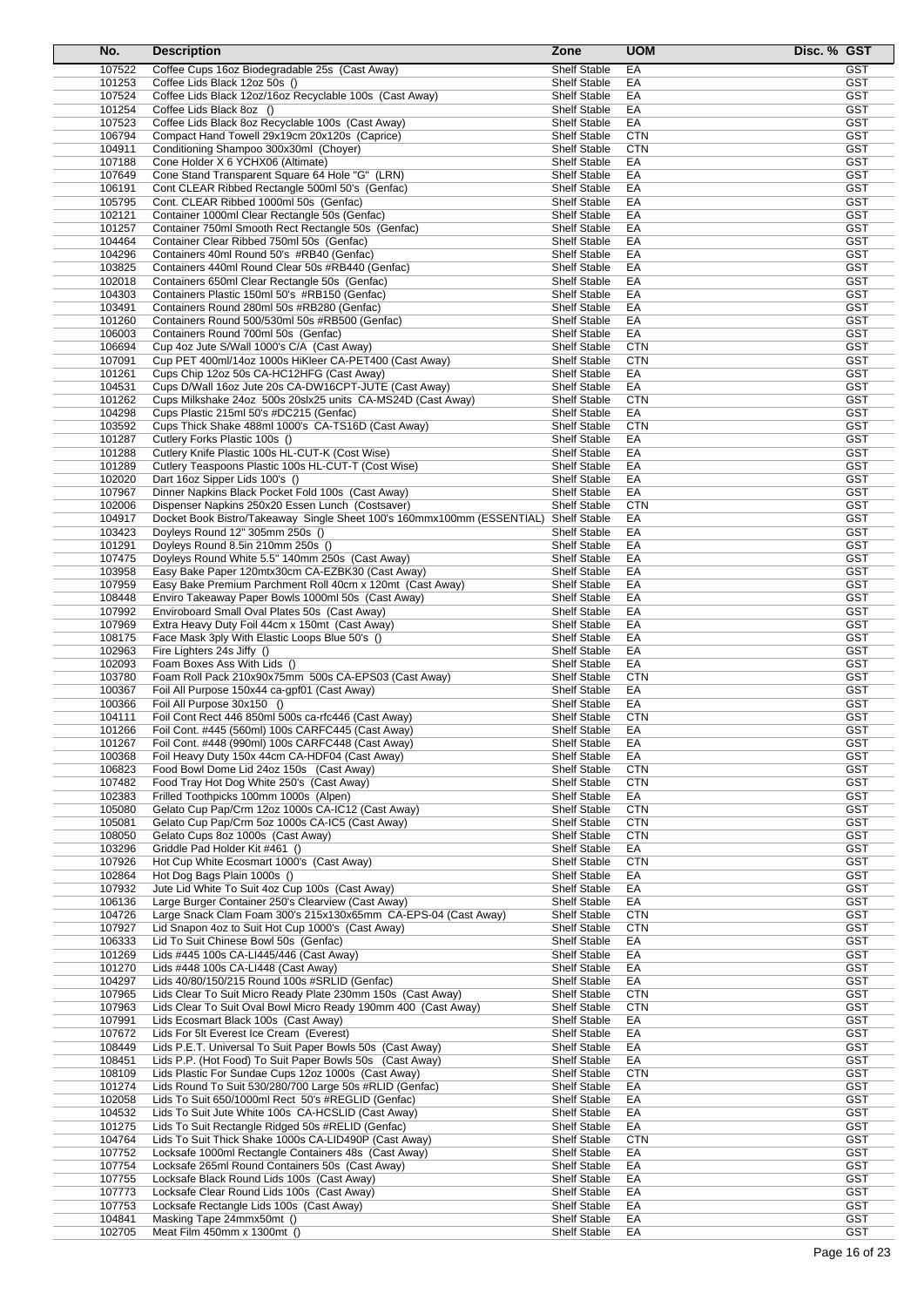| No.              | <b>Description</b>                                                                           | Zone                                       | <b>UOM</b>               | Disc. % GST              |
|------------------|----------------------------------------------------------------------------------------------|--------------------------------------------|--------------------------|--------------------------|
| 102015           | Mini Singlet Bags 250's 15cm W x 40cm L x 12cm Gusset (MaxValu)                              | <b>Shelf Stable</b>                        | EA                       | <b>GST</b>               |
| 107393           | Muslin Cloth 1mt ()                                                                          | <b>Shelf Stable</b>                        | EA                       | GST                      |
| 102787           | Napkin 1 ply White Mixcredit 3000s ()                                                        | <b>Shelf Stable</b>                        | <b>CTN</b>               | <b>GST</b>               |
| 104417           | Napkin Din P/fold W 2ply 1000s CA-NAPD2PWRF (Cast Away)                                      | <b>Shelf Stable</b>                        | <b>CTN</b>               | <b>GST</b>               |
| 105827           | Napkin Dinner Burgundy 2ply ()                                                               | <b>Shelf Stable</b>                        | EA                       | GST                      |
| 103856           | Napkin Fabrique Eleg Dinn 500s Quater Fold CA-NAPFAB (Cast Away)                             | <b>Shelf Stable</b>                        | <b>CTN</b>               | <b>GST</b>               |
| 105488<br>105556 | Napkins 2ply Dinn Black 50s CA-NAPEDB (Cast Away)<br>Napkins 3ply Din. Dk Blue 100s (Reward) | <b>Shelf Stable</b><br><b>Shelf Stable</b> | EA<br>EA                 | <b>GST</b><br>GST        |
| 105866           | Napkins Cocktail Black 100s CA-NAPECKTB (Cast Away)                                          | <b>Shelf Stable</b>                        | EA                       | <b>GST</b>               |
| 107971           | Napkins Dinner Pocket Fold White Elegance 100s (Cast Away)                                   | <b>Shelf Stable</b>                        | EA                       | <b>GST</b>               |
| 107200           | Napkins Disp Brown 1ply 500s ServRite - CA-NAPSR1B (Cast Away)                               | <b>Shelf Stable</b>                        | EA                       | <b>GST</b>               |
| 106001           | Napkins Fabr Eleg Dinner 500's CA-NAPFABRF (Cast Away)                                       | <b>Shelf Stable</b>                        | <b>CTN</b>               | <b>GST</b>               |
| 102380           | Napkins Gold Luncheon 100s ()                                                                | <b>Shelf Stable</b>                        | EA                       | <b>GST</b>               |
| 103065           | Napkins Redifold Dinner White 50s (Cast Away)                                                | <b>Shelf Stable</b>                        | EA                       | <b>GST</b>               |
| 102993           | Napkins Xmas Lunch 2ply 100s ()                                                              | <b>Shelf Stable</b>                        | EA                       | <b>GST</b>               |
| 101301           | Oil Filters Paper 50s ()                                                                     | <b>Shelf Stable</b>                        | EA                       | <b>GST</b>               |
| 101302           | Oil Taps ()                                                                                  | <b>Shelf Stable</b>                        | EA                       | <b>GST</b>               |
| 101303<br>107669 | Order Pads 2 Part 10s ()<br>Paddle Skewers 3mm x 180mm 100s ()                               | <b>Shelf Stable</b><br><b>Shelf Stable</b> | EA<br>EA                 | <b>GST</b><br><b>GST</b> |
| 102334           | Pallet Shrink Wrap 23um ()                                                                   | <b>Shelf Stable</b>                        | EA                       | GST                      |
| 107514           | Paper Bag Chicken Roll Plain 250's 305 x 105 x 60 mm (Cast Away)                             | <b>Shelf Stable</b>                        | EA                       | <b>GST</b>               |
| 103643           | Paper Carry Bag W/Handle 50s 265x160x50mm ()                                                 | <b>Shelf Stable</b>                        | EA                       | <b>GST</b>               |
| 101309           | Paper Roll Towel 80m (Caprice)                                                               | <b>Shelf Stable</b>                        | EA                       | <b>GST</b>               |
| 101311           | Paper White Flat (15Kg) ()                                                                   | <b>Shelf Stable</b>                        | EA                       | <b>GST</b>               |
| 103924           | Patty Cases #360 White 500s (30x23mm) ()                                                     | <b>Shelf Stable</b>                        | EA                       | <b>GST</b>               |
| 104592           | Patty Cases #900 500s White (66x42mm) ()                                                     | <b>Shelf Stable</b>                        | EA                       | <b>GST</b>               |
| 107181           | Piping Bags 21 inch Blue Seal ()                                                             | <b>Shelf Stable</b>                        | EA                       | <b>GST</b>               |
| 102790           | Pizza Box 11" Delicious 50s ()                                                               | <b>Shelf Stable</b>                        | EA                       | <b>GST</b>               |
| 102791<br>102792 | Pizza Box 13" Delicious 50s ()<br>Pizza Box 15" Delicious 50s ()                             | <b>Shelf Stable</b><br><b>Shelf Stable</b> | EA<br>EA                 | <b>GST</b><br><b>GST</b> |
| 102789           | Pizza Box 9 " Delicious 50s ()                                                               | <b>Shelf Stable</b>                        | EA                       | <b>GST</b>               |
| 101283           | Pizza Box Brown 11inch 50s ()                                                                | <b>Shelf Stable</b>                        | EA                       | <b>GST</b>               |
| 105244           | Pizza Boxes Brown 11inch 100's ()                                                            | <b>Shelf Stable</b>                        | EA                       | <b>GST</b>               |
| 107604           | Pizza Boxes Brown 13" 100s ()                                                                | <b>Shelf Stable</b>                        | EA                       | <b>GST</b>               |
| 104212           | Pizza Boxes White 9inch 100's ()                                                             | <b>Shelf Stable</b>                        | <b>CTN</b>               | <b>GST</b>               |
| 103513           | Plastic Plates 216mm White 50s (Genfac)                                                      | <b>Shelf Stable</b>                        | EA                       | <b>GST</b>               |
| 106630           | Plates White Round 260mm 200s plastic (Cast Away)                                            | <b>Shelf Stable</b>                        | <b>CTN</b>               | <b>GST</b>               |
| 102832           | Premium Greaseproof Sheets 1/2 800s (Foodpak)                                                | <b>Shelf Stable</b>                        | EA                       | <b>GST</b>               |
| 102895           | Premium Greaseproof Sheets 1/3 1200s (Foodpak)                                               | <b>Shelf Stable</b>                        | EA                       | <b>GST</b>               |
| 102896<br>108589 | Premium Greaseproof Sheets 1/4 1600s (Foodpak)<br>Rapid Antigen Test Clungene 5's ()         | <b>Shelf Stable</b><br><b>Shelf Stable</b> | EA<br>EA                 | <b>GST</b><br><b>GST</b> |
| 108263           | Red & White Check G/Proof Paper 190x300mm 200sheet ()                                        | <b>Shelf Stable</b>                        | EA                       | <b>GST</b>               |
| 107993           | Refresher Towels (Face Wet Wipes) 2000s (Cast Away)                                          | <b>Shelf Stable</b>                        | <b>CTN</b>               | <b>GST</b>               |
| 102021           | RIS 8oz Plastic Lids 100s ()                                                                 | <b>Shelf Stable</b>                        | EA                       | <b>GST</b>               |
| 106390           | Round Plastic Plates 180mm 50s (Genfac)                                                      | <b>Shelf Stable</b>                        | EA                       | <b>GST</b>               |
| 106626           | Sandwich Wedges 4 Quarter 250s (B/Seal)                                                      | <b>Shelf Stable</b>                        | <b>CTN</b>               | <b>GST</b>               |
| 101279           | Sandwich Wedges Large 500s CA-CVSW02 (Cast Away)                                             | <b>Shelf Stable</b>                        | <b>CTN</b>               | <b>GST</b>               |
| 104302           | Sandwich Wedges Small 500's CA-CVSWO1 (B/Seal)                                               | <b>Shelf Stable</b>                        | <b>CTN</b>               | <b>GST</b>               |
| 104912           | Sanitary Bags Boxed 300s (Choyer)                                                            | <b>Shelf Stable</b>                        | <b>CTN</b>               | <b>GST</b>               |
| 106810<br>102839 | Satchel Paper Bag Brown 250s CA-SOSB-20 (Cast Away)                                          | <b>Shelf Stable</b>                        | EA                       | GST                      |
| 106260           | Seafood Boxes Medium 250s CA-MSF063 ()<br>Sippa Lids 8oz White 100s (Cost Wise)              | <b>Shelf Stable</b><br><b>Shelt Stable</b> | <b>CTN</b><br>ЕA         | GST<br>GST               |
| 103969           | Skewers 150mm Bamboo 100s (Alpen)                                                            | <b>Shelf Stable</b>                        | EA                       | GST                      |
| 101314           | Skewers Bamboo 200mm 100s (Alpen)                                                            | Shelf Stable                               | EA                       | <b>GST</b>               |
| 101315           | Skewers Bamboo 20cm 1000s (Alpen)                                                            | <b>Shelf Stable</b>                        | EA                       | <b>GST</b>               |
| 105750           | Small Chip Cones 197mmx150mm 125's FOOD CONE S (Detpak)                                      | <b>Shelf Stable</b>                        | EA                       | <b>GST</b>               |
| 106332           | Soup Bowl Chinese 1050ml 50s (Genfac)                                                        | <b>Shelf Stable</b>                        | EA                       | <b>GST</b>               |
| 106334           | Soup Spoon Chinese 100's (Genfac)                                                            | <b>Shelf Stable</b>                        | EA                       | <b>GST</b>               |
| 102364           | Sparklers 20s (Artwrap)                                                                      | Shelf Stable                               | EA                       |                          |
| 107954           | Spoon Straws Black 3000s (Cast Away)                                                         | Shelf Stable                               | <b>CTN</b>               | <b>GST</b>               |
| 106647           | Spoons Colour Plastic 580's (Gelati Sky)<br>Spoons Plastic White 100's (Cast Away)           | <b>Shelf Stable</b>                        | EA                       | <b>GST</b>               |
| 105272<br>101316 | Stirrers Wooden 1000s CA-MPMWS (Cast Away)                                                   | <b>Shelf Stable</b><br><b>Shelf Stable</b> | EA<br>EA                 | GST<br><b>GST</b>        |
| 107928           | Straw Paper BLK Regular 2500's (Cast Away)                                                   | <b>Shelf Stable</b>                        | <b>CTN</b>               | <b>GST</b>               |
| 107774           | Straws Plastic Jumbo Black 3000s (Cast Away)                                                 | <b>Shelf Stable</b>                        | EA                       | <b>GST</b>               |
| 108337           | Straws Regular Black Plastic 5000s (Tailored)                                                | <b>Shelf Stable</b>                        | EA                       | <b>GST</b>               |
| 108108           | Sundae Cups Plastic Clear 12oz Large 1000s (Cast Away)                                       | <b>Shelf Stable</b>                        | <b>CTN</b>               | <b>GST</b>               |
| 105237           | Syrup Pump To Suit 3lt (Edlyn)                                                               | <b>Shelf Stable</b>                        | EA                       | <b>GST</b>               |
| 103019           | Tea Towels 12s ()                                                                            | <b>Shelf Stable</b>                        | <b>CTN</b>               | <b>GST</b>               |
| 101318           | Tissues Facial 100s ()                                                                       | <b>Shelf Stable</b>                        | EA                       | <b>GST</b>               |
| 106459           | Toilet Paper 48's 3ply Platinu ()                                                            | <b>Shelf Stable</b>                        | <b>CTN</b>               | <b>GST</b>               |
| 106793           | Toilet Paper I/Leaved 2ply U/S 36x250s (Caprice)                                             | Shelf Stable                               | <b>CTN</b>               | <b>GST</b>               |
| 105753<br>101821 | Toilet Roll Jumbo 1ply 8x500mt (Caprice)<br>Toilet Rolls 2p I/W 400 Sh 48s PW400B-V ()       | <b>Shelf Stable</b><br><b>Shelf Stable</b> | <b>CTN</b><br><b>CTN</b> | <b>GST</b><br><b>GST</b> |
| 101319           | Toothpicks Double Ended 1000s (Alpen)                                                        | <b>Shelf Stable</b>                        | EA                       | <b>GST</b>               |
| 101321           | Towels I/L Slim 24cm x 21cm H2 16x200s ()                                                    | <b>Shelf Stable</b>                        | <b>CTN</b>               | <b>GST</b>               |
| 105614           | Tray Poly Lined #7 95x95x50mm ()                                                             | Shelf Stable                               | <b>CTN</b>               | <b>GST</b>               |
| 106565           | Traymat 505x355mm 1000s Botanicals 3469260 ()                                                | <b>Shelf Stable</b>                        | <b>CTN</b>               | <b>GST</b>               |
| 102708           | VACUUM BAG 300x210mm 1000s (Tailored)                                                        | <b>Shelf Stable</b>                        | <b>CTN</b>               | <b>GST</b>               |
| 102709           | Vacuum Bag 400x300mm 1000s (Tailored)                                                        | <b>Shelf Stable</b>                        | <b>CTN</b>               | <b>GST</b>               |
| 102473           | White 680ml Rectangle Containers 50's (Genfac)                                               | <b>Shelf Stable</b>                        | EA                       | <b>GST</b>               |
| 107929           | Wine Goblet 1971 CLear 250's (Cast Away)                                                     | <b>Shelf Stable</b>                        | <b>CTN</b>               | <b>GST</b>               |
| 108103<br>108104 | Wooden Cutlery Forks 100s (Cast Away)<br>Wooden Cutlery Knives 100s (Cast Away)              | Shelf Stable<br><b>Shelf Stable</b>        | EA<br>EA                 | <b>GST</b><br><b>GST</b> |
| <b>Pasta</b>     |                                                                                              |                                            |                          |                          |
|                  |                                                                                              |                                            |                          |                          |
| 105067           | Cannelloni Instant 250gm (San Remo)                                                          | <b>Shelf Stable</b>                        | EA                       |                          |
| 101325<br>103878 | Cous Cous 500gm (San Remo)<br>Cous Cous Lge Moghrabieh 907g ()                               | <b>Shelf Stable</b><br><b>Shelf Stable</b> | EA<br>EA                 |                          |
| 106643           | Cous Cous Pearl 300gm (Med) (San Remo)                                                       | Shelf Stable                               | EA                       |                          |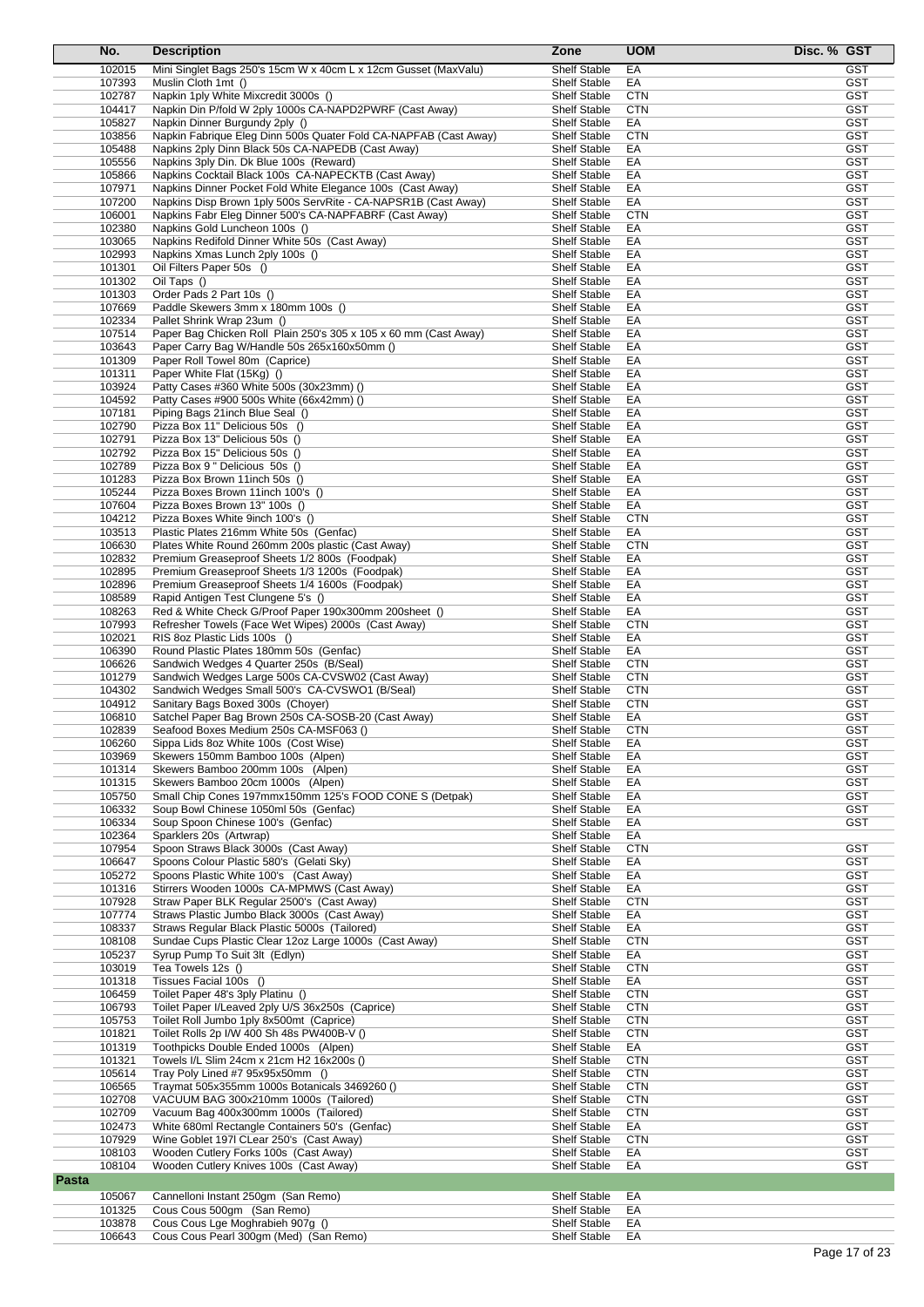| No.                              | <b>Description</b>                                                                                                         | Zone                                       | <b>UOM</b>               | Disc. % GST |
|----------------------------------|----------------------------------------------------------------------------------------------------------------------------|--------------------------------------------|--------------------------|-------------|
| 107943                           | Cous Cous WHOLEMEAL #159 500gm (San Remo)                                                                                  | <b>Shelf Stable</b>                        | EA                       |             |
| 101328                           | Elbows #35 2x5Kg (San Remo)                                                                                                | <b>Shelf Stable</b>                        | <b>CTN</b>               |             |
| 101329                           | Fettucine #12 2x5Kg (San Remo)                                                                                             | <b>Shelf Stable</b>                        | <b>CTN</b>               |             |
| 105416                           | Fettucine 18x350gm GLUTEN FREE (San Remo)                                                                                  | <b>Shelf Stable</b>                        | <b>CTN</b>               |             |
| 108005                           | Fusilli Pasta 12x500qm (San Remo)                                                                                          | <b>Shelf Stable</b>                        | <b>CTN</b>               |             |
| 101361                           | Gnocchi 5kg (La Tosca)                                                                                                     | Frozen                                     | <b>CTN</b>               |             |
| 105813                           | Lasagna Beef 24x200gm (Enricos Kit)                                                                                        | Frozen                                     | <b>CTN</b>               | <b>GST</b>  |
| 101333                           | Lasagna Instant #100 5kg (San Remo)                                                                                        | <b>Shelf Stable</b>                        | <b>CTN</b>               |             |
| 101332                           | Lasagna Sheets Instant Gluten Free 12x200gm (San Remo)                                                                     | <b>Shelf Stable</b>                        | <b>CTN</b>               |             |
| 102645                           | Linguini 2x5kg (San Remo)                                                                                                  | <b>Shelf Stable</b>                        | <b>CTN</b>               |             |
| 101335                           | Macaroni #38 2x5Kg (San Remo)                                                                                              | <b>Shelf Stable</b>                        | <b>CTN</b>               |             |
| 101356                           | Macaroni Cheese 24x220gm (Enricos Kit)                                                                                     | Frozen                                     | <b>CTN</b>               | <b>GST</b>  |
| 105681                           | Orrechiette Pasta #43 10kg (San Remo)                                                                                      | <b>Shelf Stable</b>                        | <b>CTN</b>               |             |
| 104307                           | Pappardelle Pasta Bulk 4kg (Australian Passion)                                                                            | <b>Shelf Stable</b>                        | <b>CTN</b>               |             |
| 101338                           | Penne 10x350gm GLUTEN FREE (San Remo)                                                                                      | <b>Shelf Stable</b>                        | <b>CTN</b>               |             |
| 101337                           | Penne Rigate #18 2x5Kg (San Remo)                                                                                          | <b>Shelf Stable</b>                        | <b>CTN</b>               |             |
| 101365                           | Ravioli Beef 5kg (La Tosca)                                                                                                | Frozen                                     | <b>CTN</b>               |             |
| 101366                           | Ravioli Spinach & Ricotta 5kg (La Tosca)                                                                                   | Frozen                                     | <b>CTN</b>               |             |
| 101339<br>101340                 | Rigatoni 500gm (San Remo)<br>Risoni 500gm (San Remo)                                                                       | <b>Shelf Stable</b><br><b>Shelf Stable</b> | EA<br>EA                 |             |
| 101341                           | Shells Lge.#29 2x5kg (San Remo)                                                                                            | <b>Shelf Stable</b>                        | <b>CTN</b>               |             |
| 101342                           | Shells Small #28 2x5kg (San Remo)                                                                                          | <b>Shelf Stable</b>                        | <b>CTN</b>               |             |
| 101344                           | Spaghetti #5 2x5kg (San Remo)                                                                                              | <b>Shelf Stable</b>                        | <b>CTN</b>               |             |
| 101345                           | Spaghetti Gluten Free 12x340gm Barilla 12x340gm ()                                                                         | <b>Shelf Stable</b>                        | CTN                      |             |
| 101346                           | Spirals #16 2x5kg (San Remo)                                                                                               | <b>Shelf Stable</b>                        | <b>CTN</b>               |             |
| 101348                           | Spirals Lge.#53 2x5kg (San Remo)                                                                                           | <b>Shelf Stable</b>                        | <b>CTN</b>               |             |
| 101349                           | Tagliatelle #10 375gm (La Triestina)                                                                                       | Shelf Stable                               | EA                       |             |
| 101368                           | Tortellini Bulk Beef 5kg (La Tosca)                                                                                        | Frozen                                     | <b>CTN</b>               |             |
| 101352                           | Vegeroni Spirals 2x5kg (San Remo)                                                                                          | <b>Shelf Stable</b>                        | <b>CTN</b>               |             |
| <b>Pastries &amp; Croissants</b> |                                                                                                                            |                                            |                          |             |
| 103547                           | Baskets Beetroot 120s 0006203 (LRN)                                                                                        | Frozen                                     | <b>CTN</b>               | <b>GST</b>  |
| 107419                           | Chocolate Tart Shells Mini Round 210s (LRN)                                                                                | Frozen                                     | <b>CTN</b>               |             |
| 107492                           | Cones Savoury Charcoal (Black) 83s (LRN)                                                                                   | Frozen                                     | <b>CTN</b>               | <b>GST</b>  |
| 106873                           | Croissant Large U/B 100's Frz (Fergys)                                                                                     | Frozen                                     | <b>CTN</b>               | <b>GST</b>  |
| 107564                           | Gluten Free Butter Shortbread Shell 75mm Round 48s (Ready Bake)                                                            | Frozen                                     | <b>CTN</b>               |             |
| 101379                           | Pastry Fillo 375gm (Antoniou)                                                                                              | Fridge/Fresh                               | EA                       |             |
| 103067                           | Pastry Kattaifi 375gm (Antoniou)                                                                                           | Fridge/Fresh                               | EA                       |             |
| 101381                           | Pastry Puff 2 x 5kg (Pampas)                                                                                               | Frozen                                     | <b>CTN</b>               |             |
| 101382                           | Pastry Puff 1 x 10kg (Pampas)                                                                                              | Frozen                                     | <b>CTN</b>               |             |
| 101383                           | Pastry Puff 6kg (Pampas)                                                                                                   | Frozen                                     | <b>CTN</b>               |             |
| 101384                           | Pastry Short Crust 10kg (Pampas)                                                                                           | Frozen                                     | <b>CTN</b>               |             |
| 104435                           | Pie Shell & Top 125mm 60s PBTD (Ready Bake)                                                                                | Frozen                                     | <b>CTN</b>               |             |
| 104140                           | Pie Shells Savoury 99mm PB99 144's (Ready Bake)                                                                            | Frozen                                     | <b>CTN</b>               |             |
| 108425                           | Pie Shells Unbaked 209mm 36s (Ready Bake)                                                                                  | Frozen                                     | <b>CTN</b>               |             |
| 108411                           | Pie Tops Family 230mm 36s (Ready Bake)                                                                                     | Frozen                                     | <b>CTN</b>               |             |
| 102629                           | Puff Pastry 1kg (Pampas)                                                                                                   | Frozen                                     | EA                       |             |
| 103658                           | Savoury Cone LRN 83's B/Sesame 000512 (LRN)                                                                                | Frozen                                     | <b>CTN</b>               | <b>GST</b>  |
| 104744                           | Shells Medium Vanilla Round 120s V3RD120 (LRN)                                                                             | Frozen                                     | <b>CTN</b>               |             |
| 101386                           | Short Crust Pastry Sheets 1kg (Pampas)                                                                                     | Frozen                                     | EA                       |             |
| 103964                           | Spring Roll Pastry 10" 570gm (Hakka)                                                                                       | Frozen                                     | EA                       |             |
| 105394                           | Tart Shell Large Savoury Rectangle 70's (LRN)                                                                              | Frozen                                     | CTN                      |             |
| 103535                           | Tart Shells Savoury Large Round 45s (LRN)                                                                                  | Frozen                                     | <b>CTN</b>               |             |
| 108268<br>103680                 | Tart Shells Small Round Savoury 125s (LRN)<br>Tart Shells Vanilla Large Round 45's V4RD (LRN)                              | Frozen<br>Frozen                           | <b>CTN</b><br><b>CTN</b> |             |
| 103537                           | Tart Shells Vanilla Mini Rectangle 192s #000533 (LRN)                                                                      | Frozen                                     | <b>CTN</b>               |             |
| 107869                           | Tart Square Savoury Small 96's (LRN)                                                                                       | Frozen                                     | <b>CTN</b>               |             |
| 105158                           | Tarts Choc Mini Rect 192s 000553 (LRN)                                                                                     | Frozen                                     | <b>CTN</b>               |             |
| 103596                           | Tarts Shells Vanilla Large Rectangle 70s 000546 (LRN)                                                                      | Frozen                                     | <b>CTN</b>               |             |
| 108195                           | Tarts Vanilla Large Gluten Free 45's (LRN)                                                                                 | Frozen                                     | <b>CTN</b>               |             |
| 105554                           | Wonton Pastry 500gm (Hakka)                                                                                                | Frozen                                     | EA                       |             |
|                                  | <b>Poultry (Unproc.) Raw &amp; Cooked</b>                                                                                  |                                            |                          |             |
| 100279                           | Chicken Bones 10kg box ((24 Hrs Notice Req.))                                                                              | Fridge/Fresh                               | EA                       |             |
| 108603                           | Chicken Breast Fillet S/Less - 5kg pack ((24 Hrs Notice Req.))                                                             | Fridge/Fresh                               | EA                       |             |
| 108604                           | Chicken Breast Fillet S/On - 5kg pack ((24 Hrs Notice Req.))                                                               | Fridge/Fresh                               | EA                       |             |
| 108605                           | Chicken Breast Fillets Ski/on 180gm - 5kg pack ((24 Hrs Notice Req.))                                                      | Fridge/Fresh                               | EA                       |             |
| 108606                           | Chicken Breasts Strips Stirfry - 5kg pack ((24 Hrs Notice Req.))                                                           | Fridge/Fresh                               | EA                       |             |
| 108607                           | Chicken Drumsticks - 6kg pack ((24 Hrs Notice Req.))                                                                       | Fridge/Fresh                               | EA                       |             |
| 108553                           | Chicken fillet s/off Large (BUTTERFLIED) ((24 Hrs Notice Req.))                                                            | Fridge/Fresh                               | ΚG                       |             |
| 108231                           | Chicken Kiev Crumbed Approx 250gm - B/M ((24 Hrs Notice Req.))                                                             | Fridge/Fresh                               | EA                       |             |
| 107950                           | Chicken Livers Fresh 6kg Pack ((24 Hrs Notice Req.))                                                                       | Fridge/Fresh                               | EA                       |             |
| 107439                           | Chicken Meat Short Sliced S/Less 1kg (Ingham)                                                                              | Frozen                                     | EA                       |             |
| 106954                           | Chicken Schnitzel 180gm B/M ((48 Hrs Notice Req.))                                                                         | Frozen                                     | EA                       |             |
| 107945                           | Chicken Tenderloins Fresh 6kg Pack ((24 Hrs Notice Req.))                                                                  | Fridge/Fresh                               | EA                       |             |
| 107875                           | Chicken Thigh Fillets Skinless FREE RANGE 12kg Box ((48 Hrs Notice Req.))                                                  | Fridge/Fresh                               | <b>CTN</b>               |             |
| 102911                           | Chicken Whole Fresh Size 16 ((24 Hrs Notice Req.))                                                                         | Fridge/Fresh                               | EA                       |             |
| 104892                           | Chicken Whole Fresh Size 19 ((24 Hrs Notice Req.))                                                                         | Fridge/Fresh                               | EA                       |             |
| 104593                           | Chicken Whole Size 14 (ctn only 10's) ((24 Hrs Notice Req.))                                                               | Fridge/Fresh                               | <b>CTN</b>               |             |
| 107946                           | Chicken Wings Fresh 6kg Pack ((24 Hrs Notice Req.))                                                                        | Fridge/Fresh                               | EA                       |             |
| 105180                           | Chickens Whole Size 18 ((24 Hrs Notice Req.))                                                                              | Fridge/Fresh                               | EA                       |             |
| 101997                           | Duck Fat 2kg (Luv A Duck)                                                                                                  | Frozen                                     | EA                       |             |
| 104636<br>106012                 | Duck Fillet (Breast) Med. R/W 220-260gm per breast (Luv A Duck)<br>Duck Leg (Maryland) Medium R/W 260gm-300gm (Luv A Duck) | Frozen<br>Frozen                           | KG<br>ΚG                 |             |
| 105915                           | Duck Liver R/W (Luv A Duck)                                                                                                | Frozen                                     | ΚG                       |             |
| 104537                           | Duck Peking Med. 1.8-2.0 R/W (Luv A Duck)                                                                                  | Frozen                                     | ΚG                       |             |
| 104538                           | Duck Whole Small 1.6-1.8 R/W # 01SMZ (Luv A Duck)                                                                          | Frozen                                     | KG                       |             |
| 100954                           | Quail $150gm \times 6$ ()                                                                                                  | Frozen                                     | EA                       |             |
| 107255                           | Roast Slice Chicken Breast 1kg RCBSLGR (Tender Choice)                                                                     | Fridge/Fresh                               | EA                       |             |
| 107776                           | Schnitzel Hand Crafted Premium Barwon 24x280gm ()                                                                          | Frozen                                     | <b>CTN</b>               |             |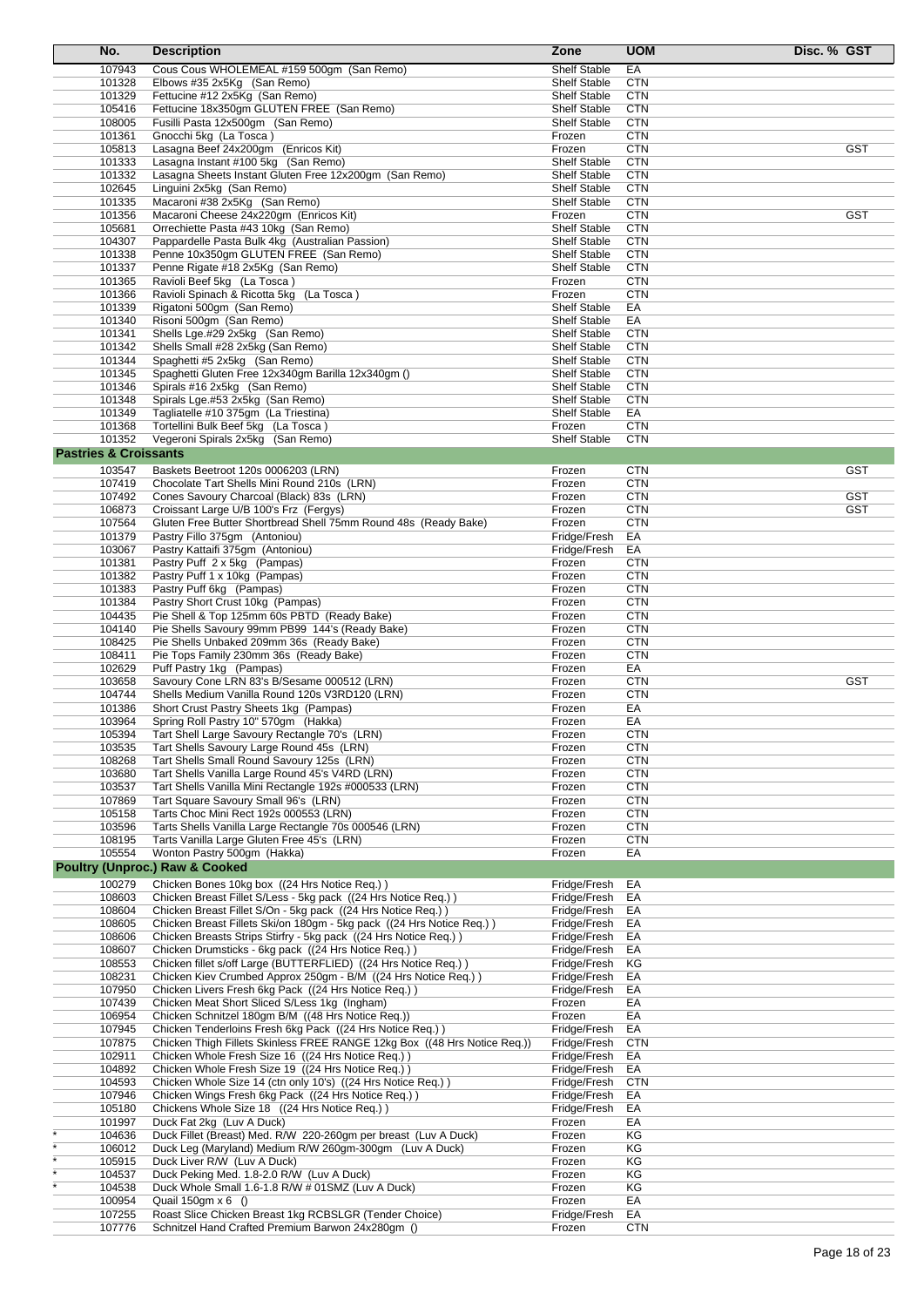|             | No.              | <b>Description</b>                                                                           | Zone                                       | <b>UOM</b>               | Disc. % GST              |
|-------------|------------------|----------------------------------------------------------------------------------------------|--------------------------------------------|--------------------------|--------------------------|
|             | 103368           | Turkey Buffe 4-5kg RAW R/W 7214000 (Ingham)                                                  | Frozen                                     | KG                       |                          |
|             | 102543           | Turkey Carvery Roast R/W 7630200 (Ingham)                                                    | Frozen                                     | KG                       |                          |
|             | 103253           | Turkey O/Roast Half Breast R/W 7770100 (Ingham)                                              | Fridge/Fresh                               | ΚG                       |                          |
|             | 105774           | Turkey Whole Frozen 34 RW (Ingham)                                                           | Frozen                                     | ΚG                       |                          |
|             | 105776           | Turkey Whole Frozen Size 44 RW (Ingham)                                                      | Frozen                                     | KG                       |                          |
|             |                  | <b>Prepared Meals &amp; Salads</b>                                                           |                                            |                          |                          |
|             | 106574           | Bacon & Egg Toastie 12's 7022 (Everyday Cafe)                                                | Frozen                                     | <b>CTN</b>               | <b>GST</b><br><b>GST</b> |
|             | 106183<br>106184 | Caesar Wrap 12's 7010 (Everyday Cafe)<br>Chicken Sweet Chilli Wrap 12's 7012 (Everyday Cafe) | Frozen<br>Frozen                           | <b>CTN</b><br><b>CTN</b> | <b>GST</b>               |
|             | 106573           | Chicken/Cheese & Guac Toastie 7019 (Everyday Cafe)                                           | Frozen                                     | <b>CTN</b>               | <b>GST</b>               |
|             | 106575           | Croque Monsieur 12's Toastie 7033 (Everyday Cafe)                                            | Frozen                                     | <b>CTN</b>               | <b>GST</b>               |
|             | 106185           | Ham & Cheese Toastie 12's 7017 (Everyday Cafe)                                               | Frozen                                     | <b>CTN</b>               | <b>GST</b>               |
|             | 105916           | Lasagna Beef 2.6kg (7 Star)                                                                  | Frozen                                     | EA                       | <b>GST</b>               |
|             | 105953           | Lasagna Spin/Ricotta 2.1kg Ves (7 Star)                                                      | Frozen                                     | EA                       | <b>GST</b>               |
|             | 105917           | Lasagna Vegetable 2.6kg (7 Star)                                                             | Frozen                                     | EA                       | <b>GST</b>               |
|             | 106182           | Mixed Sandwich Ctn 12's 8022 (Everyday Cafe)                                                 | Frozen                                     | <b>CTN</b>               | <b>GST</b>               |
|             | 106210           | Sandwich Ham/C/Pickle 12's 8010 (Everyday Cafe)                                              | Frozen                                     | <b>CTN</b>               | <b>GST</b>               |
|             | 107026<br>107470 | Sandwich R/Beef/C/Relish 12's 8012 (Everyday Cafe)<br>Spaghetti In Tomato Sauce A10 (SPC)    | Frozen<br><b>Shelf Stable</b>              | <b>CTN</b><br>EA         | <b>GST</b>               |
| <b>Rice</b> |                  |                                                                                              |                                            |                          |                          |
|             | 108084           | Black Rice Organic 10kg (Forbidden)                                                          | <b>Shelf Stable</b>                        | EA                       |                          |
|             | 101452           | Calrose Rice Med Grain 10kg (Sunrice)                                                        | <b>Shelf Stable</b>                        | EA                       |                          |
|             | 105989           | Ceriotti Arborio Rice 1kg (Selesta)                                                          | <b>Shelf Stable</b>                        | EA                       |                          |
|             | 103258           | Q Rice Long Grain 10kg (McKenzies)                                                           | <b>Shelf Stable</b>                        | EA                       |                          |
|             | 103906           | Rice Arborio 10kg (Selesta)                                                                  | <b>Shelf Stable</b>                        | EA                       |                          |
|             | 106567           | Rice Arborio 5kg (Riviana)                                                                   | <b>Shelf Stable</b>                        | EA                       |                          |
|             | 107679           | Rice Basmati 10kg (Fortune)                                                                  | <b>Shelf Stable</b>                        | EA                       |                          |
|             | 105680           | Rice Brown L/Grain 25kg (Sunbrown)                                                           | <b>Shelf Stable</b>                        | EA                       |                          |
|             | 101456           | Rice Jasmine 10kg (Silver Star)                                                              | <b>Shelf Stable</b>                        | EA                       |                          |
|             | 106822<br>107729 | Rice Jasmine 20kg (Fortune)                                                                  | <b>Shelf Stable</b><br><b>Shelf Stable</b> | EA<br>EA                 |                          |
|             | 101460           | Rice Red Cargo 1kg (C.T.F Brand)<br>Rice Sticky Black 1kg (C.T.F Brand)                      | <b>Shelf Stable</b>                        | EA                       |                          |
|             | 106085           | Sushi Rice 1kg ()                                                                            | <b>Shelf Stable</b>                        | EA                       |                          |
|             | 107276           | Wild Rice 1kg TEI (ESSENTIAL)                                                                | <b>Shelf Stable</b>                        | EA                       |                          |
|             | 101464           | Wild Rice 660gm (Uncle Bens)                                                                 | <b>Shelf Stable</b>                        | EA                       |                          |
|             |                  | <b>Sauces, Gravies &amp; Boosters</b>                                                        |                                            |                          |                          |
|             | 101520           | Demi Glace Sauce 7.5kg (Maggi)                                                               | <b>Shelf Stable</b>                        | EA                       |                          |
|             | 101480           | Apple Sauce 1.85kg (SPC)                                                                     | <b>Shelf Stable</b>                        | EA                       |                          |
|             | 101921           | Balsamic Glaze Italian 500gm (Knorr)                                                         | <b>Shelf Stable</b>                        | EA                       |                          |
|             | 106271           | Barbeque Sauce 946ml (Sweet Baby Rays)                                                       | <b>Shelf Stable</b>                        | EA                       |                          |
|             | 104521           | BBQ Bulls Eye Basting Sauce 2.85kg (Zoosh)                                                   | <b>Shelf Stable</b>                        | EA                       |                          |
|             | 101483           | BBQ Sauce 4.7kg GF/VEGAN (Masterfoods)                                                       | Shelf Stable                               | EA                       |                          |
|             | 103261<br>101482 | BBQ Sauce 4kg (ETA)<br>BBQ Sauce 4lt GF (Fountain)                                           | <b>Shelf Stable</b><br><b>Shelf Stable</b> | EA<br>EA                 |                          |
|             | 103733           | BBQ Sauce PC 100s (Masterfoods)                                                              | <b>Shelf Stable</b>                        | <b>CTN</b>               |                          |
|             | 100068           | Beef Booster 2.3kg GF (Maggi)                                                                | <b>Shelf Stable</b>                        | EA                       |                          |
|             | 100069           | Beef Booster 8kg GF (Maggi)                                                                  | <b>Shelf Stable</b>                        | EA                       |                          |
|             | 104897           | Beef Stock "Real Stock" 1lt (Campbells)                                                      | <b>Shelf Stable</b>                        | EA                       |                          |
|             | 107426           | Burger Sauce 2.2kg (Masterfoods)                                                             | <b>Shelf Stable</b>                        | EA                       |                          |
|             | 103014           | Char Siu Sauce 397gm (Lee Kum Kee)                                                           | <b>Shelf Stable</b>                        | EA                       |                          |
|             | 108442           | Cheese Sauce (Liquid) 1kg (tatua)                                                            | Fridge/Fresh                               | EA                       |                          |
|             | 108398           | CHEF Liquid Concentrate Mushroom 6x190ml (Nestle)                                            | <b>Shelf Stable</b>                        | <b>CTN</b>               |                          |
|             | 100072<br>100070 | Chicken Booster 2.4kg GF (Maggi)<br>Chicken Booster 20kg (Nice N Tasty)                      | <b>Shelf Stable</b><br><b>Shelf Stable</b> | EA<br>EA                 |                          |
|             | 100852           | Chicken Gravy 20kg (Nice N Tasty)                                                            | Shelf Stable                               | EA                       |                          |
|             | 100850           | Chicken Gravy 2Kg (Maggi)                                                                    | <b>Shelf Stable</b>                        | EA                       |                          |
|             | 100851           | Chicken Gravy 7.5Kg GF (Maggi)                                                               | <b>Shelf Stable</b>                        | EA                       |                          |
|             | 101487           | Chilli Sauce 3lt GF/VEGAN (Masterfoods)                                                      | Shelf Stable                               | EA                       |                          |
|             | 107506           | Classic Pizza Sauce A12 (Mutti)                                                              | <b>Shelf Stable</b>                        | EA                       |                          |
|             | 103509           | Cooking Wine Red 15lt (Chefs Vintage)                                                        | <b>Shelf Stable</b>                        | EA                       |                          |
|             | 103510           | Cooking Wine White 15lt (Chefs Vintage)                                                      | Shelf Stable                               | EA                       |                          |
|             | 108256           | Fish Sauce 4.5litre Squid Brand (Squid Brand)                                                | <b>Shelf Stable</b>                        | EA                       |                          |
|             | 100855<br>102981 | Gravy Mix Rich 2Kg (Maggi)<br>Gravy Rich Brown Knorr 2kg GF (Knorr)                          | <b>Shelf Stable</b><br><b>Shelf Stable</b> | EA<br>EA                 |                          |
|             | 102890           | Harissa Sauce 250ml PW ()                                                                    | <b>Shelf Stable</b>                        | EA                       |                          |
|             | 107088           | Hickory & Brown Sugar BBQ Sauce 946ml (Sweet Baby Rays)                                      | <b>Shelf Stable</b>                        | EA                       |                          |
|             | 107500           | Hoisin Sauce 1lt (Maggi)                                                                     | <b>Shelf Stable</b>                        | EA                       |                          |
|             | 108277           | Hollandaise Sauce 1lt (Birch & Waite)                                                        | Fridge/Fresh                               | EA                       |                          |
|             | 102367           | Hot Chilli Sauce 750ml (Sriracha)                                                            | <b>Shelf Stable</b>                        | EA                       |                          |
|             | 106616           | Jus Beef Sauce 1.8kg (Knorr)                                                                 | <b>Shelf Stable</b>                        | EA                       |                          |
|             | 102456           | Jus Lie Beef Sauce 300gm GF (Maggi)                                                          | <b>Shelf Stable</b>                        | EA                       |                          |
|             | 103153           | Ketchup (Sauce) Tomato 300ml (Heinz)                                                         | <b>Shelf Stable</b>                        | EA                       |                          |
|             | 104653<br>107499 | Ketjap Manis (Sweet Soy) 620ml (ABC)<br>Korean BBQ Sauce 1lt (Maggi)                         | <b>Shelf Stable</b><br><b>Shelf Stable</b> | EA<br>EA                 |                          |
|             | 108051           | Mushroom Sauce - Veg oyster Healthy Boy 800ml ()                                             | <b>Shelf Stable</b>                        | EA                       |                          |
|             | 101507           | Pasta Sauce 3kg (Buitoni)                                                                    | <b>Shelf Stable</b>                        | EA                       |                          |
|             | 101508           | Peperonata Sauce 3kg (Buitoni)                                                               | <b>Shelf Stable</b>                        | EA                       |                          |
|             | 105908           | Plum Sauce 5lb (2.3kg) (Lee Kum Kee)                                                         | <b>Shelf Stable</b>                        | EA                       |                          |
|             | 107938           | Premium Burger Sauce 1lt (Birch & Waite)                                                     | Fridge/Fresh                               | EA                       |                          |
|             | 102916           | Rich Brown Gravy 7.5kg GF (Gravox)                                                           | Shelf Stable                               | EA                       |                          |
|             | 104513           | Rich Brown Gravy 7.5kg GF (Knorr)                                                            | Shelf Stable                               | EA                       |                          |
|             | 100857           | Rich Gravy Mix 20kg (Nice N Tasty)                                                           | <b>Shelf Stable</b>                        | EA                       |                          |
|             | 103025           | Satay Sauce 2.85kg (Zoosh)                                                                   | <b>Shelf Stable</b>                        | EA                       |                          |
|             | 106820<br>106272 | Sauce Black Bean Garlic 368gm (Lee Kum Kee)<br>Sauce Buffalo Wing 474ml (Sweet Baby Rays)    | <b>Shelf Stable</b><br>Shelf Stable        | EA<br>EA                 |                          |
|             | 108019           | Sauce Red Hot Original 3.8lt (Franks)                                                        | Shelf Stable                               | EA                       |                          |
|             | 104572           | Sauce Thai Sw. Chilli PC 100s (Masterfoods)                                                  | <b>Shelf Stable</b>                        | EA                       |                          |
|             | 105070           | Sauce XO 220gm (Lee Kum Kee)                                                                 | Shelf Stable                               | EA                       |                          |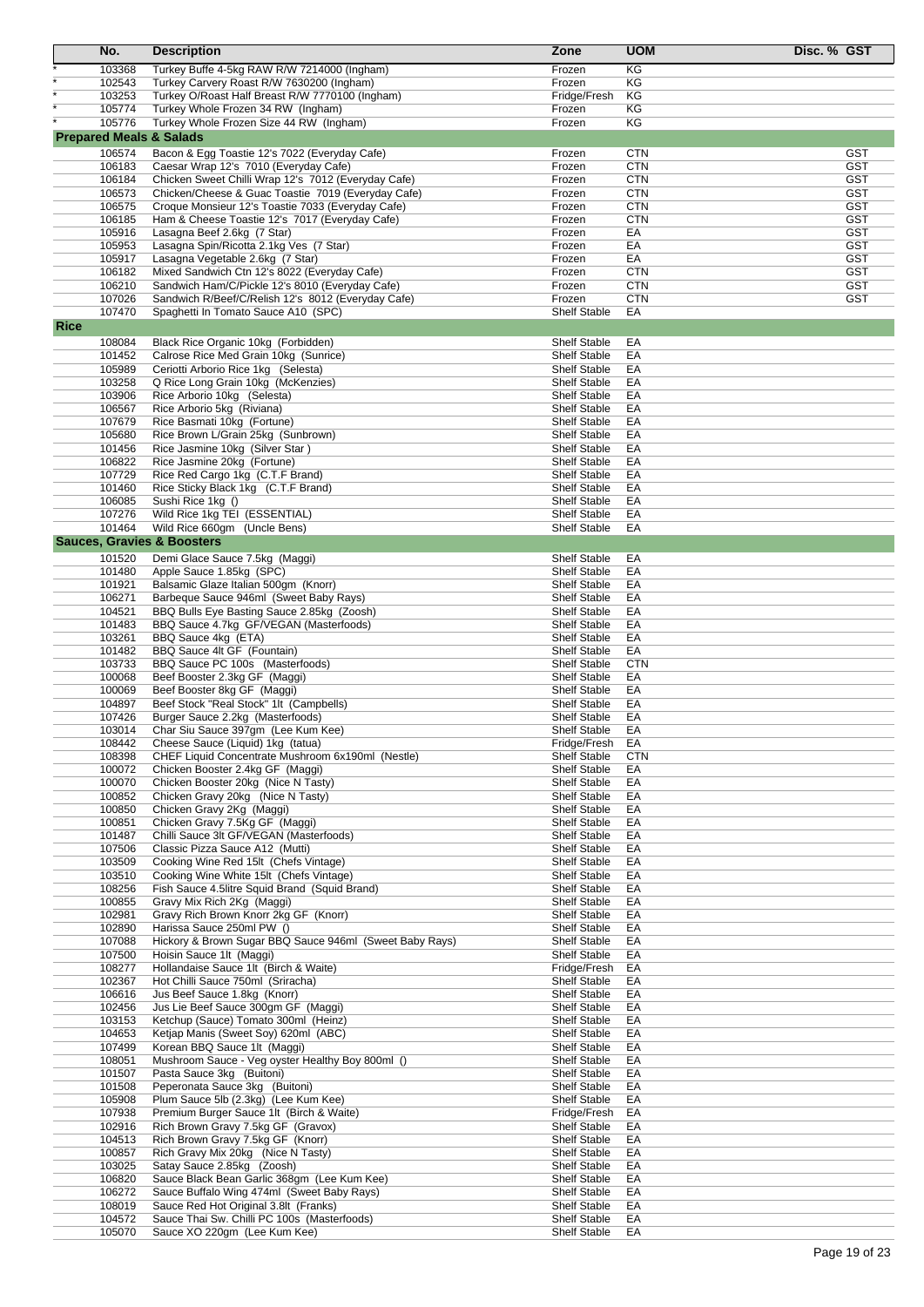| No.                          | <b>Description</b>                                                                         | Zone                                       | <b>UOM</b>               | Disc. % GST |
|------------------------------|--------------------------------------------------------------------------------------------|--------------------------------------------|--------------------------|-------------|
| 107236                       | Smokey BBQ Sauce 4.5kg M/F GF/VEGAN (Masterfoods)                                          | <b>Shelf Stable</b>                        | EA                       |             |
| 104539                       | Soy Sauce 1.6lt GF (Kikkoman)                                                              | <b>Shelf Stable</b>                        | EA                       |             |
| 107048                       | Soy Sauce Gluten Free 18lt BIB (Kikkoman)                                                  | <b>Shelf Stable</b>                        | EA                       |             |
| 101525                       | Soy Sauce P.C. 100s (Masterfoods)                                                          | <b>Shelf Stable</b>                        | <b>CTN</b>               |             |
| 102773                       | Soy Sauce PC (Fish Shapes) 500's ()                                                        | <b>Shelf Stable</b>                        | <b>CTN</b>               |             |
| 104540                       | Soy Sauce Premium 3lt (Kikkoman)                                                           | <b>Shelf Stable</b>                        | EA                       |             |
| 108085<br>106374             | Soy Sauce White (Light) 700ml (Healthy Boy)<br>Sriracha Chilli Sauce 793gm GF (Cock Brand) | <b>Shelf Stable</b><br>Shelf Stable        | EA<br>EA                 |             |
| 102229                       | Sweet Chilli Sauce 730ml (Pantai)                                                          | <b>Shelf Stable</b>                        | EA                       |             |
| 106140                       | Tabasco Green Pepper Sce 60ml (McIlhenny)                                                  | <b>Shelf Stable</b>                        | EA                       |             |
| 106670                       | Tabasco Red 1.89lt Plastic (McIlhenny)                                                     | <b>Shelf Stable</b>                        | EA                       |             |
| 101533                       | Tabasco Sauce 60ml (McIlhenny)                                                             | <b>Shelf Stable</b>                        | EA                       |             |
| 105389                       | Tamari 500ml GF (GF)                                                                       | <b>Shelf Stable</b>                        | EA                       |             |
| 104580                       | Tartare Sauce 10kg (Birch & Waite)                                                         | <b>Shelf Stable</b>                        | EA                       |             |
| 101536                       | Tartare Sauce 2.4kg (Zoosh)                                                                | <b>Shelf Stable</b>                        | EA                       |             |
| 101537<br>101535             | Tartare Sauce P.C.Squ/On 100s (Masterfoods)<br>Tartare Sauce Premium 2.3kg (Masterfoods)   | <b>Shelf Stable</b><br><b>Shelf Stable</b> | <b>CTN</b><br>EA         |             |
| 108222                       | Teriyaki Sauce 2.2kg (Lee Kum Kee)                                                         | <b>Shelf Stable</b>                        | EA                       |             |
| 106492                       | Tomato Sauce 4lt (Masterfoods)                                                             | <b>Shelf Stable</b>                        | EA                       |             |
| 101541                       | Tomato Sauce 4lt Bottle GF (White Crow)                                                    | <b>Shelf Stable</b>                        | EA                       |             |
| 101542                       | Tomato Sauce P.C.Squ/On 100s (Masterfoods)                                                 | <b>Shelf Stable</b>                        | <b>CTN</b>               |             |
| 106499                       | Vegan Fish Sauce 375ml (Vincent)                                                           | <b>Shelf Stable</b>                        | EA                       |             |
| 100075                       | Vegeta Vegetable Stock 1kg (Vegeta)                                                        | Shelf Stable                               | EA                       |             |
| 108235                       | Vegetable Stock 2.5kg Gluten Free CLASSIC (Massel)                                         | <b>Shelf Stable</b>                        | EA<br>EA                 |             |
| 103987<br>101543             | Vindaloo Paste 1.05kg Knorr (Knorr)<br>Worcestershire Sauce 4lt (Fountain)                 | <b>Shelf Stable</b><br><b>Shelf Stable</b> | EA                       |             |
| <b>Seafood (Unprocessed)</b> |                                                                                            |                                            |                          |             |
|                              |                                                                                            |                                            | EA                       |             |
| 100582<br>107731             | Anchovies Flat 690gm (Selesta)<br>Atlantic Salmon Ends (Tails) ((Fresh Fish))              | <b>Shelf Stable</b><br>Fridge/Fresh        | КG                       |             |
| 107756                       | Baby Barramundi Fillets ((Fresh Fish))                                                     | Fridge/Fresh                               | КG                       |             |
| 101545                       | Barracouta Fillets - N.Z 10kg ()                                                           | Frozen                                     | <b>CTN</b>               |             |
| 107749                       | Barramundi Fillets 100/200 5kg (Topsail)                                                   | Frozen                                     | EA                       |             |
| 102026                       | Barramundi Fillets 200/300 5kg ()                                                          | Frozen                                     | <b>CTN</b>               |             |
| 107836                       | Barramundi Portions 200gm (Skin Off) ((Fresh Fish))                                        | Fridge/Fresh                               | ΚG                       |             |
| 108482                       | Barramundi Portions 200gm (Skin On) ((Fresh Fish))                                         | Fridge/Fresh                               | ΚG                       |             |
| 101549                       | Basa Fillets 120/170 5kg ()                                                                | Frozen                                     | EA                       |             |
| 104840<br>101551             | Battered Shark 20x200gm (4kgs) (Pac West)<br>Blue Grenadier- 6/8 (6.8kg) Frozen ()         | Frozen<br>Frozen                           | <b>CTN</b><br>EA         |             |
| 107195                       | Blue Grenadier- Fillets (Fresh) Fresh ((Fresh Fish))                                       | Fridge/Fresh                               | ΚG                       |             |
| 101552                       | Blue Grenadier-Skin On 4/6 (6.8kg) Frozen (Sealord)                                        | Frozen                                     | EA                       |             |
| 107608                       | Bugs - Raw (Moreton Bay) ((Fresh Fish))                                                    | Fridge/Fresh                               | KG                       |             |
| 105298                       | Bugs- Imp/Slipper Lob 10kg ctn ()                                                          | Frozen                                     | <b>CTN</b>               |             |
| 106195                       | Bugs-Local Cooked R/W ()                                                                   | Frozen                                     | ΚG                       |             |
| 102370                       | Calamari- (12kg) Frozen ()                                                                 | Frozen                                     | EA                       |             |
| 105954                       | Calamari- Local (1kg) Frozen ()                                                            | Frozen                                     | EA                       |             |
| 102075<br>104137             | Calamari- Trawled 5kg Frozen ()<br>Crab- Meat Bl/Swim Raw Wa 500g Frozen ()                | Frozen<br>Frozen                           | EA<br>EA                 |             |
| 101558                       | Crab- Soft Shell 150/200gm (1kg) Frozen ()                                                 | Frozen                                     | EA                       |             |
| 106520                       | Cuttlefish Cleaned 1kg Frozen ()                                                           | Frozen                                     | EA                       |             |
| 100593                       | Flake-Bellies Flaps 10kg Frozen ()                                                         | Frozen                                     | <b>CTN</b>               |             |
| 100608                       | Flake- Cut Barwon 5kg Frozen (Barwon)                                                      | Frozen                                     | <b>CTN</b>               |             |
| 105672                       | Flake- Cut Gummy 120gm x 80appx Frozen (Courtgem)                                          | Frozen                                     | <b>CTN</b>               |             |
| 100604                       | Flake-Fillets Albany 10kg Frozen ()                                                        | Frozen                                     | <b>CTN</b>               |             |
| 102550                       | Flake- Fillets Barwon (R/W) Frozen (Barwon)                                                | Frozen                                     | ΚG                       |             |
| 100598<br>100602             | Flake - Fillets Bronzies 10kg Frozen ()<br>Flake-Fillets - NZ4 10kg Frozen ()              | Frozen<br>Frozen                           | <b>CTN</b><br><b>CTN</b> |             |
| 100605                       | Flake- Fillets Parissos 12kg Frozen ()                                                     | Frozen                                     | <b>CTN</b>               |             |
| 107782                       | Flake- Portions (Fresh) (Fresh) ((Fresh Fish))                                             | Fridge/Fresh                               | КG                       |             |
| 103560                       | Flathead-Fillets (4/6) 5kg Imp ()                                                          | Frozen                                     | EA                       |             |
| 101939                       | Flathead- Tails (S&B) Barwon 5KG Frozen (Barwon)                                           | Frozen                                     | <b>CTN</b>               |             |
| 104450                       | Flying Fish Roe 500gm Tobbiko ()                                                           | Frozen                                     | EA                       | <b>GST</b>  |
| 101589                       | Hake $4/6$ S/less $1 \times 5$ kg $18J$ ( $18J$ )                                          | Frozen                                     | EA                       |             |
| 108152<br>108153             | Hake 1 x 5 kg Skinless 6/8 (I&J)<br>Hake 2/4 Skin On 5kg ()                                | Frozen                                     | EA                       |             |
| 102637                       | Hake 6/8 S/On 5kg ()                                                                       | Frozen<br>Frozen                           | EA<br>EA                 |             |
| 102877                       | Hake Skin On 4/6 5kg ()                                                                    | Frozen                                     | EA                       |             |
| 106716                       | John Dory Fill S/On 150/200 5k 1418 (Pac West)                                             | Frozen                                     | <b>CTN</b>               |             |
| 108471                       | Kippers 200gm ((Fresh Fish))                                                               | Fridge/Fresh                               | EA                       |             |
| 106945                       | Lobster Tails 8oz 5kg ()                                                                   | Frozen                                     | <b>CTN</b>               |             |
| 102829                       | Marinara-Mix 1kg ()                                                                        | Frozen                                     | EA                       |             |
| 107747                       | Murray Cod Fillets ((Fresh Fish))                                                          | Fridge/Fresh                               | ΚG                       |             |
| 108042<br>107808             | Mussel Meat 1kg ()<br>Mussels-Half Shell 1kg Frozen ()                                     | Frozen<br>Frozen                           | EA<br>EA                 |             |
| 105197                       | Octopus- Tentacles (1kg Tray) Frozen (Barwon)                                              | Frozen                                     | EA                       |             |
| 104801                       | Panko Crumbed Prawns 32's 1kg (Pac West)                                                   | Frozen                                     | EA                       |             |
| 108062                       | Pike Whole ((Fresh Fish))                                                                  | Fridge/Fresh                               | ΚG                       |             |
| 107777                       | Pineapple Cut Squid Fillets U3 5kg (Topsail)                                               | Frozen                                     | EA                       |             |
| 102236                       | Pippies Clams Whole 900gm ()                                                               | Frozen                                     | EA                       |             |
| 102743                       | Prawn Cutlet -21/25 Imported ()                                                            | Frozen                                     | EA                       |             |
| 102744                       | Prawn Cutlet-26/30 Imported ()                                                             | Frozen                                     | EA                       |             |
| 101602<br>101603             | Prawn Cutlets - 16/20 - 1kg (Topsail)<br>Prawn Cutlets Banana Aus 21/25 1kg ()             | Frozen<br>Frozen                           | EA<br>EA                 |             |
| 101605                       | Prawn Cutlets Cooked 21/25 1kg ()                                                          | Frozen                                     | EA                       |             |
| 108317                       | Prawn Cutlets FRESH Green 16/20 ((Fresh Fish))                                             | Fridge/Fresh                               | ΚG                       |             |
| 107114                       | Prawn Heads 5kg (Seven Seas)                                                               | Frozen                                     | EA                       |             |
| 103715                       | Prawn Meat 31/40 1kg ()                                                                    | Frozen                                     | EA                       |             |
| 108390                       | Prawns-King-M/L (10/15) Cooked ((Fresh Fish))                                              | Fridge/Fresh                               | KG                       |             |
| 105752                       | Rockling- Fillets Frozen 5kg Frozen (Barwon)                                               | Frozen                                     | <b>CTN</b>               |             |
| 107383                       | Salmon Gravlax ((Fresh Fish))                                                              | Fridge/Fresh                               | КG                       |             |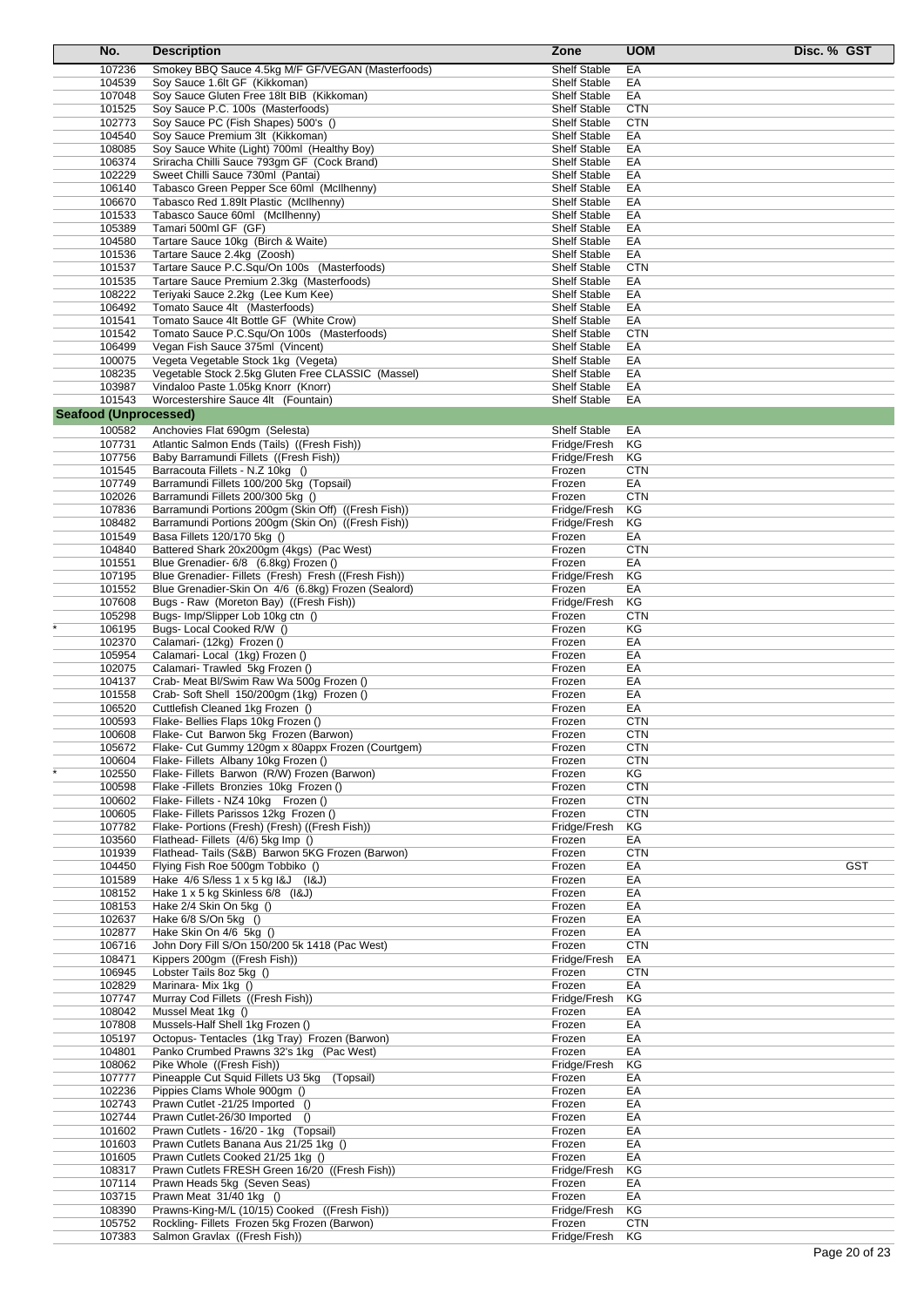| No.               | <b>Description</b>                                       | Zone                | <b>UOM</b> | Disc. % GST |
|-------------------|----------------------------------------------------------|---------------------|------------|-------------|
| 104060            | Salmon Pink 415gm (Ocean Sup)                            | <b>Shelf Stable</b> | EA         |             |
| 104776            | Salmon S/on 200gm PT'S 5kg (Pac West)                    | Frozen              | <b>CTN</b> |             |
| 107893            | Salmon Smoked 1kg Norw A Grade ()                        | Frozen              | EA         |             |
| 106337            | Sardine- Fillets 500gm Tray Fresh ((Fresh Fish))         | Frozen              | EA         |             |
| 107058            | Sardines- (H&G) 500gm Tray Fresh ((Fresh Fish))          | Fridge/Fresh        | EA         |             |
| 101625            | Scallops 16/18 Roe Off 1kg ()                            | Frozen              | EA         |             |
| 102594            | Scallops 40/60,61/80 r/off Thai 1kg ()                   | Frozen              | EA         |             |
| 101627            | Scallops Chinese 31/40 1kg ()                            | Frozen              | EA         |             |
| 108525            | Scallops Local 500gm Tray ((Fresh Fish))                 | Frozen              | EA         |             |
| 106361            | Scallops Local tray 1kg ()                               | Frozen              | EA         |             |
| 105095            | Shrimps 60/90 C&P IQF (Seven Seas)                       | Frozen              | EА         |             |
| 101635            | Shrimps 90/120 1kg ()                                    | Frozen              | EA         |             |
| 106832            | Smoked Cod 350gm Tray ((Fresh Fish))                     | Frozen              | EA         |             |
| 101583            | Smoked Cod Fillets 1 x 5kg ()                            | Frozen              | EA         |             |
| 103222            | Smoked Salmon Trim 1kg ()                                | Frozen              | EA         |             |
| 108583            | Snapper Beer Battered 20x160gm (Pac West)                | Frozen              | <b>CTN</b> |             |
| 102125            | Squid Ink Pasteurised 500gm ()                           | Fridge/Fresh        | EA         |             |
| 106658            | Squid Pineapple Cut 5kg Oceani ()                        | Frozen              | <b>CTN</b> |             |
| 102117            | Squid Pineapple F/Cut 5kg (Barwon)                       | Frozen              | EA         |             |
| 101641            | Squid Tubes - U5 5kg (Barwon)                            | Frozen              | EA         |             |
| 102647            | Squid Whole Cleaned 3/5 1kg ()                           | Frozen              | EA         |             |
| 108570            | Sushi Vanameio Ebi 3L 4.8kg - PRAWN ()                   | Frozen              | <b>CTN</b> |             |
| 101587            | Terakihi Fillets 5kg NZ ()                               | Frozen              | EA         |             |
| 100588            | Tuna Chunky Pouch 1kg (Greenseas)                        | <b>Shelf Stable</b> | EA         |             |
| 106953            | Tuna- Steaks (Albacore) Fresh ((Fresh Fish))             | Fridge/Fresh        | ΚG         |             |
| 104581            | White Anchovy 1kg ()                                     | Fridge/Fresh        | EA         |             |
| 103889            | White Bait (Glassies) 1kg ()                             | Frozen              | EА         |             |
| 101647            | Whiting- King George (M/L) 2.5kg Frozen (Barwon)         | Frozen              | CTN        |             |
| 101648            | Whiting- King George (Med) 2.5kg Frozen (Barwon)         | Frozen              | <b>CTN</b> |             |
| 102062            | Whiting- King George (S/M B/Fly) 2.5k Frozen (Barwon)    | Frozen              | <b>CTN</b> |             |
| <b>Soups</b>      |                                                          |                     |            |             |
| 101783            | Tomato Soup A10 (Heinz)                                  | <b>Shelf Stable</b> | EA         |             |
| <b>Smallgoods</b> |                                                          |                     |            |             |
|                   |                                                          |                     |            |             |
| 101717            | *Bacon Piece Diced 2kg 90120 (KR Castle)                 | Fridge/Fresh        | EA         |             |
| 106712            | Bacon Diced 2kg 90120 Alex (KR Castle)                   | Fridge/Fresh        | EA         |             |
| 104165            | Bacon Middle R/L 2.5kg 91876 (KR Castle)                 | Fridge/Fresh        | EA         |             |
| 104186            | Bacon Middle R/L 250gm 82441 (Don)                       | Fridge/Fresh        | EA         |             |
| 107827            | Bacon Middle R/On 91845 15x250qm (KR Castle)             | Fridge/Fresh        | <b>CTN</b> |             |
| 103109            | Bacon Sht Cut R/L 2.5kg 72706 (KR Castle)                | Fridge/Fresh        | EA         |             |
| 104240            | Calabrese Sliced 1kg 91882 (KR Castle)                   | Fridge/Fresh        | EA         |             |
| 108476            | Chorizo Spanish Bulk 2.5kg (Otto Wurth)                  | Fridge/Fresh        | <b>CTN</b> |             |
| 105977            | Continental 10" Franks 2kg (Fabbris)                     | Fridge/Fresh        | EA         |             |
| 104252            | Frankfurts 10" OI Smokey 2.5kg 98192 (Chapmans)          | Fridge/Fresh        | EA         |             |
| 108105            | Frankfurts Continental S/Less 8" 2.5kg 88652 (KR Castle) | Fridge/Fresh        | EA         |             |
| 104162            | Franks Cocktail 5kg 87030 (KR Castle)                    | Fridge/Fresh        | <b>CTN</b> |             |
| 104171            | Franks S/Less 8" 2.5kg 98750 (KR Castle)                 | Fridge/Fresh        | EA         |             |
| 104266            | Ham 100gm 31090 CTN ONLY (Don)                           | Fridge/Fresh        | EA         |             |
| 104376            | Ham Champagne R/W 88109 (KR Castle)                      | Fridge/Fresh        | KG         |             |
| 108534            | Ham Champagne Thinly Sliced 100370 8x250gm (Don)         | Fridge/Fresh        | <b>CTN</b> |             |
| 107829            | Ham English Shaved 12x100gm 31092 (Don)                  | Fridge/Fresh        | <b>CTN</b> |             |
| 104285            | Ham Honey Shvd 100gm 31095 (Don)                         | Fridge/Fresh        | EA         |             |
| 103880            | Ham On The Bone HALF R/W 87570 Approx 4.5 - 5.5kg (Don)  | Fridge/Fresh        | ΚG         |             |
| 101727            | Ham Shoulder 4x4 3.9kg 79210 (KR Castle)                 | Fridge/Fresh        | EA         |             |
| 102534            | Ham Virginian B/Less 90140 (KR Castle)                   | Fridge/Fresh        | ΚG         |             |
| 107452            | Hardwood Smoked Shaved Ham 1kg 82951 (Don)               | Fridge/Fresh        | EA         |             |
| 108420            | Kabana - Chicken/Cheese/Jalapeno ((24 Hrs Notice Req.))  | Fridge/Fresh        | ΚG         |             |
| 104261            | Kabana 200gm 43456 (Don)                                 | Fridge/Fresh        | EA         |             |
| 107856            | Kabana Hand Made Plain ((24 Hrs Notice Req.))            | Fridge/Fresh        | ΚG         |             |

|                | 101732 | Kranskies Cheese 2.5kg 90914 (Otto Wurth)       | Fridge/Fresh | EA         |
|----------------|--------|-------------------------------------------------|--------------|------------|
|                | 105978 | Pancetta Mild Sliced 1kg (Fabbris)              | Fridge/Fresh | EA         |
|                | 104207 | Peperoni 200gm 43834 (Don)                      | Fridge/Fresh | EA         |
|                | 104241 | Pepperoni Sliced 1kg 91881 (KR Castle)          | Fridge/Fresh | EA         |
|                | 105962 | Prosciutto Sliced 1kg (Fabbris)                 | Fridge/Fresh | EA         |
|                | 104560 | Roast Beef Half R/W 90221 ()                    | Fridge/Fresh | КG         |
|                | 103618 | Roast Beef Shaved 1kg 91568 AI Alex (KR Castle) | Fridge/Fresh | EA         |
|                | 105356 | S/Side Sliced 1kg 91567 Alex (KR Castle)        | Fridge/Fresh | EA         |
|                | 104221 | Salami Danish 200gm 43837 (Don)                 | Fridge/Fresh | EA         |
|                | 104206 | Salami Hot Hung. 200gm 43835 (Don)              | Fridge/Fresh | EA         |
|                | 104157 | Salami Hot Th. Slice 1kg 91448 (KR Castle)      | Fridge/Fresh | EA         |
|                | 101740 | Salami Sliced Mild 1kg 91447 (KR Castle)        | Fridge/Fresh | EA         |
|                | 101741 | Sausages Thin 5kg 96060 (KR Castle)             | Fridge/Fresh | <b>CTN</b> |
|                | 105326 | Saveloys 2x2.5kg 88649 Alex (KR Castle)         | Fridge/Fresh | <b>CTN</b> |
|                | 102759 | Shaved Prem Leg Ham 1kg 91421 (KR Castle)       | Fridge/Fresh | EA         |
|                | 105755 | Shredded Cotto 2.5kg 82057 GF (KR Castle)       | Fridge/Fresh | EA         |
|                | 104351 | Silverside Sliced 1kg 91567 (KR Castle)         | Fridge/Fresh | EA         |
|                | 102771 | Slice Virginian Ham 1kg 90442 (Don)             | Fridge/Fresh | EA         |
|                | 108547 | Stella Nduja R/W Quattro ()                     | Fridge/Fresh | КG         |
|                | 106021 | Stras Angle Cut 500gm 82073 (Don)               | Fridge/Fresh | EA         |
|                | 108485 | Whole Bacon ((24 Hrs Notice Req.))              | Fridge/Fresh | KG         |
| <b>Spreads</b> |        |                                                 |              |            |
|                | 100173 | Butter Hotel Salted 1.5kg (Western Star)        | Fridge/Fresh | EA         |
|                | 106238 | Butter Medalions 240x8g W/Star (Western Star)   | Frozen       | <b>CTN</b> |
|                | 100175 | Butter PC 200s (Western Star)                   | Fridge/Fresh | EA         |
|                | 107870 | Butter PC's 200x8gm (Devondale)                 | Fridge/Fresh | <b>CTN</b> |
|                | 107695 | Butter Salted 1kg Devondale (Devondale)         | Fridge/Fresh | EA         |
|                | 100178 | Butter Unsalted 1.5kg (Western Star)            | Fridge/Fresh | EA         |
|                | 107696 | Butter Unsalted 1kg Devondale (Devondale)       | Fridge/Fresh | EA         |
|                | 106263 | Easy Spread Butter 2kg W/Star (Western Star)    | Fridge/Fresh | EA         |
|                |        |                                                 |              |            |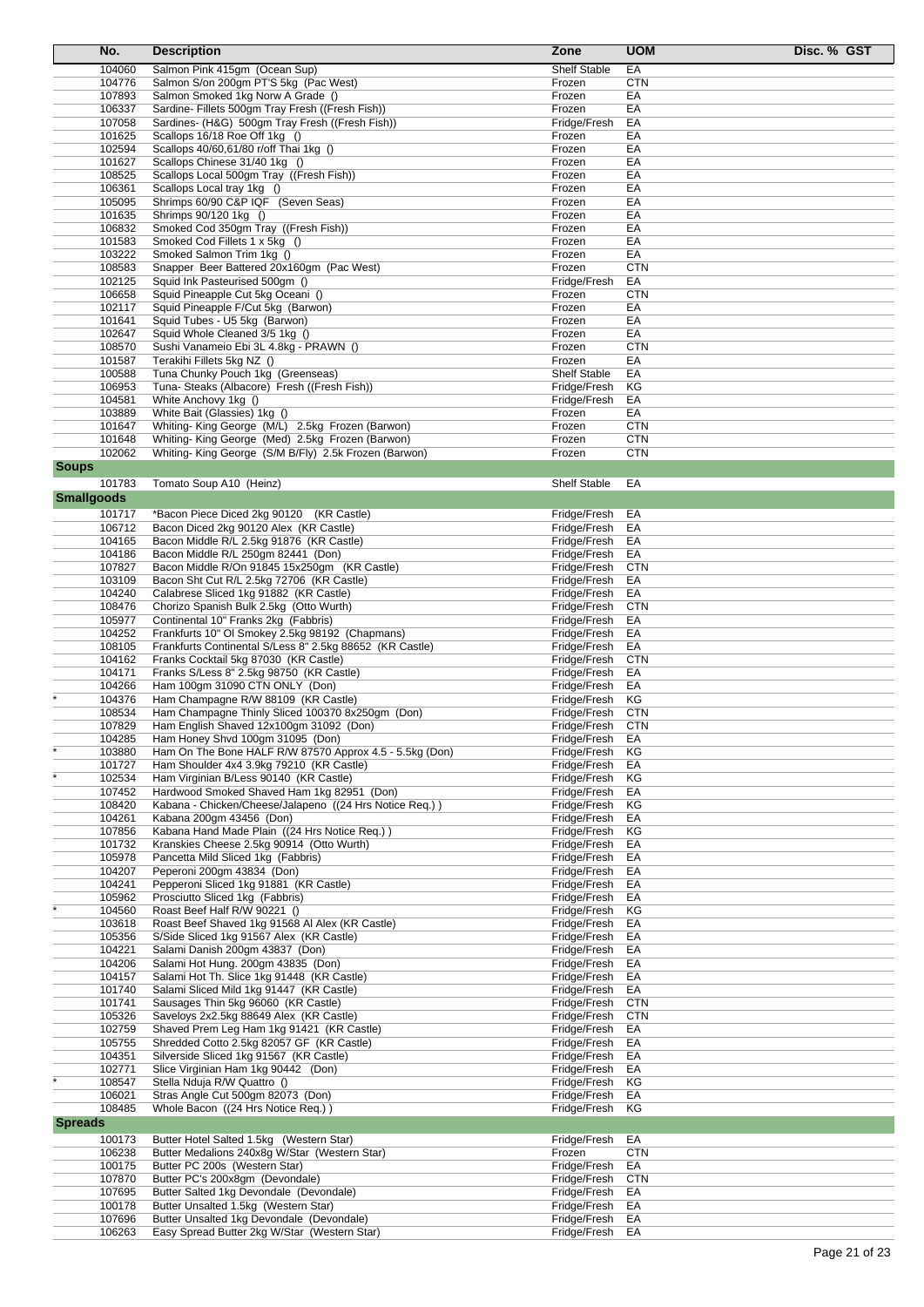|                               | No.              | <b>Description</b>                                                                     | Zone                                | <b>UOM</b><br>Disc. % GST |  |
|-------------------------------|------------------|----------------------------------------------------------------------------------------|-------------------------------------|---------------------------|--|
|                               | 100874           | Honey 3kg (Wildflower)                                                                 | <b>Shelf Stable</b>                 | EA                        |  |
|                               | 106667           | Honey 400gm Squeeze Traditional (Beechworth)                                           | <b>Shelf Stable</b>                 | EA                        |  |
|                               | 100873           | Honey PC x 50 (Zoosh)                                                                  | <b>Shelf Stable</b>                 | EA                        |  |
|                               | 103728           | Jam Apricot 2.5kg (Kraft)                                                              | <b>Shelf Stable</b>                 | EA                        |  |
|                               | 105566           | Jam Apricot 460qm (Coles)                                                              | <b>Shelf Stable</b>                 | EA                        |  |
|                               | 100878           | Jam Marmalade P.C. Tray (Kraft)                                                        | <b>Shelf Stable</b>                 | EA                        |  |
|                               | 103730           | Jam Raspberry 2.5kg (Kraft/Monbulk)                                                    | <b>Shelf Stable</b>                 | EA                        |  |
|                               | 106818           | Jam Raspberry P.C. 75s (Kraft)                                                         | <b>Shelf Stable</b>                 | EA                        |  |
|                               | 103727           | Jam Strawberry 2.5kg (Kraft/Monbulk)                                                   | <b>Shelf Stable</b>                 | EA                        |  |
|                               | 105568           | Jam Strawberry 500gm (Coles)                                                           | <b>Shelf Stable</b>                 | EA                        |  |
|                               | 106833           | Jam Strawberry P.C. 75s (Kraft)                                                        | <b>Shelf Stable</b>                 | EA                        |  |
|                               | 102693           | Margarine Miracle 1kg ()                                                               | Fridge/Fresh                        | EA                        |  |
|                               | 100181           | Margarine PC 250s (Meadow Lea)                                                         | Fridge/Fresh                        | <b>CTN</b>                |  |
|                               | 103731           | Marmalade Eng. 2.5kg (Kraft)                                                           | <b>Shelf Stable</b>                 | EA                        |  |
|                               | 106032           | Nutella Choc Hazel Spread 1kg (Nutella)                                                | <b>Shelf Stable</b>                 | EA                        |  |
|                               | 100888           | Peanut Butter Crunchy 2kg (Bega)                                                       | <b>Shelf Stable</b>                 | EA                        |  |
|                               | 100889           | Peanut Butter PC x 50 (Bega)                                                           | <b>Shelf Stable</b>                 | EA                        |  |
|                               | 104944           | Peanut Butter Smooth 2kg (Bega)                                                        | <b>Shelf Stable</b>                 | EA                        |  |
|                               | 100896           | Vegemite 2.5kg ()                                                                      | <b>Shelf Stable</b>                 | EA                        |  |
|                               | 100897           | Vegemite 560gm ()                                                                      | <b>Shelf Stable</b>                 | EA                        |  |
|                               | 108495           | Vegemite PC 1srv 4.8gm 90s (Kraft)                                                     | <b>Shelf Stable</b>                 | EA                        |  |
| <b>Sugar &amp; Sweeteners</b> |                  |                                                                                        |                                     |                           |  |
|                               | 102171           | Amber Sugar Cubes 1kg (La Perruche)                                                    | <b>Shelf Stable</b>                 | EA                        |  |
|                               | 101792           | Brown Sugar 15kg (CSR)                                                                 | <b>Shelf Stable</b>                 | EA                        |  |
|                               | 101791           | Brown Sugar 1kg (CSR)                                                                  | <b>Shelf Stable</b>                 | EA                        |  |
|                               | 102152           | Demerera Sugar 375gm (CSR)                                                             | <b>Shelf Stable</b>                 | EA                        |  |
|                               | 101793           | Equal Pencil Sachets 500s (CSR)                                                        | <b>Shelf Stable</b>                 | <b>CTN</b>                |  |
|                               | 105610           | Icing Sugar Soft 500gm GF (CSR)                                                        | <b>Shelf Stable</b>                 | EA                        |  |
|                               | 101795           | Palm Sugar 500g ()                                                                     | <b>Shelf Stable</b>                 | EA                        |  |
|                               | 101796           | Pure Icing Sugar 500gm GF (CSR)                                                        | <b>Shelf Stable</b>                 | EA                        |  |
|                               | 101797           | Raw Sugar 15kg (CSR)                                                                   | <b>Shelf Stable</b>                 | EA                        |  |
|                               | 103628           | Snow Sugar 1kg ()                                                                      | <b>Shelf Stable</b>                 | EA                        |  |
|                               | 101799           | Sugar Caster 15kg (CSR)                                                                | <b>Shelf Stable</b>                 | EA                        |  |
|                               | 101800           | Sugar Caster 1kg (CSR)                                                                 | <b>Shelf Stable</b>                 | EA                        |  |
|                               | 101802           | Sugar Icing Soft 25kg G/F (CSR)                                                        | <b>Shelf Stable</b>                 | EA                        |  |
|                               | 101803           | Sugar Raw 2kg (CSR)                                                                    | <b>Shelf Stable</b>                 | EA                        |  |
|                               | 101804           | Sugar Sticks 2500s (CSR)                                                               | <b>Shelf Stable</b>                 | <b>CTN</b>                |  |
|                               | 105259           | Sugar Sticks RAW 2500s (CSR)                                                           | <b>Shelf Stable</b>                 | <b>CTN</b>                |  |
|                               | 101805           | Sugar White 15kg (CSR)                                                                 | <b>Shelf Stable</b>                 | EA                        |  |
|                               | 101806           | Sugar White 1kg (CSR)                                                                  | <b>Shelf Stable</b>                 | EA                        |  |
|                               | 101807           | Sugar White 2kg (CSR)                                                                  | <b>Shelf Stable</b>                 | EA                        |  |
|                               | 102597           | White Sugar Cubes 1kg (La Perruche)                                                    | <b>Shelf Stable</b>                 | EA                        |  |
| <b>Vegetables</b>             |                  |                                                                                        |                                     |                           |  |
|                               | 104410           | B/Battered Chips 13mm 6x2kg (McCain)                                                   | Frozen                              | <b>CTN</b>                |  |
|                               | 106117           | Baby Corn Spears Whole A10 (Sandhurst)                                                 | <b>Shelf Stable</b>                 | EA                        |  |
|                               | 106988           | Balsamic Onions A9 (2.6kg) S/H (Sandhurst)                                             | <b>Shelf Stable</b>                 | EA                        |  |
|                               | 101859           | Beans Green Whole Baby 2kg (Edgell)                                                    | Frozen                              | EA                        |  |
|                               | 100316           | Beer Battered Bad Boys Chips 6x2kg (Edgell)                                            | Frozen                              | <b>CTN</b>                |  |
|                               | 100049           | Beetroot Sliced 3kg (Gold Circle)                                                      | <b>Shelf Stable</b>                 | EA                        |  |
|                               | 100047           | Beetroot Sliced 850gm (Gold Circle)                                                    | <b>Shelf Stable</b>                 | EA                        |  |
|                               | 105846           | Black Eye Beans 1kg (Trumps)                                                           | <b>Shelf Stable</b>                 | EA                        |  |
|                               | 107331           | Black Eye Beans 1kg (Galaxy)                                                           | <b>Shelf Stable</b>                 | EA                        |  |
|                               | 105291           | Black Turtle Beans 1kg Trumps (Trumps)                                                 | <b>Shelf Stable</b>                 | EA                        |  |
|                               | 105982           | Borlotti Beans 1kg ()                                                                  | <b>Shelf Stable</b>                 | EA                        |  |
|                               | 103872<br>107812 | Broad Beans Skin On Frozen 1kg (Sunnyside)<br>Broad Beans Skinless IQF 1kg (Sunnyside) | Volatile                            | EA                        |  |
|                               |                  | Cannellini Beans 2.5kg Can (Mayers)                                                    | Volatile                            | EA                        |  |
|                               | 106112<br>104548 |                                                                                        | Shelf Stable<br><b>Shelf Stable</b> | EA<br>EA                  |  |
|                               | 107316           | Cannellini Beans 400gm (Sandhurst)<br>Cannellini Gt Northern Beans 1kg (Galaxy)        | <b>Shelf Stable</b>                 | EA                        |  |
|                               | 103110           | Caperberries 900gm TEI ()                                                              | <b>Shelf Stable</b>                 | EA                        |  |
|                               | 100213           | Capers 2kg (Sandhurst)                                                                 | <b>Shelf Stable</b>                 | EA                        |  |
|                               | 101867           | Carrots Baby 1 x 2kg (Edgell)                                                          | Frozen                              | EA                        |  |
|                               | 101870           | Carrots Rings 1 x 2kg (Edgell)                                                         | Frozen                              | EA                        |  |
|                               | 108293           | Cauliflower Rice 12x500gm (Birds Eye)                                                  | Frozen                              | <b>CTN</b>                |  |
|                               | 106783           | Chana Dal Lentils 5kg ()                                                               | Shelf Stable                        | EA                        |  |
|                               | 104599           | Chick Peas A9 (Sandhurst)                                                              | <b>Shelf Stable</b>                 | EA                        |  |
|                               | 107311           | Chick Peas Dried 1kg (Galaxy)                                                          | <b>Shelf Stable</b>                 | EA                        |  |
|                               | 108597           | Chips 10mm 3x5kg G/FRIES GF (Golden Fries)                                             | Frozen                              | <b>CTN</b>                |  |
|                               | 103453           | Chips 13mm Foundation 10kg (Foundation)                                                | Frozen                              | <b>CTN</b>                |  |
|                               | 108595           | Chips 13mm Straight cut 3x5kg G/FRIES GF (Golden Fries)                                | Frozen                              | <b>CTN</b>                |  |
|                               | 100323           | Chips Chunky 15mm 3x5kg (Harvest Choice)                                               | Frozen                              | <b>CTN</b>                |  |
|                               | 102104           | Chips Edgell 13mm S/Cut 15KG (Classic) (Edgell)                                        | Frozen                              | <b>CTN</b>                |  |
|                               | 100328           | Chips S/Cut 13mm 3x5kg (McCain)                                                        | Frozen                              | <b>CTN</b>                |  |
|                               | 107577           | Chips Stay Crisp 10mm 6x2kg (McCain)                                                   | Frozen                              | <b>CTN</b>                |  |
|                               | 108596           | Chips Steak Cut 3x5kg G/FRIES GF (Golden Fries)                                        | Frozen                              | <b>CTN</b>                |  |
|                               | 107368           | Chips Supa Crunch 13ml CLASSIC 6x2kg (Edgell)                                          | Frozen                              | <b>CTN</b>                |  |
|                               | 103549           | Chips Supa Crunch 6x2kg (Edgell)                                                       | Frozen                              | <b>CTN</b>                |  |
|                               | 105392           | Chips Ultrafast 10mm 14kg Edge (GF) GF (Edgell)                                        | Frozen                              | <b>CTN</b>                |  |
|                               | 108229           | Chunky Avocado Pulp 454gm (Edgell)                                                     | Frozen                              | EA                        |  |
|                               | 106091           | Corn Kernals A10 (Rainbow)                                                             | <b>Shelf Stable</b>                 | EA                        |  |
|                               | 101878           | Corn Kernels 1 x 2kg (Edgell)                                                          | Frozen                              | EA                        |  |
|                               | 101877           | Corn Kernels 2kg (Nat Link)                                                            | Frozen                              | EA                        |  |
|                               | 103706           | Corn Kernels 425gm (Sandhurst)                                                         | <b>Shelf Stable</b>                 | EA                        |  |
|                               | 107980           | Corn Kernels A10 (Sandhurst)                                                           | <b>Shelf Stable</b>                 | EA                        |  |
|                               | 101847           | Creamed Corn 425gm (Sandhurst)                                                         | <b>Shelf Stable</b>                 | EA                        |  |
|                               | 104413           | Crushed Tomatoes 10kg BIB (Selesta)                                                    | <b>Shelf Stable</b>                 | EA                        |  |
|                               | 107346           | Crushed Tomatoes 2.9kg (Leggos)                                                        | Shelf Stable                        | EA                        |  |
|                               | 102651           | Du Puy French Lentils 1kg ()                                                           | Shelf Stable                        | EA                        |  |